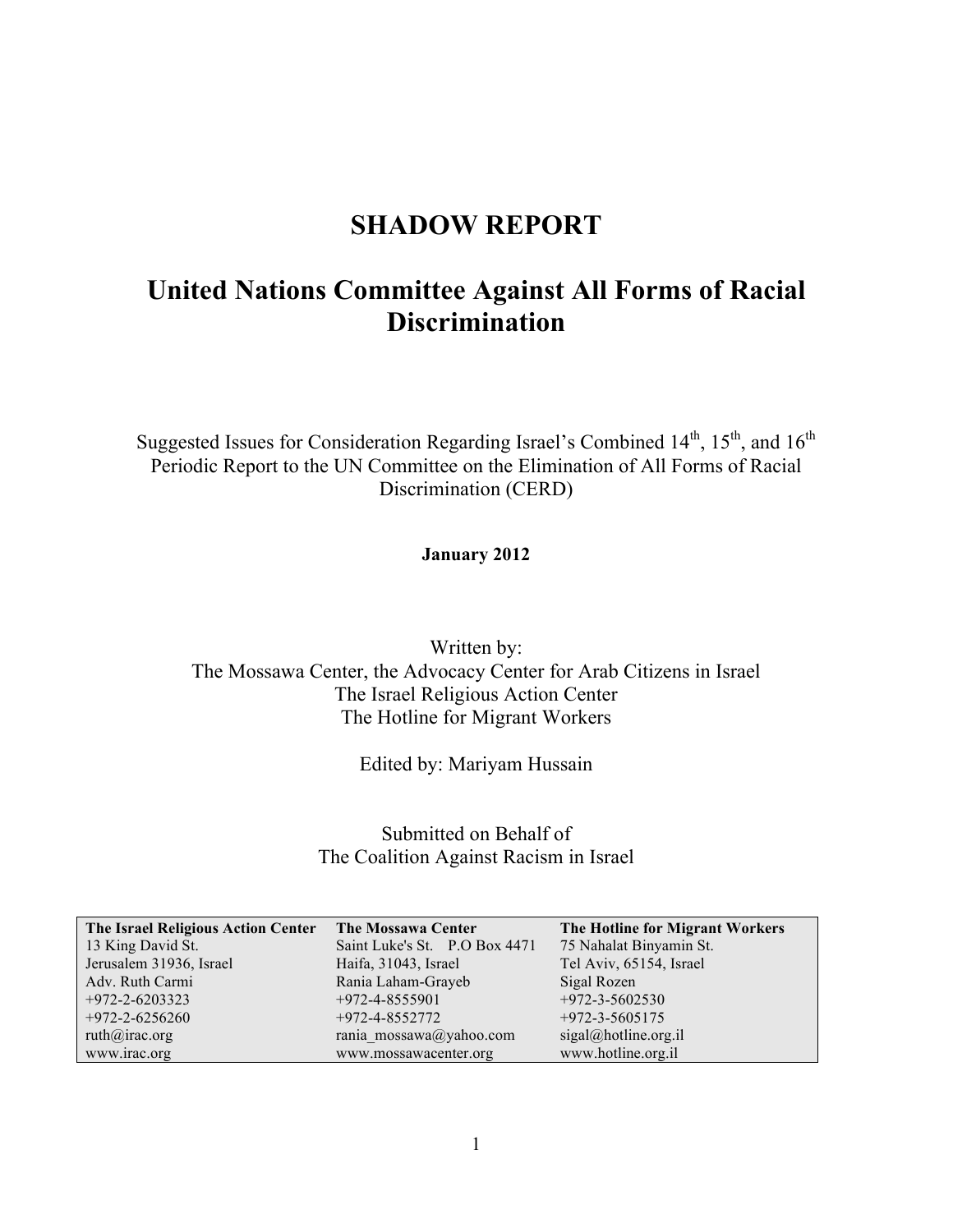## **The Mossawa Center, the Advocacy Center for Arab Citizens in Israel**

The Mossawa Center is the Advocacy Center for the Arab Citizens in Israel. Established in 1997, the Center is a non-profit, non-governmental organization that works to promote the social, economic, cultural and political rights of the Palestinian Arab citizens in Israel and the recognition of this community as a national indigenous minority, with their own national, cultural and historical distinctiveness. Mossawa, which takes its name from the Arabic word for 'equality', promotes a democratic society and acts against all forms of discrimination based on race, nationality, religious affiliation, social status, gender and disability.

## **Israel Religious Action Center (IRAC)**

The public and legal advocacy arm of the Reform Movement in Israel, IRAC was founded in 1987 with the goals of advancing pluralism in Israeli society and defending the freedoms of conscience, faith, and religion. Today IRAC is the preeminent civil and human rights organization in Israel focusing on the issues of religion and State and is the leading Jewish organization that advocates on behalf of a broadly inclusive Israeli democracy, infusing social justice advocacy with the spiritual energy and humane worldview of progressive Judaism.

## **The Hotline for Migrant Workers (HMW)**

The Hotline for Migrant Workers (HMW) was founded in 1998 by a group of concerned citizens disturbed by the exploitation and abuse of migrant workers in Israel. It is a non-partisan, nonprofit organization to defend the rights of migrant workers and refugees in Israel, and to combat human trafficking. We aim to build a more just, equitable and democratic society in which the human rights of all people are honored. Our activities consist of: crisis intervention, legal action, and public policy.

## **The Coalition Against Racism in Israel**

Established in 2003, the Coalition Against Racism in Israel brings together thirty civil society organizations working with different ethnic and religious groups including Arabs, Russians, Ethiopians, Mizrahi (Middle Eastern) Jews, Reform Jews, refugees, and migrant workers to work towards a vision of a country without racism and discrimination. The Coalition acts in response to activities, materials and expressions of discrimination, persecution, humiliation, contempt, hatred, hostility, or violence against any person or population group on the basis of race, ethnicity, political affiliation, religion, or nationality. Further information about the Coalition can be found at: www.stopracism.org.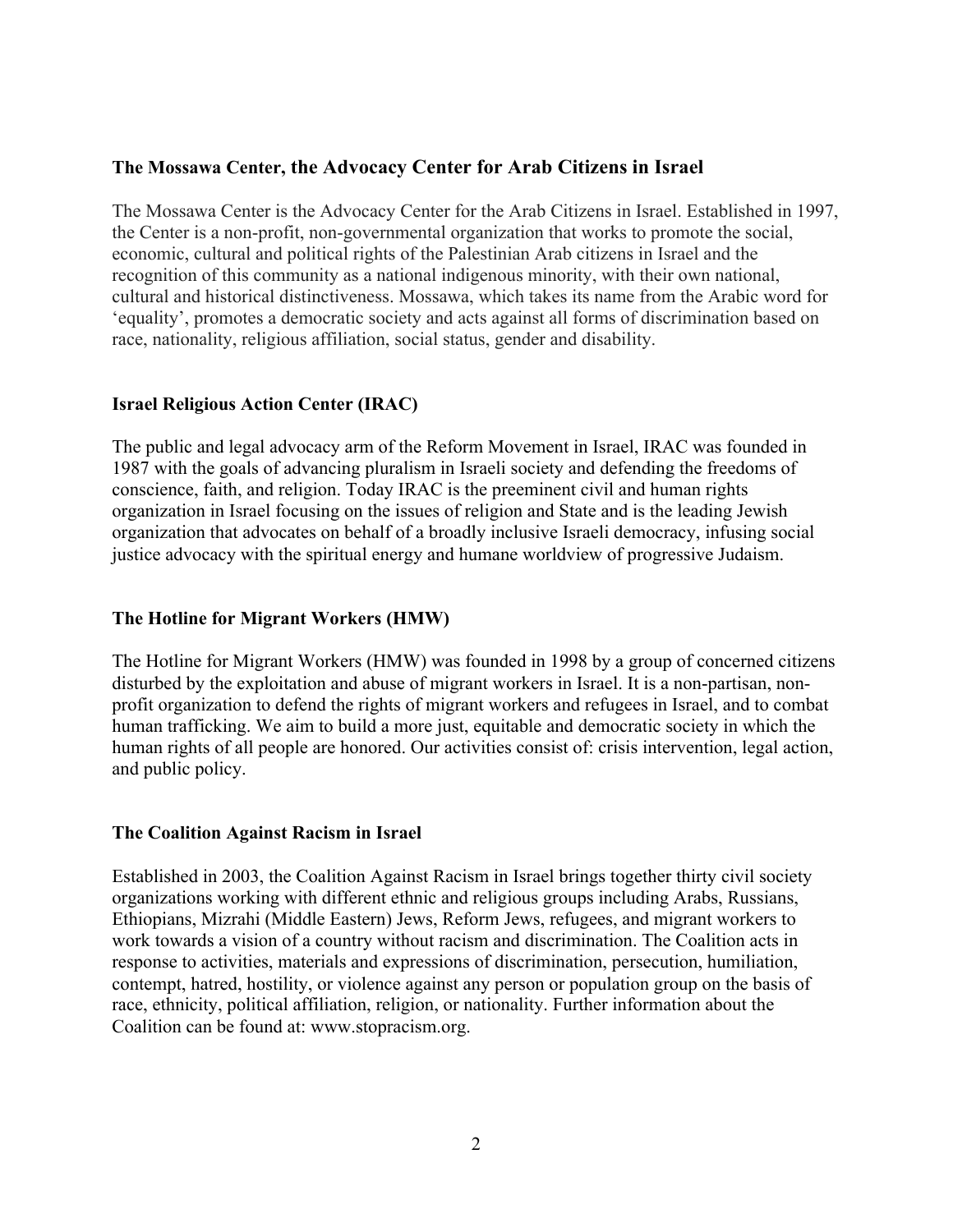# **Table of Contents**

| Racial Discrimination Against Asylum Seekers and Segregation by Municipalities  15                         |  |
|------------------------------------------------------------------------------------------------------------|--|
|                                                                                                            |  |
|                                                                                                            |  |
|                                                                                                            |  |
|                                                                                                            |  |
|                                                                                                            |  |
|                                                                                                            |  |
|                                                                                                            |  |
|                                                                                                            |  |
|                                                                                                            |  |
|                                                                                                            |  |
|                                                                                                            |  |
| Segregated Education System for Children of Asylum Seekers and Migrant Children  32                        |  |
| Military and National Civil Service as a Tool for Discrimination Against Palestinian Citizens of Israel 32 |  |
|                                                                                                            |  |
|                                                                                                            |  |
|                                                                                                            |  |
|                                                                                                            |  |
|                                                                                                            |  |
|                                                                                                            |  |
|                                                                                                            |  |
|                                                                                                            |  |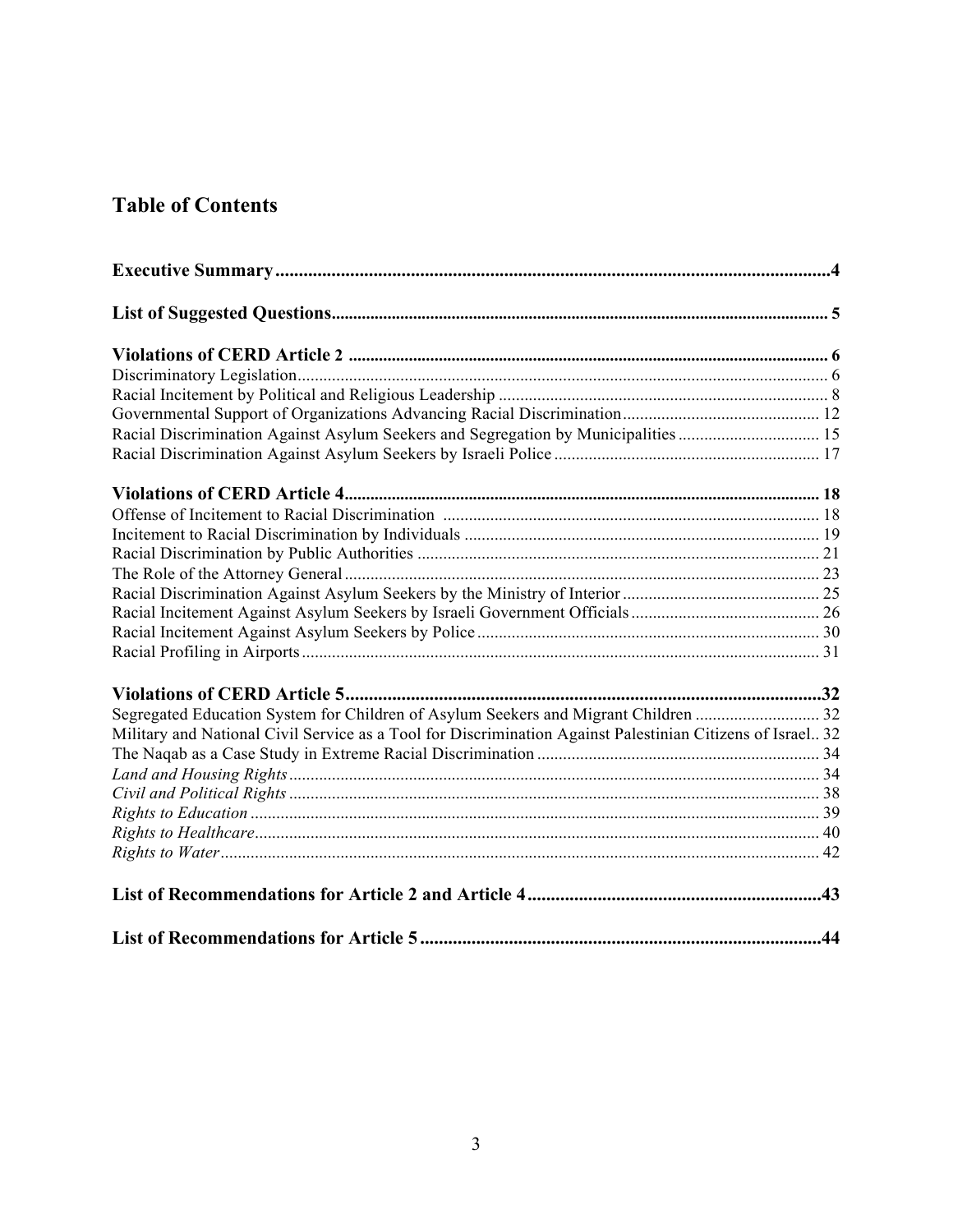#### **Executive Summary**

The Mossawa Center, the Advocacy Center for Arab Citizens in Israel, Israel Religious Action Center, and the Hotline for Migrant Workers, as representatives for the Coalition Against Racism in Israel, are pleased to submit this non-governmental shadow report to the Committee in advance of its review of Israel's combined  $14<sup>th</sup>$  -  $16<sup>th</sup>$  Periodic Report (CERD /C/ISR/14-16). Israel's submission lacks information on the Occupied Palestinian Territories, gives insufficient information on the effects of State legislation and policy on the ground, and often misrepresents the reality of discrimination in the State. This report is represents a short summary of issues that we feel are important for the Committee to consider; however, it does not represent the full range of discriminatory practices and policies in Israel.

The report details Israel's policies and its activity in areas relevant to the Committee, and deals with a wide array of discrimination in Israel. The report focuses primarily on Articles 2, 4, and 5 of the Convention by looking at: issues of racial incitement and the State's acquiescence to racism, especially racist policy implemented in the context of religious and political establishment; discriminatory policies and legislation facing asylum seekers and migrant workers in Israel; and a case study of the Bedouin community in the Naqab (Negev) as a case study of extreme discrimination within the Arab minority. The report does not attempt to address the host of issues raised by the State of Israel in its report, but rather addresses those topics, which are of particular concern to The Mossawa Center, Israel Religious Action Center, and the Hotline for Migrant Workers and on which we can provide unique insight and information derived from our work. As such, the report also does not cover all cases of discrimination in Israel: issues of discrimination against sub-groups of the Jewish population are not covered since our organizations do not have the expertise and sufficient information on these issues. The lack of such information should not be construed as evidence for absence of such discrimination.

The report is constructed according to the articles of the International Convention on the Elimination of All Forms of Racial Discrimination. Each issue is addressed first by a general statement and then specific examples are brought, which demonstrate the problem. At the end of the sections we offer conclusions and recommendations based on the facts presented. We hope that the Committee will find this report useful and thank the Committee for considering this report.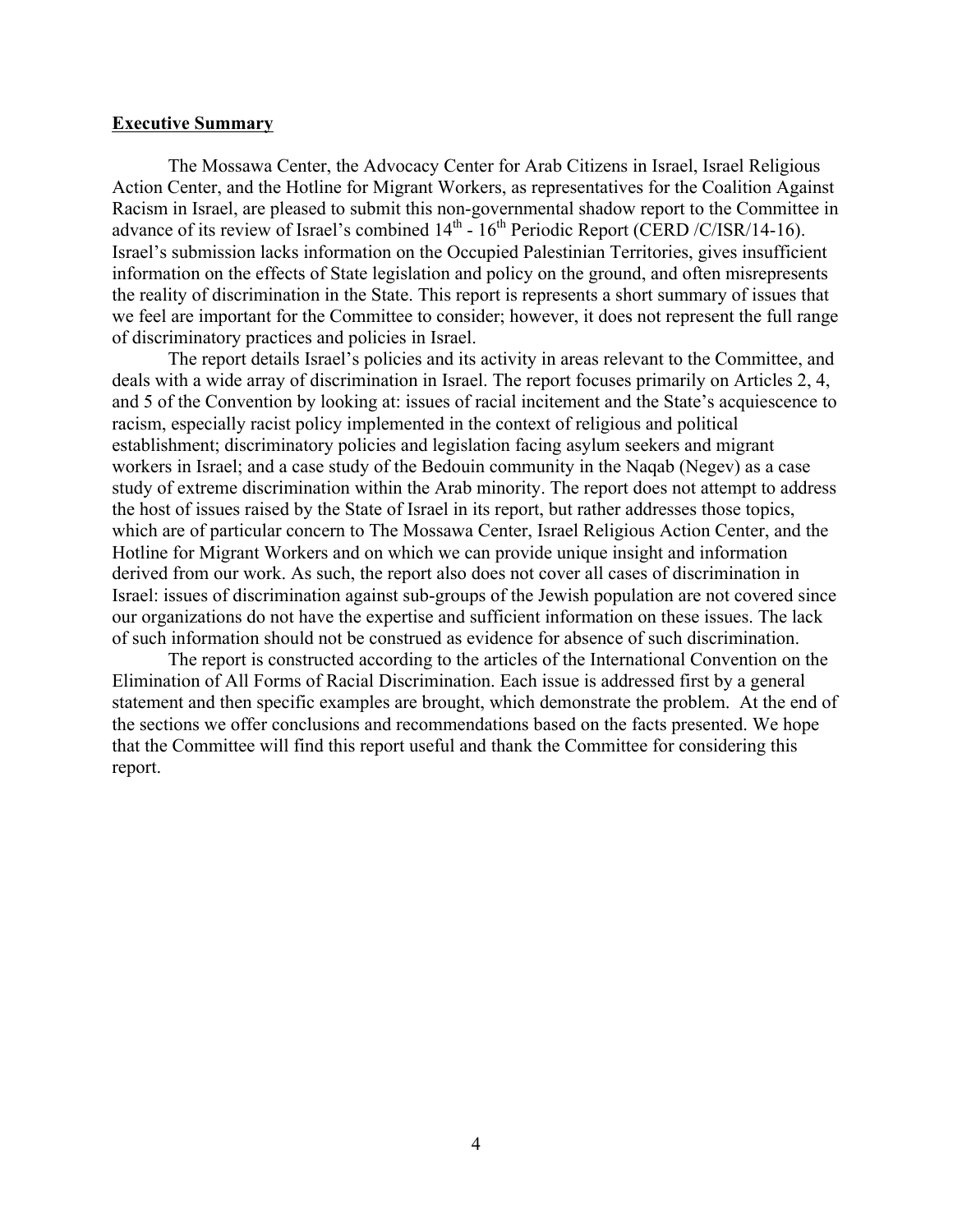## **List of Suggested Questions**

1. Does the State of Israel hold a comprehensive plan to fight racism, specifically racial incitement and hate propaganda? What is the total State Budget allocated for education programs designed to combat racism and promote tolerance among the different ethnic and religious groups in Israel?

2. Why is the criminal offense of incitement to racism not prosecuted effectively against public figures, specifically political and religious leaders?

3. Why are criminal investigations of incitement by public figures and religious figures not conducted within a reasonable timeframe, in contrast to criminal investigations of incitement by private parties?

4. Why hasn't the State established a team to investigate and prosecute cases of incitement in order to accelerate response time?

5. Why hasn't the legal definition of racism been amended to be all-inclusive?

6. Why hasn't the State established incitement as a civil offense in addition to a criminal offense?

7. Why hasn't the State formulated a coherent policy in regards to disciplinary action against State employees who participate in racial incitement? Why haven't these individuals been dismissed or subjected to disciplinary measures?

8. Why did the State pass the Law of Citizenship and Entry into Israel (Temporary Order) that denies Palestinian citizens of Israel the right to family unification with spouses from the Occupied Palestinian Territories?

9. Why don't all asylum seekers who reach Israel have access to due process for examining their asylum request, regardless of their country of origin?

10. Why isn't the State's social welfare service based on individual's socio-economic status as opposed to the completion of military/national civil service?

11. Why hasn't the State recognized the Arab Bedouin community's historical claims to their lands? Why haven't they offered Arab Bedouin communities, who have been evacuated, new locations on or near their historical homelands?

12. Why hasn't the State used the same planning instruments and criteria to plan Bedouin villages as it does for Jewish family farms, kibbutzim, and cities?

13. Why hasn't the State recognized the Regional Council for Unrecognized Villages and negotiate directly with them about practical solutions to land claims in the Naqab (Negev)?

14. Why hasn't the State provided unrecognized Bedouin villages with the same services given to other Israeli citizens, including: running water, electricity, and transportation?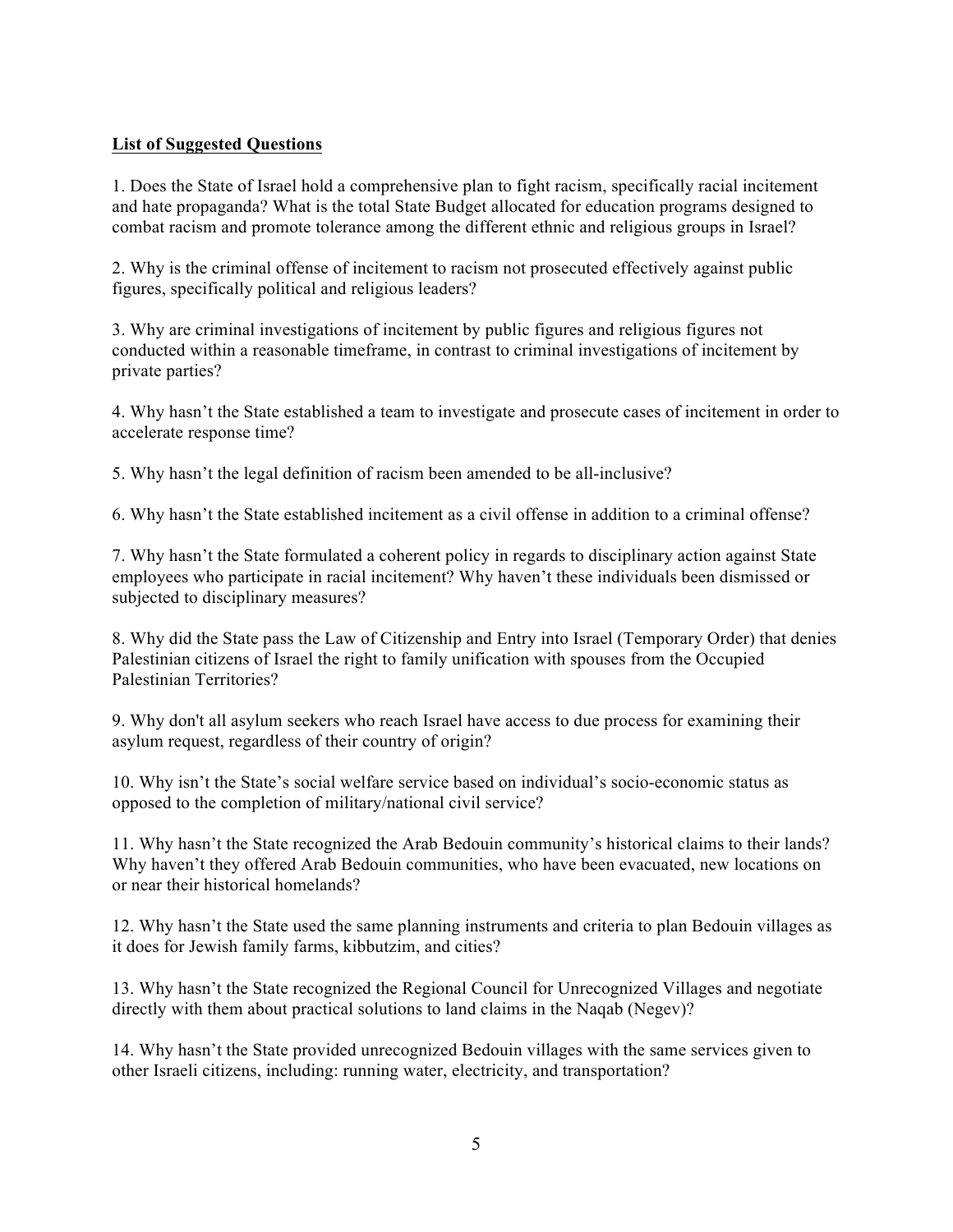## **Violations of CERD: Article 2**

#### **Discriminatory Legislation**

In the past two years, the Knesset has introduced a wave of anti-democratic and discriminatory legislation. Some of the bills introduced are governmental bills (i.e., bills proposed by the executive branch), while others are "private" bills, introduced by members of Parliament and receiving the support of the government. In this report, we review legislation and proposed legislation by the government as well as "private" legislative proposals that have received governmental support.

### *Cooperative Societies Ordinance (Amendment 8 –Acceptance Committees in Community Settlements in the Galilee and the Negev) – 2011*

The law grants "acceptance committees" in community settlements of under 400 families<sup>1</sup> the authority to reject candidates not suitable to the "basic outlook of the community," and its social fabric. The law enables members of a community settlement to exclude any person not aligned with their world-view. The law provides the residents of these communities the authority to discriminate. The communities can keep out individuals and families because they disapprove or dislike characteristics, such as nationality, religion, or way of living - single parents, married to foreigners, etc. The law came into force in March 2011.

In March 2011, a group of civil society organizations petitioned the High Court of Justice asking the court to invalidate the law because it provides a license to discriminate. The petition is currently pending.

## *Israeli Nationality Law (Amendment - Cancellation of Citizenship for an Act of Terrorism or Espionage) - 2011*

The law, which came into force in March 2011, allows the revocation of citizenship for people convicted of an act of terrorism or espionage. While protecting the security of the State from those wishing to harm it is an important goal, this is not a proportionate solution. Criminal law should handle cases of terrorism and espionage. Citizenship is a basic right. Without it, other rights cannot be fulfilled. This law effectively conveys a message to Israel's non-Jewish citizens, signaling to them that their citizenship is a privilege and not a right. The law came into force in March 2011.

#### *The Prevention of Damage to the State of Israel through Boycott Law – 2011*

This law states that individuals or organizations who initiate, promote, or publicize a call for an economic, cultural, or academic boycott against a person or entity merely because of its affiliation to the State of Israel, an Israeli institution, or a specific region under Israel control are responsible for compensation of damages, including payment for damages without proof. The law penalizes a form of non-violent protest against government policies and severely infringes

 $1$  The word settlement does not refer here to settlements in the OPT but rather to a form of municipal organization.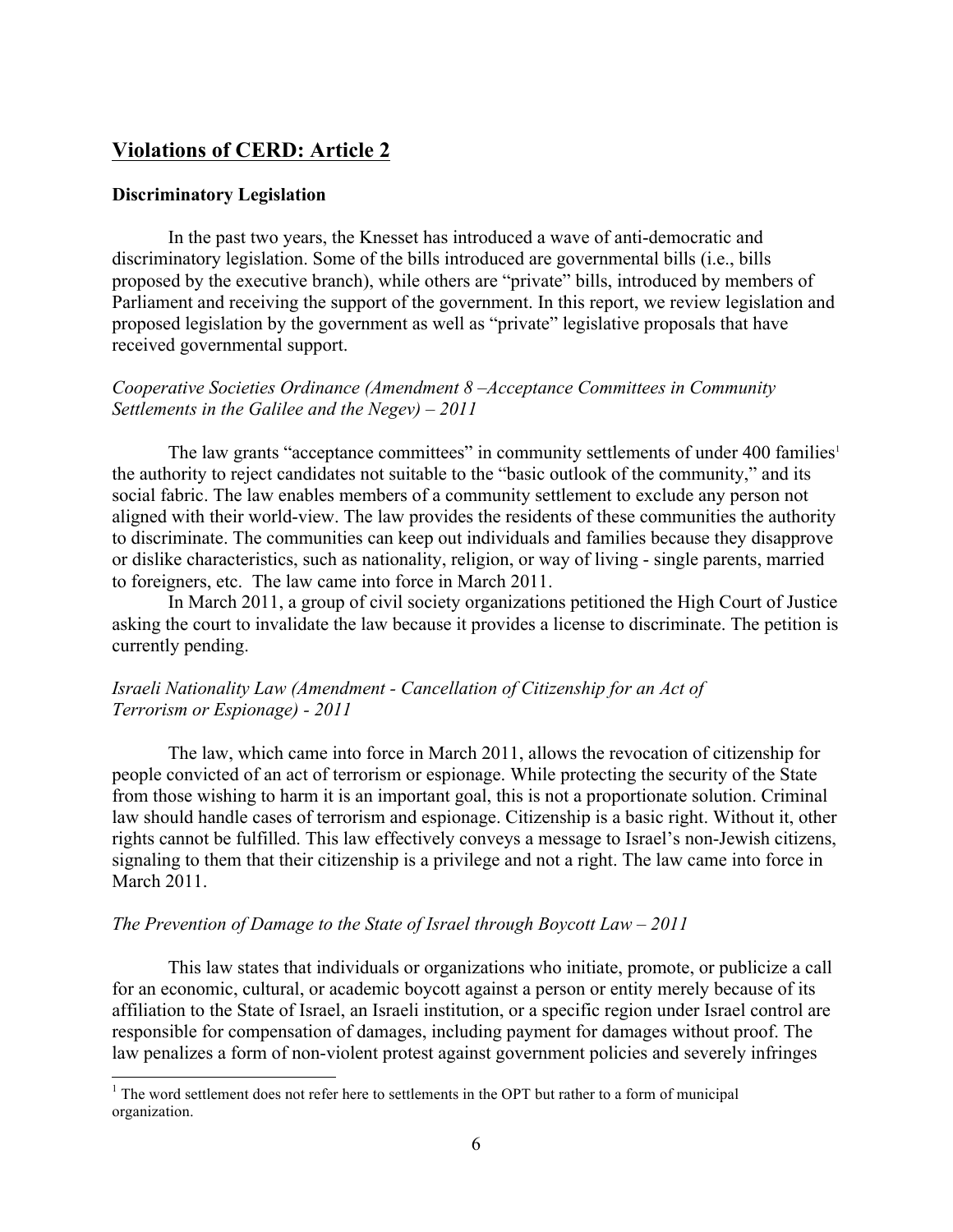on the fundamental right to freedom of expression. The law discriminates against those with certain political views within Israel and above all, those who want to protest against the occupation and settlements. The law came into force in July 2011.

#### *Law to Prevent Infiltration – 2012*

In January 2012, the Knesset passed a government-sponsored law that criminalized the "infiltration" of African asylum seekers into Israel. The law orders that asylum seekers be imprisoned for at least three years upon entry to Israel and that asylum seekers from "enemy states" (such as Sudan) serve life sentences. The law discriminates among classes of asylum seekers based on their nationality and country of origin – citizens of certain countries will be detained for three years while others will face indefinite detention, despite committing the same "crime" of entering Israel illegally. Current Israeli law does not allow for the detention of persons without legal proceedings, unless such detention is designed to ensure the deportation of the person. This law was passed in January 2012.

#### *The Law of Citizenship and Entry into Israel (Temporary Order)*

The law prevents Palestinian spouses of Israeli citizens from gaining legal status in Israel. The law was first passed in 2003 as a "temporary order" and recently extended in January 2012. The law is discriminatory since the vast majority of Israeli citizens who marry Palestinians are Palestinian citizens of Israel. In 2007, MK Zahava Galon and civil right organizations petitioned the High Court of Justice asking the court to declare the law unconstitutional and thus void.<sup>2</sup> The petition was heard in an extended panel of 11 Judges and was dismissed (6:5) in January 2012. In the opinion, Justice Asher Grunis wrote, "human rights are not a prescription for national suicide. $"^{3}$ 

#### *Budget Foundation Law (Amendment 40) – 2010*

According to the law, also known as the "Nakba Law", the Minister of Finance can reduce the governmental support allocated to a body funded or supported by the government in an amount of up to three times the body's expenditure if any of the following criteria are met: the organization denies the existence of Israel as a Jewish and democratic State; incites racism, violence or terror; supports an armed conflict or terrorist act by a State or terrorist organization who is hostile to Israel; marks Israeli Independence Day or the day of establishment of Israel as a day of mourning; engages in acts of vandalism or physical degradation, dishonoring the state flag or emblem. The law, especially the prohibition to mark Israeli Independence Day or the day of establishment of Israel as a day of mourning, harms the rights of the Arab minority in Israel to preserve their own historical memory by using the power of the majority to suppress the national narrative of the Arab minority. The law came into force in March 2011. In May 2011, civil society organizations petitioned the High Court of Justice asking to declare the law unconstitutional. In January 2012, the court denied the petition.<sup>4</sup> The judgment stated that the law

 $^{2}$  HCJ 466/07 Zahava Galon v. Attorney General.<br> $^{3}$  Harriet Sherwood, *Court Upholds Law Banning Palestinian Spouses from Living in Israel*, The Guardian (Jan. 12, 2012), http://www.guardian.co.uk/world/2012/jan/12/israel-palestinian-spouses-ban.

<sup>4</sup> HCJ 3429/11 Orthodox Arab High School Graduates in Haifa v. Minister of Finance.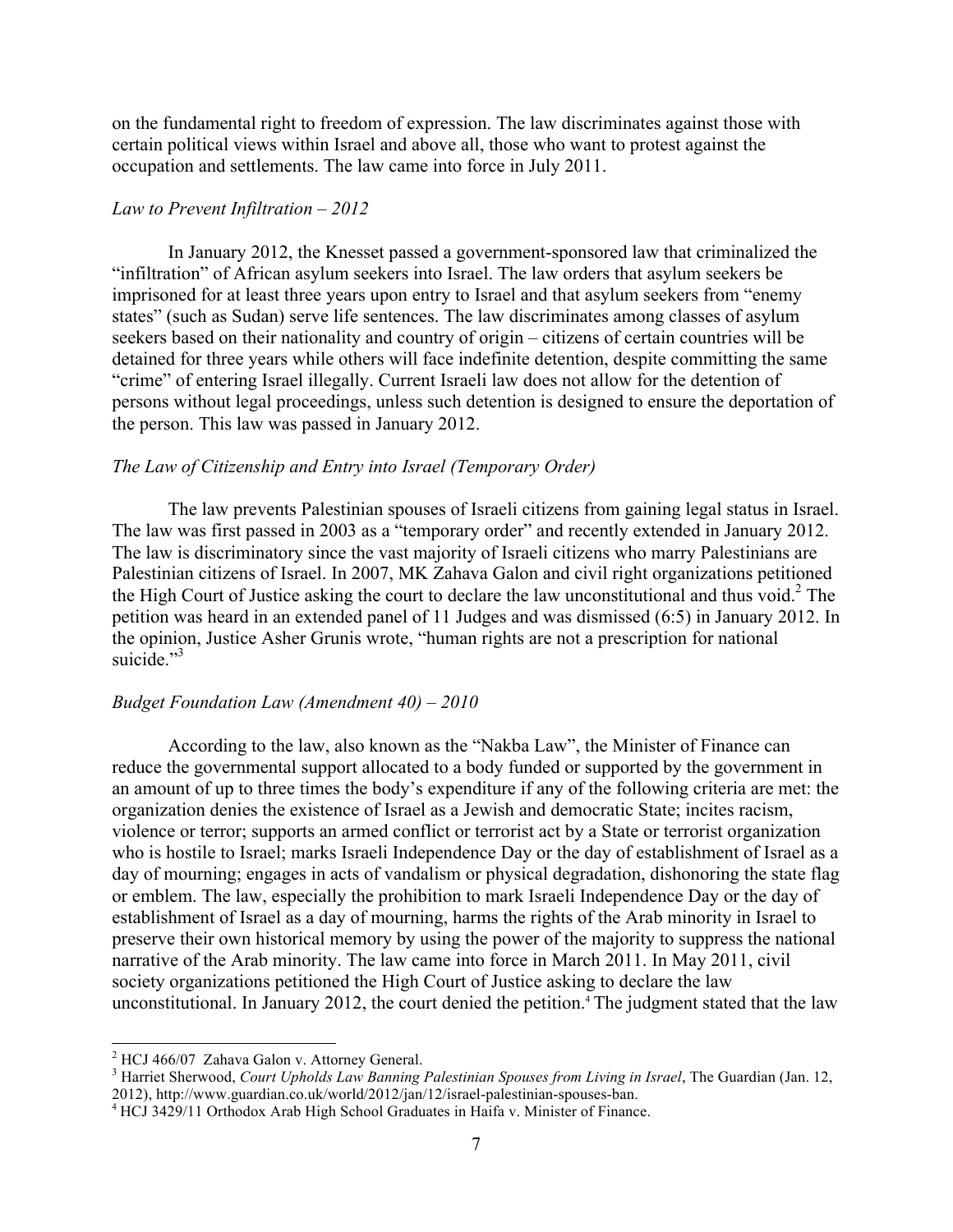raises complex questions of public importance, which are foundational to issues that divide Israeli society. However, the Court avoided discussing these issues by stating that the legal question was not ripe for a decision in the absence of concrete circumstances.

## *Proposed amendment to the Population Registry Law (Amendment - Declaration of Loyalty to the Country, Flag and Anthem) – 2010*

According to the proposed amendment, anyone who becomes a citizen will have to pledge allegiance to Israel as a Jewish, Zionist, and democratic State and will be required to serve military or national civil service. The demand to pledge allegiance to Israel as a Jewish, Zionist State sends a discriminatory message to Israel's non-Jewish citizens and those seeking to acquire citizenship that the State does not belong to them. Although the Ministerial Committee on Legislation rejected the amendment, the government approved a limited version of it in October 2010.

## **Racial Incitement by Political and Religious Leadership**

Throughout 2008, extending into the peak of the local and national election campaign in December 2008 - February 2009, and since the election of the extreme right wing government, there has been continuing political incitement against the Arab community from members of the Knesset and high profile party leaders. Israel is witnessing one of the worst periods in terms of ethno-nationalism and discriminatory behavior by Israel's political leadership. Increasingly, political incitement is directed against the Arab Palestinian minority as well as other marginalized groups in Israel. This incitement, as well as the volume and severity, have a devastating impact on the human rights and liberties of minority groups, and are inconsistent with the State's obligations under CERD. Politicians do not take the necessary measures to protect the Arab minority in Israel from verbal and physical attacks, and regularly participate in this extremely harmful behavior and declarations both through tacit approval or direct participation. The following are examples of incitement emanating from the political leadership in Israel:

#### *Foreign Minister and Deputy Prime Minister Avigdor Lieberman*

!!!!!!!!!!!!!!!!!!!!!!!!!!!!!!!!!!!!!!!!!!!!!!!!!!!!!!!!!!!!

Avigdor Lieberman has continuously spoken against the Arab political leadership in Israel since becoming Foreign Minister in 2009. Lieberman was quoted saying to Arab Knesset Members "[W]e will take care of you like we take care of every terrorist," indirectly equating Arab Members of the Knesset with terrorists.<sup>5</sup> On August 5, 2009 Lieberman stated that Arab MK Ahmad Tibi, head of the United Arab List "is more dangerous to Israel than the Islamic Resistance Movement, Hamas, and the Islamic Jihad" and that Israel's "main problem is not the Palestinians but Ahmed Tibi and others like him."<sup>6</sup> The statement was made in response to Tibi's statement, during the Fatah conference in Bethlehem in August 2009, that the future Palestinian

<sup>5</sup> For further examples of incitement, *see also,* the Mossawa Center, *The Limits of Freedom of Expression of the Arab MKs*, (2007) (Outlines the conflict between Arab elected representatives and the law enforcement entities between the years of 1999 and 2007 – available on request from the Mossawa Center).

<sup>&</sup>lt;sup>6</sup> Jack Khoury, *Lieberman: MK Tibi Endangers Israel More Than Hamas, Jihad, Ha'aretz, (August 10, 2009),* http://www.haaretz.com/hasen/spages/1105441.html.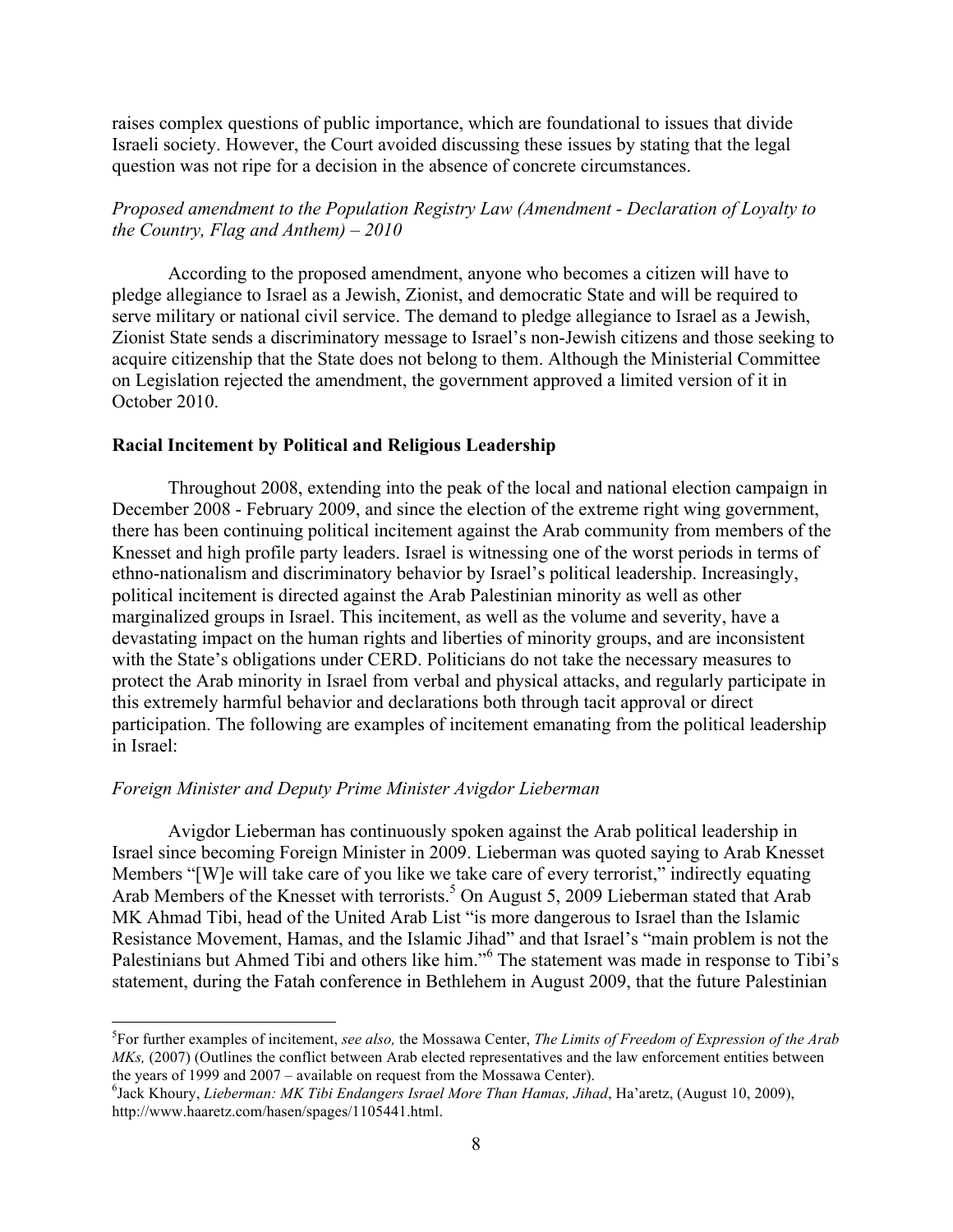State should be free of Israeli settlers. This is yet another attack by Lieberman against the political legitimacy of Arab MKs, adding to a catalogue of racial incitement targets at high profile Arab leaders which serves to further undermine the legitimacy of the political participation of the Palestinian Arab citizens of Israel.

While incidents of incitement against the Arab minority by Foreign Minister Lieberman and other political leaders from coalition parties are rarely investigated, and usually considered to fall within the exercise of freedom of speech, Arab political leaders frequently face indictments by the courts on charges of incitement and disloyalty to the State of Israel when expressing views contradictory to governmental positions. Examples of this policy of double standards include MK Mohammed Barakeh's loss of parliamentary immunity and subsequent prosecution for insulting an IDF officer during demonstrations, MK Sa'id Naffaa's indictment and loss of immunity on charges of visiting an enemy state, MK Haneen Zoabi's loss of immunity for her participation in the Gaza Flotilla in May 2010, and the Head of the Islamic Movement's northern branch Raed Salah's indictment on charges of public disorder and for allegedly telling a police officer that he was a racist, murder, and had no honor.<sup>7</sup>

#### *Mainstreaming the Idea of Ethnic Transfer*

Throughout his 2009 election, Avigdor Lieberman put forward the idea of transferring the Arab population to the future Palestinian State in exchange for Jewish settlement blocs in the West Bank. Although the idea of transfer appeared like mere election rhetoric without a timetable or framework for implementation, the effect of the idea of transferring almost 1.6 million citizens of Israel against their will seriously undermines the legitimacy of the Arab minority's existence as equal citizens of the State of Israel. In his position as Foreign Minister, Lieberman has continued to voice the idea of ethnic transfer as a strategy for conflict resolution, even during high-level political and diplomatic missions abroad.

For example, on May 4, 2009, in an exchange with his Italian counterpart, Mr. Franco Frattini, Foreign Minister Avigdor Lieberman raised the idea of population transfer if highly concentrated areas of the Palestinian Arab minority from Israel to a future Palestinian State. More recently, in late September 2010, the Foreign Minister presented draft plans of population exchange, under the guise of defining borders, to the United Nations General Assembly as part as an eventual peace agreement between Israel and the Occupied Palestinian Territories.<sup>8</sup>

Early in February 2010, deputy Foreign Minister Danny Ayalon commented on the peace process, stating that a deal between Israel and Palestinians could include a land and population swap of Arab towns and villages in Northern Israel's region, known as "The Triangle" in exchange for Israeli settlement blocs in the West Bank.

#### *Internal Security Minister Aharonovitch Uses Anti-Arab Slang*

Israel's Internal Security Minister, Yitzhak Aharonovitch, a member of Foreign Minister Avigdor Lieberman's Yisrael Beiteinu party, was caught on film saying to a police officer that he

<sup>&</sup>lt;sup>7</sup> Vered Livne, *Stop Helping the Radicals*, YNet News, (February 25 2007), http://www.ynetnews.com/articles/0,7340,L-3369199,00.html.

 $8$  Barak Ravid, Lieberman presents plans for Population Exchange at UN, Ha'aretz, (September 28 2010)*,* http://www.haaretz.com/news/diplomacy-defense/lieberman-presents-plans-for-population exchange-at-un-1.316197.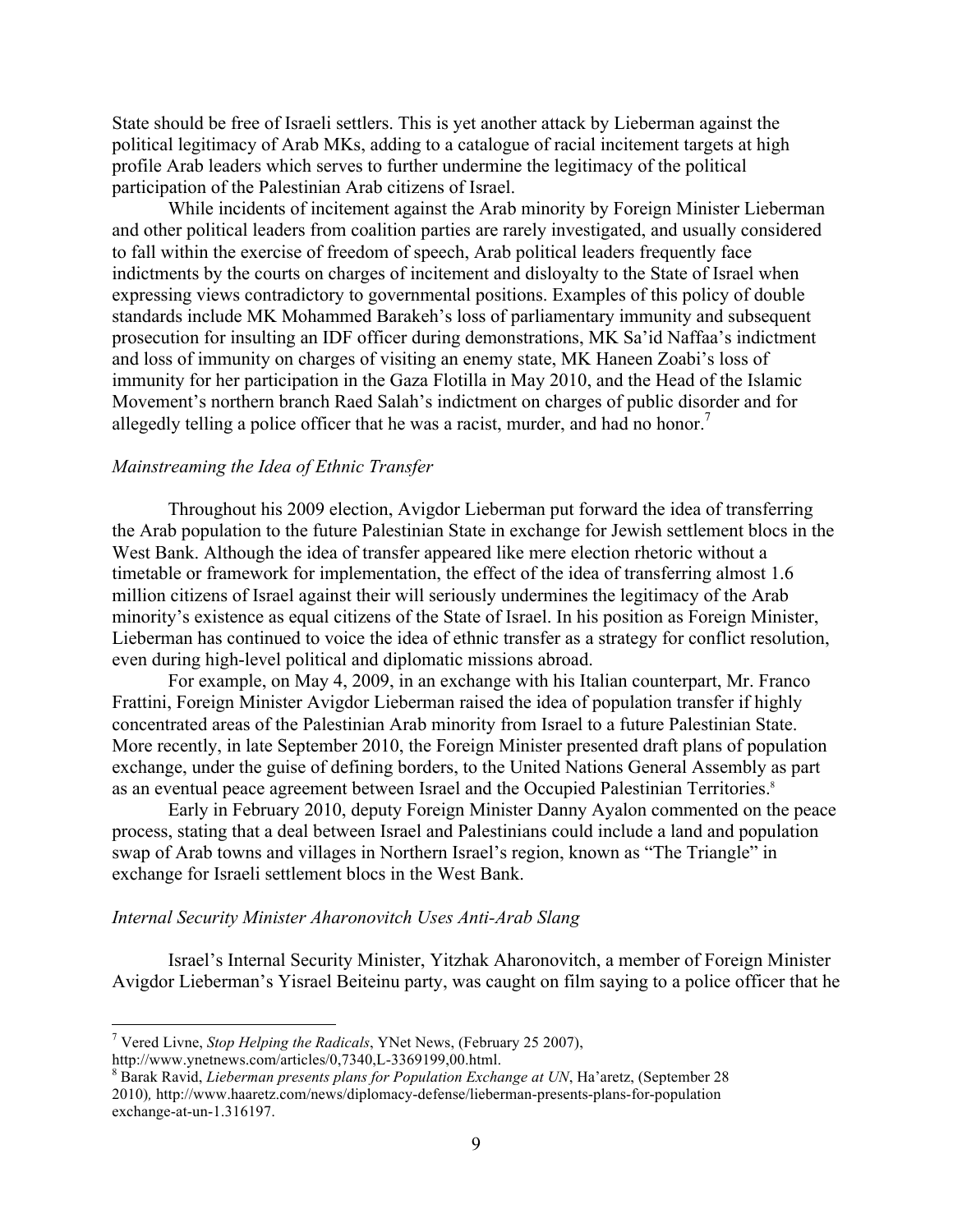had to apologize to the Minster for his appearance asking "What do you mean dirty? You look like a real Araboosh."<sup>9</sup> The use of this highly derogatory Hebrew slang for 'Arab' with no consequences reflects the impunity of coalition members and influential political figures for harmful racist rhetoric and behavior.

#### *Housing Minister Ariel Atias Acts against Integration*

On July 2, 2009, MK Atias proclaimed that preventing the spread of the Palestinian Arab population into various parts of Israel was no less than a national responsibility. "I see [it] as a national duty to prevent the spread of a population that, to say the least, does not love the State of Israel," MK Atias told a conference of the Israeli Bar Association, which focused on reforming Israel's Land Administration. The Shas Minister referred to Harish, a housing project build for the Haredi community in Northern Israel, saying that "populations [that] should not mix are spreading there. I don't think that it is appropriate [for Arab and Jews] to live together. $10$ Minister Atias' statements reflect the discriminatory ideology that transforms the Palestinian Arab citizenry into a "demographic threat." Furthermore, it exemplifies the government's preference for favoring a separatist social policy, rather than building a constructive and unifying framework for housing and development based on principals of equal civil rights.

#### *Umm Al-Fahem and Incitement*

For the past 10 years, the city of Umm Al-Fahem has been a target of the extreme Jewish movement in Israel. On February 10, the day of the 2009 State elections, Baruch Marzel, leader of the ethno-nationalistic, right wing Jewish National Front and previous member of the outlawed, extremist Kach party, planned to supervise the collection of ballots in the Palestinian Arab city of Um Al-Fahem. Ultimately, high levels of resistance and protest from the citizens of Umm Al-Fahem who refused to "allow a racist into their homes"<sup>11</sup> turned Marzel away. He was initially to be replaced by equally right wing MK Arieh Eldad of the Ehud Haleumi party, which would have further intensified the tensions.<sup>12</sup> A council member of Umm Al Fahem said, "We welcome any other Jewish person who does not wish to expel us." The city's protests were in response to the government's tacit approval of both Marzel's and Eldad's constituents nationalistic racism shown by their presence during elections. Ultimately, when they were banned from the town, MK Eldad<sup>13</sup> and Marzel, demonstrated near the city, calling for citizens of the city to have their citizenship removed and for their expulsion from the State. While they demonstrated, they were accompanied and protected by over 3,000 State security personnel, in a

<sup>&</sup>lt;sup>9</sup> BBC News, *Israel Minister in Arab Slur Row*, (June 17 2009), http://news.bbc.co.uk/2/hi/middle east/8104723.stm.

 ${}^{10}$ Guy Lieberman, *Housing Minister: Spread of Arab Population must be Stopped*, Ha'aretz, (February 7 2010), http://www.haaretz.com/news/housing-minister-spread-of-arab-population-must-be-stopped-1.279277.<br><sup>11</sup>Eli Ashenazi and Yoav Stern, *Rightest MK Swept out of Village after Violent Protest*, Ha'aretz, (February 10

<sup>2009),</sup> http://www.haaretz.com/hasen/spages/1063070.html.<br><sup>12</sup>Yoav Stern, *Resident of Umm Al-Fahem will Try to Prevent Baruch Marzel from Entering the City, Ha'aretz,* 

<sup>(</sup>February 9 2009), http://www.haaretz.co.il/hasite/spages/1062810.html. 13(During Eldad's 2009 electioncampaign he handled a snake, telling voters that after serving alongside Arabs in the

Knesset (Israeli parliament) he was no longer afraid of serpents).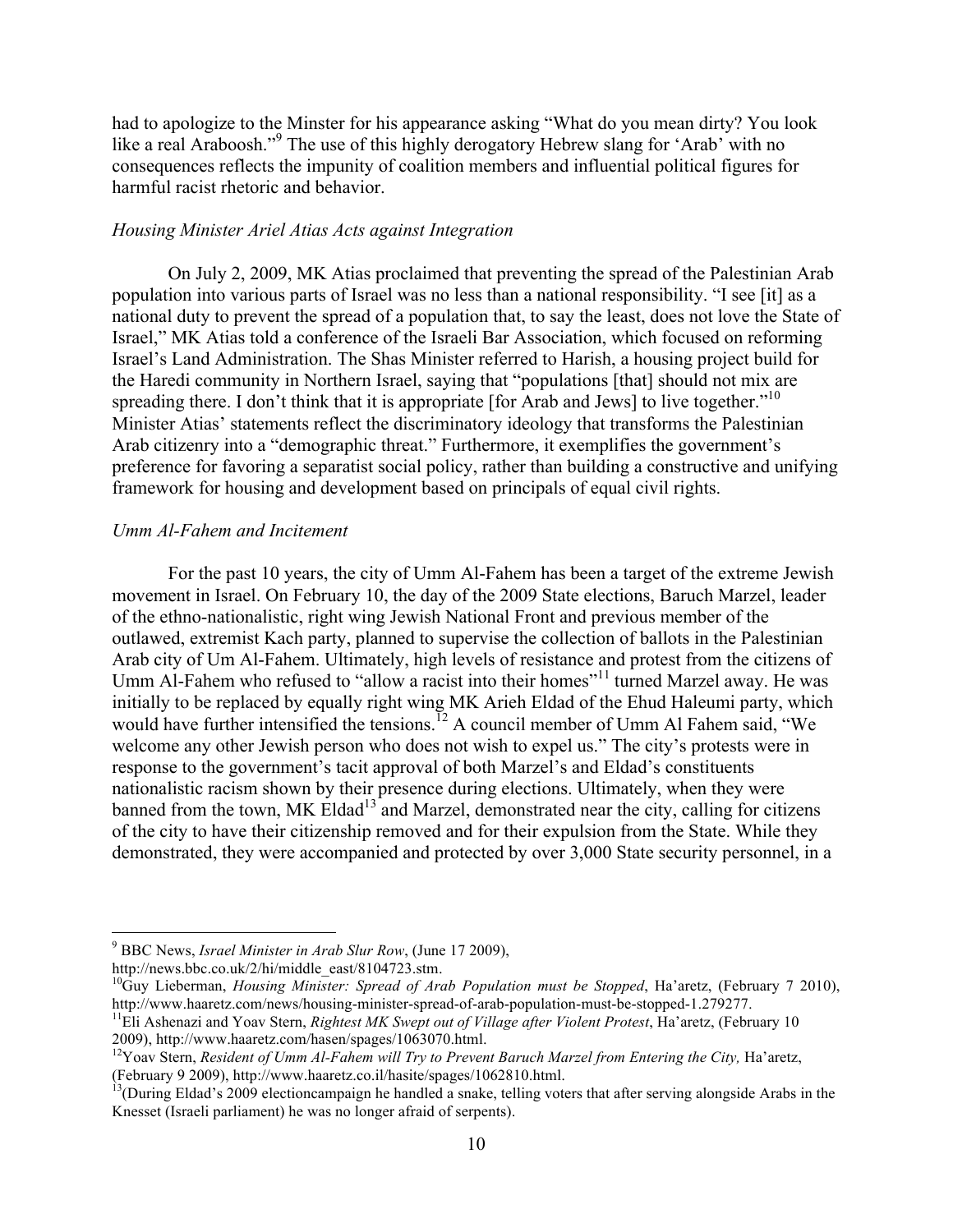deliberate provocation of Arab population of the city.<sup>14</sup> The implicit government support for Eldad and Marzel, two right wing extremists and representative of anti-Palestinian ideology enforces the severe lack of commitment to the protection of the Arab minority and sends a threatening message regarding the status of the Palestinian Arab minority's citizenship.

A similar message was delivered to the citizens of Rahat, Israel's largest Bedouin city when provocative right wing activists on July 26 2009, marched to protest the 'illegal' construction in the south of Israel 'while Jewish outposts in the West Bank are being evacuated' under US pressure.<sup>15</sup> Hundreds of residents of Rahat held a counter demonstration and several minor confrontations between the rightists and the local residents (mainly Bedouin citizens) took place. Firstly, the tragic irony of protesting the "illegal" housing projects in the Negev is apparent when compared to the consistent building of settlement homes in the West Bank despite their linkage to increased conflict and international pressure to stop construction. In addition, such hostile right wing demonstrations, spearheaded by well-known political figures, amount to unchecked public racial incitement against the indigenous minority population and thus infringe on basic human rights. The inaction of the government against this behavior also reinforces the inaccessibility of legal recourses for the Palestinian Arab citizens of Israel.

### *Mayor of Nazaret-Illit – Shimon Gafso makes Anti-Arab Statements*

In June 2011, Shimon Gafso, Mayor of Nazaret-Illit, gave an interview to an Arabic newspaper, based in the neighboring city of Nazareth. During his interview he declared unequivocally that "his city" would never be a "mixed city," despite its high percentage of Arab residents. Mr. Gafso further stated that he would never house a mosque and he would never permit Christian residents to light Christmas trees in public places. According to Mr. Gafso the call to prayer over the loudspeakers in Nazareth is a "provocative act." In his statements, Mr. Gaspo expressed his willingness to use violence against Arab citizens during the clashes between the Arab community and the police in October 2000. He said, "If I had participated in the events, then there would have been more Arabs killed."<sup>16</sup>

#### *Incitement from Political Leadership against Other Minority Communities in Israel*

There is a reoccurring and alarming correlation between racial, religious, and homophobic speech and action originating from the highest political levels, and violence within and between different ethnic communities in Israel. Specifically, unchecked incitement in the Knesset and in the media has fed tensions between both Arabs and Jews and also within different religious sects in the Jewish community.

<sup>&</sup>lt;sup>14</sup>Labib Nasir, *Israeli Police Avert Clash between Rightists, Arabs*, Reuters, (February 10 2009), http://uk.reuters.com/article/idUKLA704028/.

<sup>&</sup>lt;sup>15</sup> Jack Khoury and Yanir Yagna, Rahat Residents Pelt Police with Rocks as Rightists March through Town, Ha'aretz,<br>Ha'aretz, (July 26 2009), http://www.haaretz.com/hasen/spages/1102908.html.

<sup>&</sup>lt;sup>16</sup>Coalition Against Racism, *The Coalition Against Racism Demands Legal Action against Mayor Natzirit Illit*, (July 19 2011)*,* http://www.fightracism.org/en/Article.asp?aid=104.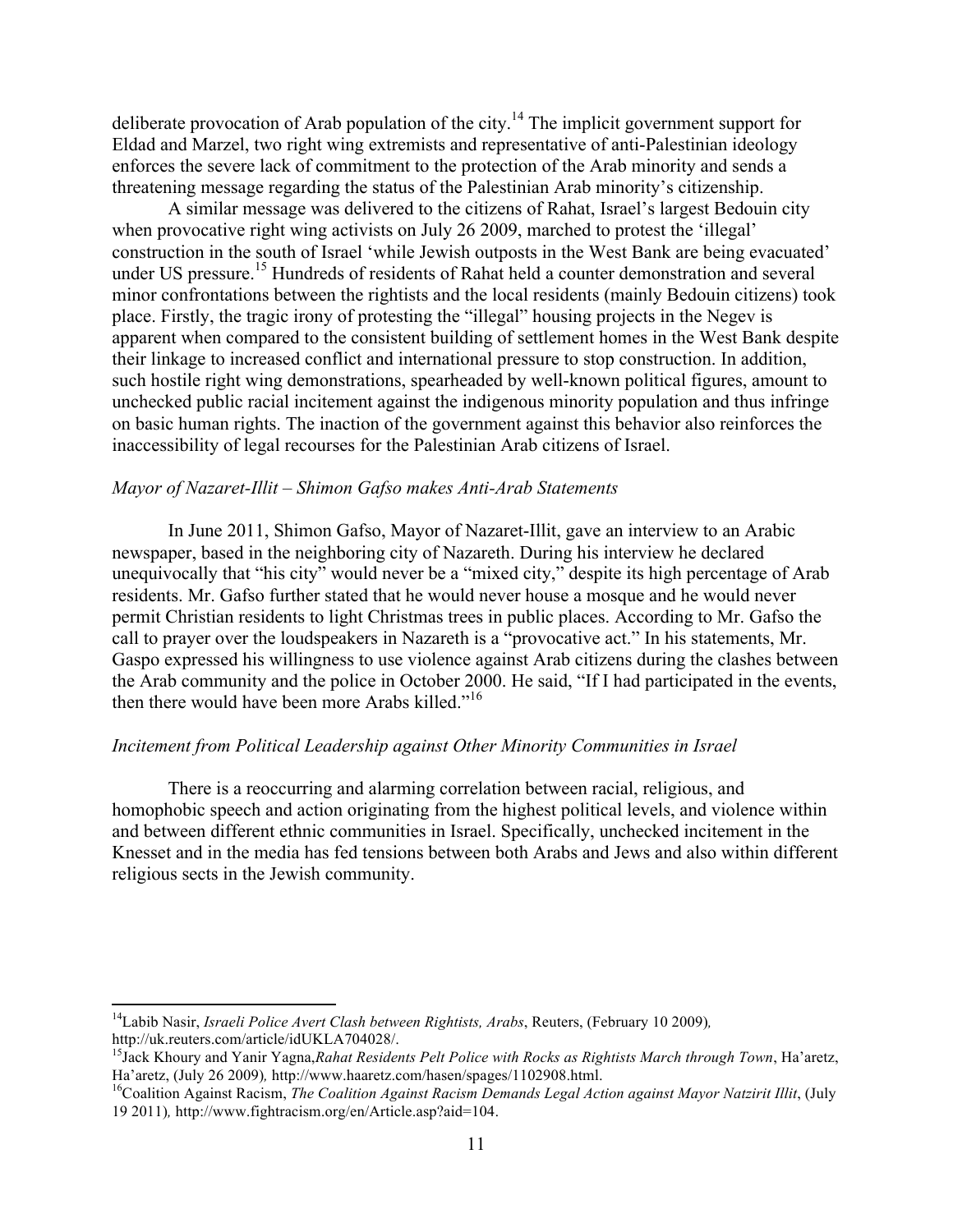#### **Governmental Support of Organizations Advancing Racial Discrimination**

In recent years there has been growing evidence of private organizations involved in racist activities and the dissemination of racist publications. Even more troubling is the allocation of State funds to such organizations. Support of racist organizations is inconsistent with the State's obligations under CERD and democratic values. Withholding support from these organizations would create negative incentive to organizations to be involved in racist activities.

The criteria for the allocation of governmental funds are largely technical and bureaucratic considerations without oversight or scrutiny. There are no substantive criteria for operations of the organizations outside the specific activity for which it requests State support. Additionally, there are no provisions preventing the allocation of funds to institutions involved in racist activity or incitement to racism (or to violence). The only provision that deals with racist incitement is the above mentioned newly enacted Amendment to the Budget Foundation Law which provides the Ministry of finance with the authority to reduce support given to an organization involved in racist acts. The following are a few examples that illustrate the problem:

### *Od Yosef Hai Yeshiva*

!!!!!!!!!!!!!!!!!!!!!!!!!!!!!!!!!!!!!!!!!!!!!!!!!!!!!!!!!!!!

Od Yosef Hai Yeshiva (a rabbinical college) is an association located in Itzhar, a settlement in the Occupied Palestinian Territories. The association operates two Yeshivas, a seminary, and a religious publishing house. The heads of the association are Rabbis Isaac Ginzburg and Isaac Shapira.

Rabbi Isaac Ginzburg published a series of racist publications and actively supports acts of violence against Arabs, including authoring a pamphlet praising the deeds of Baroh Goldstein, who executed the massacre in the Cave of Machpelah in 1994 in which 29 Muslims were murdered. In 2003 Ginzburg published a book denying Arabs the right to exist. He was indicted, however, the indictment was dropped when he apologized and pledged not to publish any materials that incite in the future. Rabbi Ginzburg also gave his consent to the book "The King's Torah" which gives individuals permission to kill Gentiles. The book was written by Rabbi Isaac Shapira. Rabbi Shapira was arrested on suspicions for his connection to an arson attack on a masque in an Arab village on December  $2010$ .<sup>17</sup> The association's website is filled with assertions supporting "Price Tags" attacks, which is a code name for Jewish attacks on Palestinian civilians and their property. For example:

Today, when the security forces (their commanders and those who send them) do not fight the Arab enemy like they should, they fear losing supposed "cooperation" and hesitate to strike at those who arise to kill us – the rear needs to know that it depends on them! If every Jew and Jewess will understand and declare that there is a need to fight, that there is strength and power to fight, we can bring about real warfare and a real victory.<sup>18</sup>

<sup>&</sup>lt;sup>17</sup>Rabbi suspected in West Bank mosque arson released, BBC News (Jan. 28, 2010),

http://news.bbc.co.uk/2/hi/middle\_east/8482700.stm.<br><sup>18</sup> Od Yosef Hai website (2012), *see* http://www.odyosefchai.org.il/TextHome/TextInfo/473.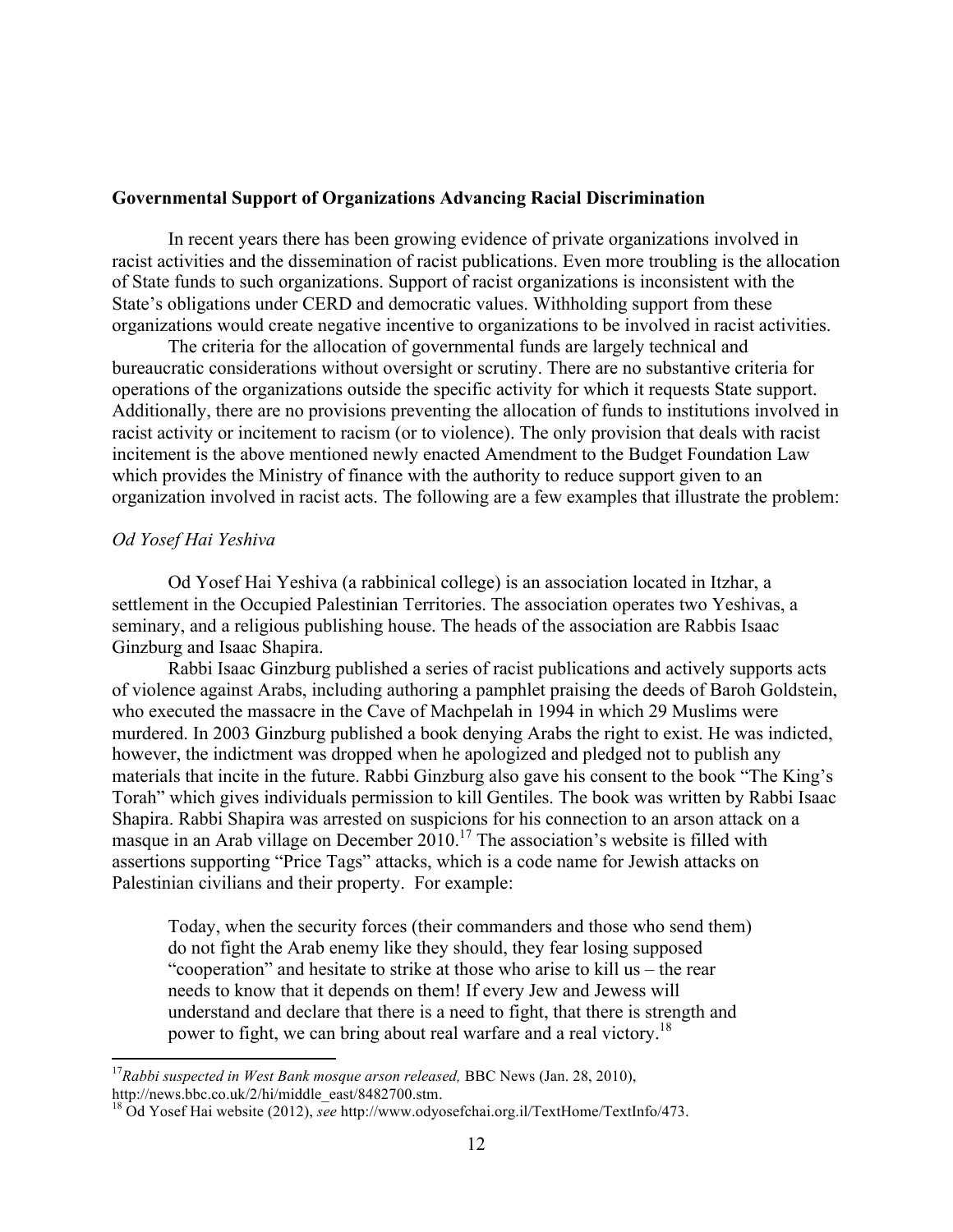Despite these clear racist statements, the Ministry of Welfare and Social Services allocated dozen of thousands of New Israeli Shekels (NIS) to Od Yosef Hai Yeshiva, yearly, between the years 2008-2010. The Ministry of Education allocated hundreds of thousands of NIS to the Yeshiva during 2006 and 2007.

IRAC appealed to the Attorney General and requested an initiation of a criminal investigation against the Yeshiva. IRAC also appealed the Ministry of Education and the Ministry of Welfare and Social Services requesting that funding be stopped. The Ministry of Welfare and Social Services replied that the allocating committee stops funding an association only if it has knowledge concerning a criminal investigation held against the association itself, or a director of the association. However, the organization continued to receive funding. The Ministry of Education replied that the association was not receiving funds from the Ministry of Education any longer, and that the Attorney General was looking into the matter.

#### *The Hemla Association and the Lehava Organization*

Hemla is a non-profit organization that operates to help the needy.<sup>19</sup> In 2002 the Association clarified its goals: "To help girls from broken homes that are in danger of forced conversion" and "assistance for the hilltop people in Judea and Samaria." Since 2005 Hemla has been receiving regular funding of 600,000 - 700,000 NIS a year from the Ministry of Welfare and Social Services.<sup>20</sup>

Hemla is closely tied to "Lehava" ("Flame," an acronym for "Preventing Assimilation in the Holy Land"), an organization that operates to "save Jewish girls that been tempted to establish relationships with Gentiles." The two organizations share the same organizational infrastructure: Hemla's public relation director is Bentzi Gopstein, who is also identified as the director of Lehava. Hemla's hostel director is Rachel Baranes, who is in close contact with Lehava. In fact, since Lehava is not an officially registered NGO, it uses the resources and official status of Hemla for its operations. In an interview held on October 2010 Baranes said "Hemla was established for the purpose of building a warm home in order to help girls - saving Jewish girls from assimilation, whether it's foreign workers, Arabs, [or] people with no connection to our religion." The two organizations are basically two branches of the same organization.

IRAC appealed to the Attorney General in each one of the cased detailed below requesting an initiation of a criminal investigation against Lehava on the grounds of incitement to racism:

- $\triangleright$  In December 2010, the organization published a letter signed by dozens of Rabbis' wives calling on young Jewish women not to engage in contact with Arab men.
- $\triangleright$  Lehava has called for the public to report about citizens that sell or rent their apartments to Arabs. The information will be published and after verification, the organization would act to "prevent the disaster from happening."<sup>21</sup>

<sup>&</sup>lt;sup>19</sup>Uri Blau and Shai Greenberg, *A Strange Kind of Mercy*, Ha'aretz, (May 27, 2011),

http://www.haaretz.com/weekend/magazine/a-strange-kind-of-mercy-1.364417.<br><sup>20</sup> *Id.* 21Yair Altman, Ynet News (Dec. 12, 2010), http://www.ynetnews.com/articles/0,7340,L-

<sup>3998121,00.</sup>html/.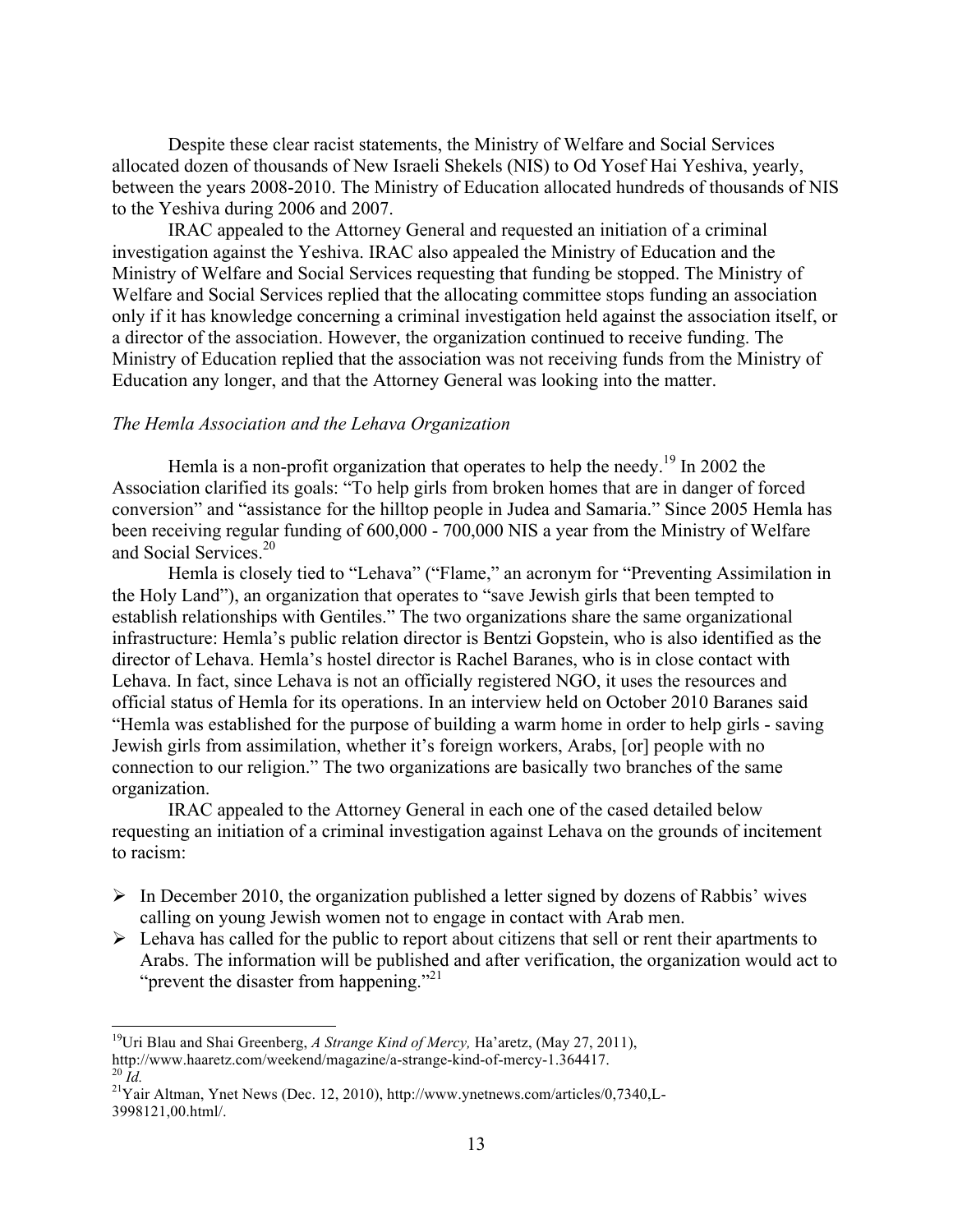- $\triangleright$  In January 2011, Lehava announced a new initiative, which grants "kosher certificates" to businesses that do not employ Arabs. $^{22}$
- $\triangleright$  In June 2011, the organization established a "coast guard" for "the protection of our girls in beaches around Israel." The purpose is to protect Jewish girls at beaches and prevent harassments by Arab men pretending to be Jewish. $^{23}$
- $\triangleright$  In July 2011, the organization held a campaign calling on parents not to send their daughters to work in the Gush Etzion branch of Rami Levi, a supermarket chain, for fear they would make contact with Arabs.<sup>24</sup>
- $\triangleright$  Around Yom Kippur (the Jewish Day of Atonement) in 2011, Lehava issued a campaign to encourage atonement for individuals that were encouraging marriages between Arab men and Jewish women.<sup>25</sup>
- $\triangleright$  In November 2011, the organization called for a boycott against the Israeli version of the reality show "The Amazing Race" because it featured a mixed couple (an Arab man and a Jewish woman).<sup>26</sup> Bentzi Gopstein, the director of the organization, was quoted as saying: "The program producers encourage the severe phenomenon of mixed couples legitimizing the murder of the seventh million ... Assimilation is a continuation of the Holocaust."

IRAC appealed to the Attorney General and requested that he initiate a criminal investigation against Lehava and Hemla and put a stop to their funding by the government. No response has been received from the Attorney General.

The ongoing passage of discriminatory legislation, as well as racial incitement by political and religious leaders with the tacit agreement of the State are clear violations of the CERD Article 2(1)(b)(c)(d) and Article 4(c).

## **Racial Discrimination against Asylum Seekers by Municipalities**

## *Eilat Municipality*

The southern city of Eilat has seen a number of asylum seekers take up residency in its neighborhoods, because a significant number work in the hotel industry. The Mayor of Eilat, Meir Yizhak Halevy, continuously voices his opposition to the presence of African asylum seekers in the city. Halevy has written numerous public letters to government officials, decrying the "infiltration" of "illegal African workers," which, according to one letter to the Minister of

<sup>!!!!!!!!!!!!!!!!!!!!!!!!!!!!!!!!!!!!!!!!!!!!!!!!!!!!!!!!!!!!</sup> <sup>22</sup>*Rightists Seek to Reward Firms that don't Hire Gentiles*, Ha'aretz (Feb. 2, 2011),

http://www.haaretz.com/print-edition/news/rightists-seek-to-reward-firms-that-don-t-hiregentiles1.340699. 23Yair Altman, *Jewish Group Fights Beach Harassement,* Ynet News (July 17, 2011),

http://www.ynetnews.com/articles/0,7340,L-4096350,00.html. 24Chaim Levinson, *Rabbis Wives Urge Women: Stay Away from Arabs,* Ha'aretz (Dec. 28, 2010), http://www.haaretz.com/news/national/rabbis-wives-urge-israeli-women-stay-away-from-arab-men-

<sup>1.333841.</sup> <sup>25</sup> Kobi nahshoni, *Campaign: "For the Sin We Have Committed by Renting Houses to Arabs,"* Ynet

News (Oct. 05, 2011), http://www.you.html.<br><sup>26</sup> Joshua Brener, *"Amazing Race" Boycott the Show Because of Couple Involved*, Walla! (Nov. 1, 2011), http://e.walla.co.il/?w=/6/1873300.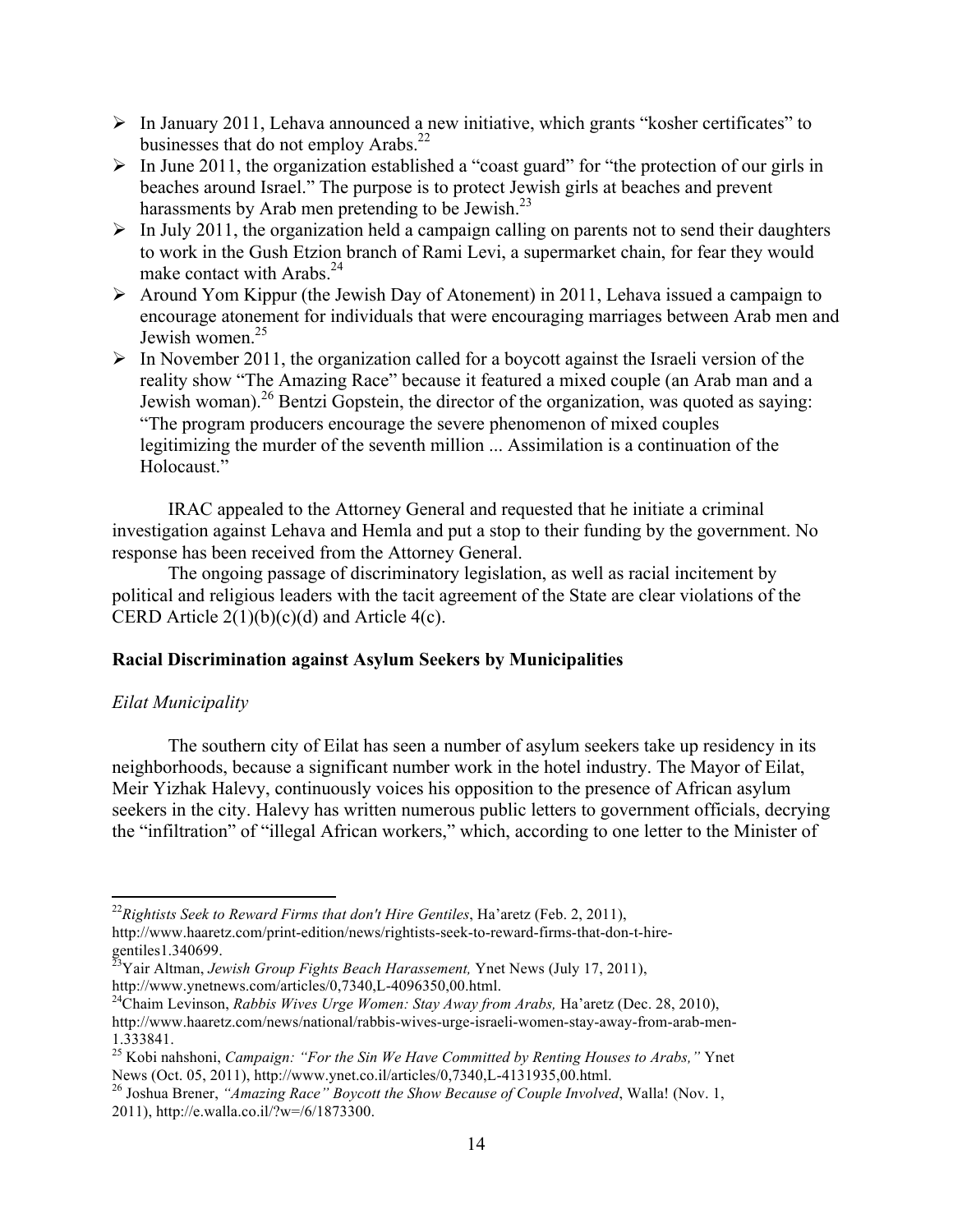Defense, are causing "damage to Eilat's demographic makeup, economic status and image."<sup>27</sup> The Mayor also threatened "harsh sanctions" against asylum seekers if the government does not step in to solve the problem.<sup>28</sup>

In July 2010, the Eilat municipality organized a protest against the presence of asylum seekers in the city. The municipality sent out a call to employees of the Eilat municipality to attend the protest, stressing the importance of their presence there. The call stated: "For a long time Eilat has been dealing with the mass infiltration of migrant workers who came to make Israel their home, while posing as refugees from war zones."

In January of 2011, the municipality launched a campaign against the renting of apartments to asylum seekers. The municipality, using taxpayers' money, distributed 1,500 redcolored flags and thousands of red ribbons and stickers about keeping Eilat "safe" from asylum seekers and "putting an end to the infiltration." Eilat Mayor Halevy explained the campaign: "I want each person who rents his home to infiltrators to feel uneasy in front of his neighbors when he sees red flags that send the message of collective solidarity in the struggle [against asylum seekers]."<sup>29</sup>

## *Bnei Brak Municipality – Rabbis' Letter*

The municipality of Bnei Brak, a city in the center of Israel, has engaged in a discriminatory policy toward migrant workers and asylum seekers. The city is a home to a small community of a few hundred Eritrean asylum seekers.

In late 2010, following incitement by Rabbis and local anti-immigrant activists, the Bnei Brak municipality dispatched inspectors to apartments that were illegally subdivided and rented to asylum seekers. The inspectors arrived at approximately 100 apartments based on information provided by the public, after anti-immigration activists put up public notices calling on the residents to report to them where asylum seekers dwell.<sup>30</sup> The municipality also threatened Israelis who rented apartments to asylum seekers by claiming that it would publicly publish their names as a means to shame them. This was done to convince homeowners to evict refugees.<sup>31</sup> The activists launched a hotline that residents could call and provide information about neighbors who rented apartments to migrant workers and asylum seekers. The information collected from the hotline was forwarded to the municipality.<sup>32</sup>

In November 2010, municipality inspectors ordered dozens of families of asylum seekers to leave, and following the visits of the inspectors, electricity and water were cut from apartments of asylum seekers.<sup>33</sup> Additionally, the municipality indicted residents for subdividing

<sup>&</sup>lt;sup>27</sup> Benni Toker, *Eilat Mayor: Let the Minister of Defense Protect Our Safety*, Arutz 7 (May 19, 2011), http://www.inn.co.il/News/News.aspx/220010.

Ahova Mamous, Ezra Arbeli, *If the State Does Not Deal with the Infiltrators, I will*, Mynet

<sup>(</sup>November 11, 2010), http://www.mynet.co.il/articles/0,7340,L-3982376,00.html.<br><sup>29</sup> Ezra Arbeli, *How to Fight the Infiltration? Hang Red Flags*, Mynet (January 3, 2011),

http://www.mynet.co.il/articles/0,7340,L-4013075,00.html.<br><sup>30</sup> Ilan *Lior, The Foreigners Can Clean Bnei Brak, But Not Live in It*, Ha'aretz (November 24, 2010),

http://www.haaretz.co.il/news/education/1.1231508.<br><sup>31</sup> Yoav Zitun, *Bnei Brak may 'expose' landlords who rent out flats to Africans*, Ynet News (October 11, 2010), http://www.ynetnews.com/articles/0,7340,L-3982899,00.html

<sup>&</sup>lt;sup>32</sup> Yoav Zitun, New in Bnei Brak: Hotline for Ratting Out Those Who Rent Apartments to Foreigners,

Ynet News (November 21, 2010), http://www.ynet.co.il/articles/0,7340,L-3987707,00.html.<br><sup>33</sup> Ilan Lior, *Refugees in Bnei Brak: Inspectors and Evicting Us from Our Apartments*, Ha'aretz (November 30, 2010).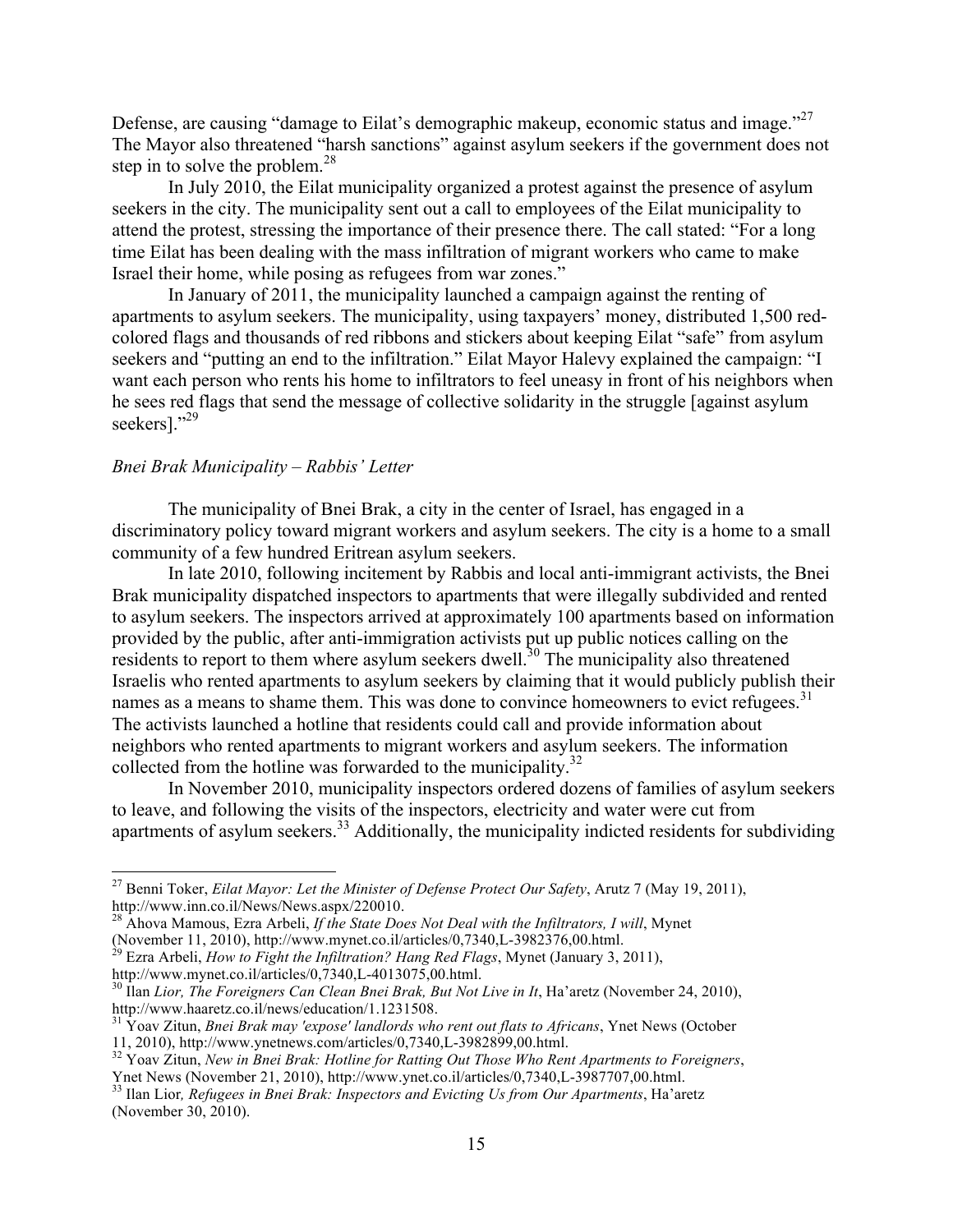apartments and renting them to asylum seekers, claiming they were "illegal residents," despite having the legal right to stay in Israel. $34$ 

#### *Or Akiva Municipality*

A small community of asylum seekers lives in the town of Or Akiva, and many of its members are employed by the municipality. Several municipal officials in Or Akiva have voiced racist opinions toward asylum seekers. Simha Yosifov, the Mayor of Or Akiva, described asylum seekers as "infiltrators," a "danger to society,"<sup>35</sup> and a demographic threat.<sup>36</sup>

The municipality took concrete measures to drive out asylum seekers from the city. Officials in the municipality located Or Akiva residents who rented apartments or sheds to African asylum seekers. Those residents were summoned to a meeting with the Mayor and municipality officials where they were warned that asylum seekers pose a danger to children. As a result, some of them evicted the asylum seekers they had been renting to. The municipality also pledged to carry out inspections of sheds and storage facilities that were being rented by Or Akiva residents to ensure that they are not used to house asylum seekers. Since renting storage facilities as a dwelling is forbidden, the municipality planned to use this legal pretext to demolish the storage facilities and sheds that were being rented to asylum seekers.<sup>37</sup>

Other than using the pretext of cracking down on illegal forms of dwelling, the municipality sent letters to Israelis who rented apartments to African asylum seekers, ordering them to evict "the Sudanese." Following these letters, in mid-August 2011, twelve municipality inspectors paid visits to the homes of 40 Eritrean refugees, ordering them to leave the city immediately. The inspectors, who were armed, told the refugees that "blacks" should not live in Or Akiva.

#### **Racial Discrimination against Asylum Seekers by Israeli Police**

Several instances of racial discrimination by Israeli police against asylum seekers have been documented in recent years. Policemen have adopted a policy of confiscating the property of African refugees, particularly bicycles, if the refugees are unable to prove ownership of the property when they are stopped by police, even when the police have no knowledge of the bicycles being stolen property.<sup>38</sup> In one instance, a Nigerian worker had his cellular phone confiscated by policemen because he failed to present a receipt for the phone. Despite the fact that the phone was not reported as stolen, the police insisted they have a general policy of not

<sup>&</sup>lt;sup>34</sup> Ilan Lior, *Bnei Brak takes fight against 'illegal' refugees to the courts*, Ha'aretz (January 4, 2011), http://www.haaretz.com/print-edition/news/bnei-brak-takes-fight-against-illegal-refugees-to-thecourts-1.335052. <sup>35</sup> *Simha Yosifov in a Letter to Bibi Netanyahu: We Are at a Loss in Dealing with the Sudanese* 

*Refugees,* Migdalor Or Akiva (December 12, 2011),

http://israblog.nana10.co.il/blogread.asp?blog=706261&blogcode=12932929. 36 Yahav Dolev, *Simha Yosifov: The Sudanese Should Go Back to their Own Country*, Mynet (July 14,

<sup>2011),</sup> http://www.mynet.co.il/articles/0,7340,L-4095220,00.html. 37 Liran Tetro, *Or Akiva: The Municipality is Acting to Drive Out the Sudanese and Eritreans from the City, Migdalor Or Akiva (July 8, 2011),*<br>http://israblog.nana10.co.il/blogread.asp?blog=706261&blogcode=12608861.

<sup>&</sup>lt;sup>38</sup> Ilan Lior, *Report: Tel Aviv Police Confiscate Bicycles from Refugees who can't Prove Ownership,* Ha'aretz (July 1, 2011), http://www.haaretz.com/print-edition/news/report-tel-aviv-police-confiscatebicycles-from-refugees-who-can-t-prove-ownership-1.370521.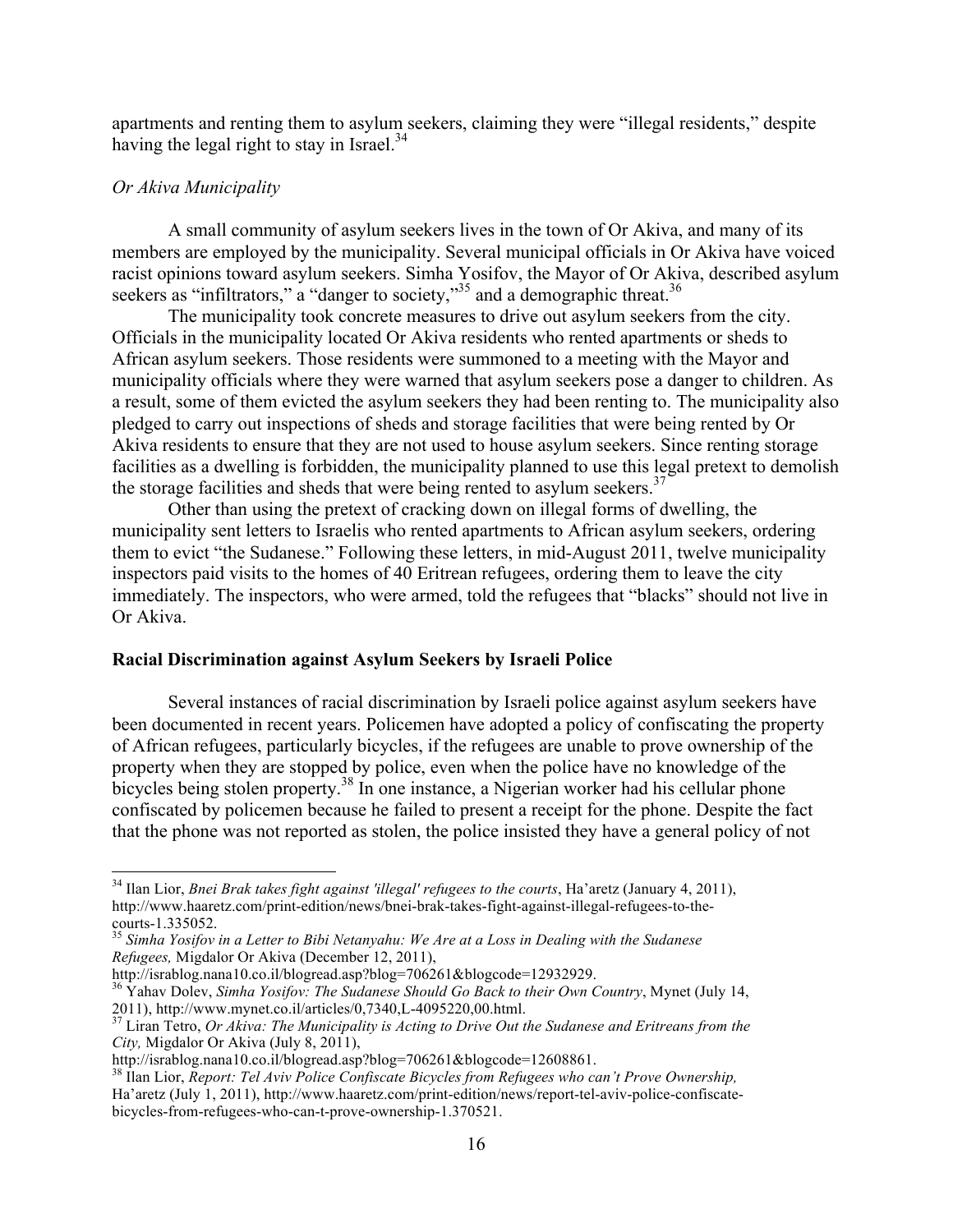releasing property back without a receipt. After appeals by Hotline for Migrant Workers, the police suddenly reversed their purportedly general policy and released the phone back to its owner. No Israeli citizens have reported similar confiscations of property.

#### *Police and Immigration Authorities Brutality against Asylum Seekers*

The "Oz" unit of the Israeli Immigration Police operates under the Population, Immigration and Border Authority at the Ministry of Interior. The unit has routinely engaged in acts of brutality against asylum seekers and migrant workers since its establishment in 2009. This brutality is, at least in part, motivated by racism, as one of the inspectors in the unit stated in an interview that "foreigners… are defiling the country with drugs and diseases and take the jobs away from our unemployed…They spread filth…They can infect people with diseases. They commit robberies and thefts. They need to be removed from here.<sup>539</sup> In a particular brutal case, the unit assaulted a family of African Americans living in Arad, even hitting a pregnant woman, while cursing at the family and saying, "Niggers, we don't want you here." Asylum seekers living in southern Tel Aviv reported that inspectors from the unit routinely harass, shout racist slurs, and physically assault Africans. One African living in Israel reported that while assaulting refugees, the inspectors at times yell, "Go away, you are not wanted here" and, "You are ruining this country."<sup>40</sup> In another case of brutality, a prominent pastor in the Ghanaian community in Israel was dragged on the streets in handcuffs, kicked in the chest, and kept in a locked vehicle for hours until he was unable to breathe.<sup>41</sup> Cruel treatment by the "Oz" unit is not uncommon, and has largely gone unaddressed by Israeli authorities.<sup>42</sup>

Moreover, in another case of discriminatory police brutality, the Tel Aviv police have adopted the habit of forcibly shutting down restaurants and bars of asylum seekers in the southern part of Tel Aviv in the evening. Several reports indicate that Tel Aviv police officers arrive after 23:00 and shut down establishments by pepper-spraying the clientele, threatening the owners of the establishments, cursing at the asylum seekers, and even breaking chairs and tables. $43$ 

<sup>&</sup>lt;sup>39</sup> Liat Shlezinger, *The Hunting Season: A Week along the Oz Unit*, Maariv (August 8, 2009), http://www.nrg.co.il/online/1/ART1/926/528.html.

<sup>&</sup>lt;sup>40</sup> Liat Shlezinger, *They Told Us: 'Niggers, You Are Not Wanted Here'*, Maariv (November 21, 2011), http://www.nrg.co.il/online/1/ART2/179/234.html. <sup>41</sup> Talila Nesher, *Pastor from Ghana: Oz Unit Inspectors Brutalized Me*, Ha'aretz (November 13,

<sup>2011),</sup> http://www.haaretz.co.il/news/education/1.1471632.<br><sup>42</sup> Yael Boronovsky, *Refugee Claims He Was Beaten By Inspectors: Where Can One Complain?*, Ynet<br>News (September 23, 2010), http://www.ynet.co.il/articles/0,7340,L

<sup>&</sup>lt;sup>43</sup> Hagai Matar, *Refugees in Neve Shaanan: The Police Pepper-Sprayed Us*, Maariv (January 6, 2011), http://www.nrg.co.il/online/54/ART2/197/715.html?hp=54&cat=870; *see also* Yuval Goren, *The Police Presents: Pepper-Spray Procedure Against Refugees*, Maariv (July 14, 2011), http://www.nrg.co.il/online/1/ART2/259/844.html.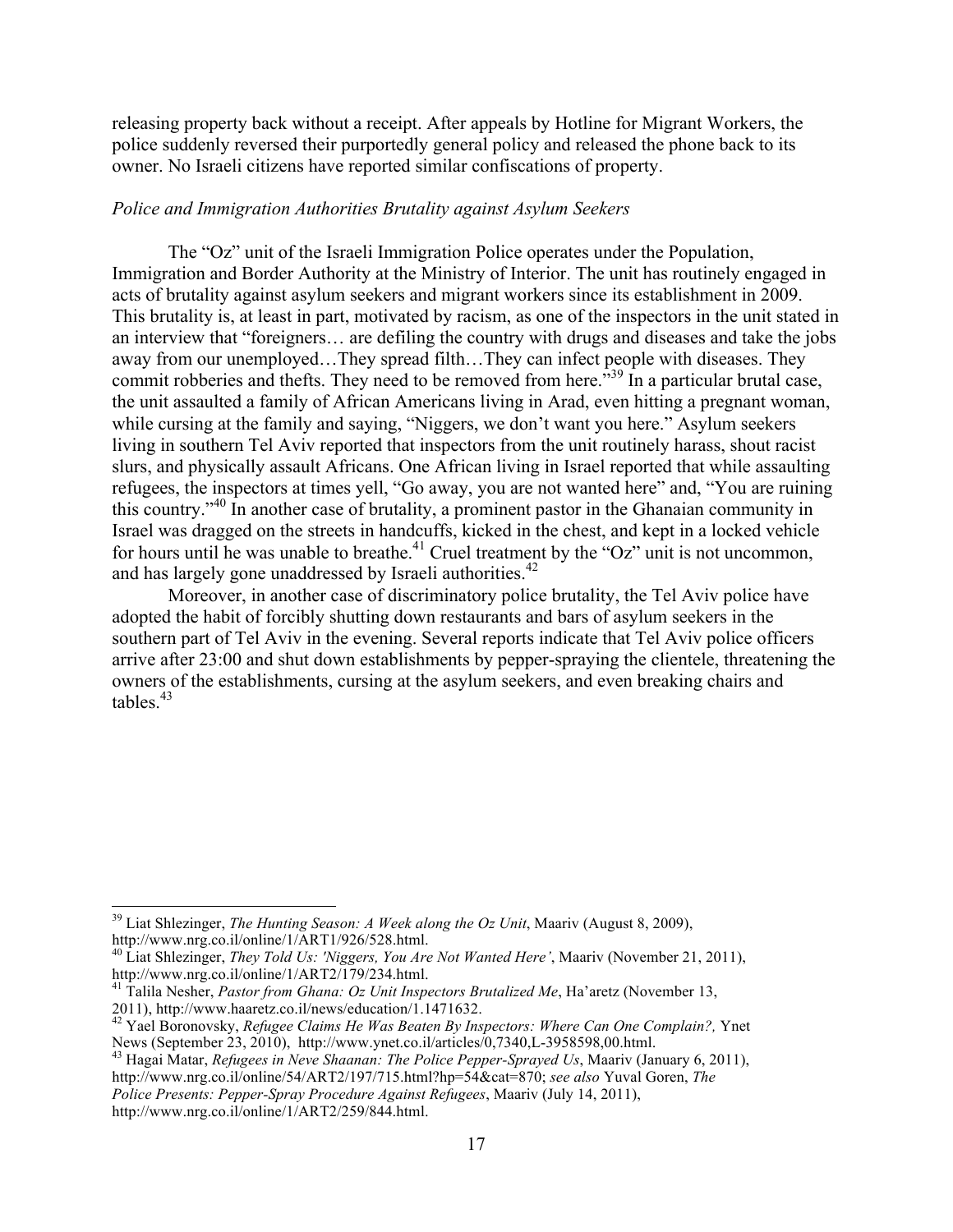## **Violations of CERD: Article 4**

#### **The Offence of Incitement to Racism**

*Prohibition of Racist Publications, Incitement to Racism, and Racial Registration of Corporate Documents Bill*

Although there is an existing ban on hate speech, there are serious problems with enforcement. Over the years, the law has been used sparingly and has rarely been used on Jewish religious leaders, a group over-proportionally involved in racist incitement. Additionally, the requirement that an offense of incitement to racism must be submitted with the approval of the Attorney General and needs to prove the *mens rea* of specific intent to incite, poses a significant obstacle in making the provisions of the law effective.

In 2011 a bill was formulated by IRAC staff and was presented to the Knesset by the two co-chairmen of the Lobby Against Racism and 16 other Knesset members. On December 2011, due to the objection of the Coalition, the Israeli Parliament rejected the bill in a preliminary hearing.

The purpose of this bill was to expand legal tools available to deal with incitement to racism. The bill allows for the adding of a tort that would allow an individual to claim damages for racial incitement, similar to the possibility to claim damages for discrimination. It expanded the definition of "racism" to include incitement on account of religious affiliation, a person's status in Israel, ethnic origin, and country of origin to include Ethiopians, Russians, Sephardim, and other groups, which are not protected by the law today.

The bill also proposed changing the definition of the crime of incitement to a crime of racism. This shifts the *mens rea* from intent to incite to an awareness of incitement. Additionally, it eliminates a defense for comments inspired by scripture quote. Finally, due to the fact that much of the racial incitement in Israel is part of the activities of associations and other corporations, the bill proposes to establish a prohibition on racial registration in corporate documents, and provide the Registrar of Corporations the authority to prevent the registration of a corporation if its objectives or policies are manifestations of racism.

The rejection of the bill illustrates a slippery slope that characterizes the current Knesset. Rather work towards the eradication of racism, it has been leading the way to legitimize incitement of racism, racist activities, and endanger the safety of groups that are the object of racial incitement.

#### **Incitement to Racial Discrimination by Individuals**

#### *Enforcement of Criminal Incitement Prohibition*

As specified in the State's report, several cases of racial incitement have reached Israeli courts. However, many important and serious incidents of incitement to racism have not been fully prosecuted by Israeli authorities. The State's handling of racial incitement, especially when public figures are involved is characterized by inconsistency, hesitance, and even incompetence. Many cases have been handled in an inexpedient manner. This behavior is a signal to the public that racial incitement is acceptable. This policy encourages the commission of additional violations while providing de-facto immunity for the perpetrators. Although freedom of speech is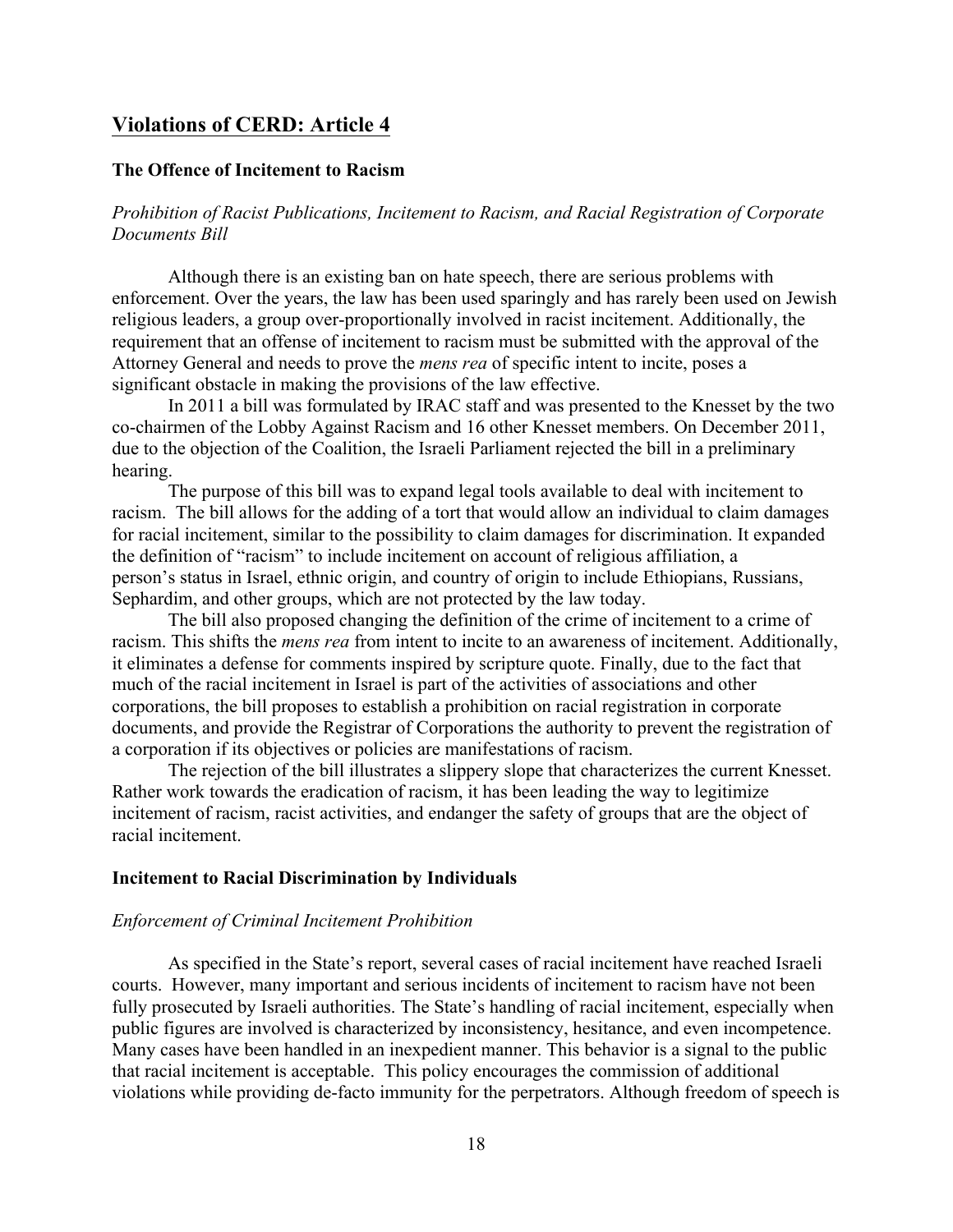a fundamental value in Israel and elsewhere, in cases of racial incitement, especially those committed by public figures, the Attorney General's approach is inconsistent with the purpose of Article 4 of the Convention.

This policy is also inconsistent with the principle of equality before the law, since, as demonstrated in the State's report, criminal charges for racist incitement that have been brought in recent years are almost solely against laymen. Out of the thirty-three cases detailed in paragraph 173, Table 2 of the State's report<sup>44</sup> (indictment and verdict relating to offences of incitement to racism, incitement to violence, and offences motivated by hate. November 2004 – August 2009), in only one case was the defendant a public figure (Gershon Trastman – an Israeli poet writing in Russian). The absence of public figures from this list is not due to lack incitement by public figures. Public figures should be held accountable for their crimes, especially since they have greater influence over the general populace. Also, contrary to some of the first time offenders in Table 2, some public figures consistently use racist expressions. Thus, the State's policy is unreasonable and damaging. The following are several examples:

#### ! *Encouraging Acts of Revenge*

Following the murderous terrorist attack on Mercaz Harav Yeshiva in Jerusalem in March 2008, a poster was disseminated encouraging acts of revenge against Arabs. The poster declared: "Each person must describe to himself what the enemy is planning to do us, and must act in the same currency. Do not pity them, for they will not pity you." The poster ended by stating that "the Jews may gather in their cities… to attack those who wish them ill, in these days and in this time." Several official State Rabbis, including city and neighborhood Rabbis, signed the poster.

#### ! *Denial of Employment*

In October 2008, following the second incident in which a tractor driver committed a terror attack, a large number of Rabbis signed a poster titled "A Response to the Blood Spilled." In part, the poster stated, "the time has come to tell the truth. Providing a livelihood for our enemies leads to grave consequences… As a first, practical step, we urge people to stop employing the Arab enemy, at least within our immediate circles."

#### ! *Denial of Housing*

!!!!!!!!!!!!!!!!!!!!!!!!!!!!!!!!!!!!!!!!!!!!!!!!!!!!!!!!!!!!

Calls for denying Arabs the right to employment and housing have intensified since 2009. In the last two years, numerous calls have been made by Rabbis, particularly in the form of joint demands presented through the signing of a common document calling on Israeli Jews to refused to rent apartments to Arabs, migrant workers, refugees, or other foreigners (who are sometimes referred to generically as "Sudanese" or "Africans.") Many Arab students in North Israel have reported that they find it very difficult to rent apartments in Tzfat and other Jewish cities.<sup>45</sup> The

<sup>&</sup>lt;sup>44</sup> Israel, Reports submitted by States parties under article 9 of the Convention,  $14<sup>th</sup> - 16<sup>th</sup>$  Periodic Reports of States  $(2011).$ 

<sup>45</sup> Nir Yahav,*Landlord in Tzfat Evicted Arab Students from His House*,Walla!(Oct. 30, 2010),(The article reports that four Arab students "signed a rental contract in the morning for an apartment in one of the southern neighborhoods of Tzfat. In the evening, they were asked to leave the premises immediately, after the landlord claimed that he was subjected to threats by a group of Haredi Jews. One of the evicted students recalled: 'We fled from the apartment after the landlord told us that the Haredi Jews were waiting nearby. Only after making sure that they were not there, we came to take our belongings and fled." *See also*, an interview on the radio program "All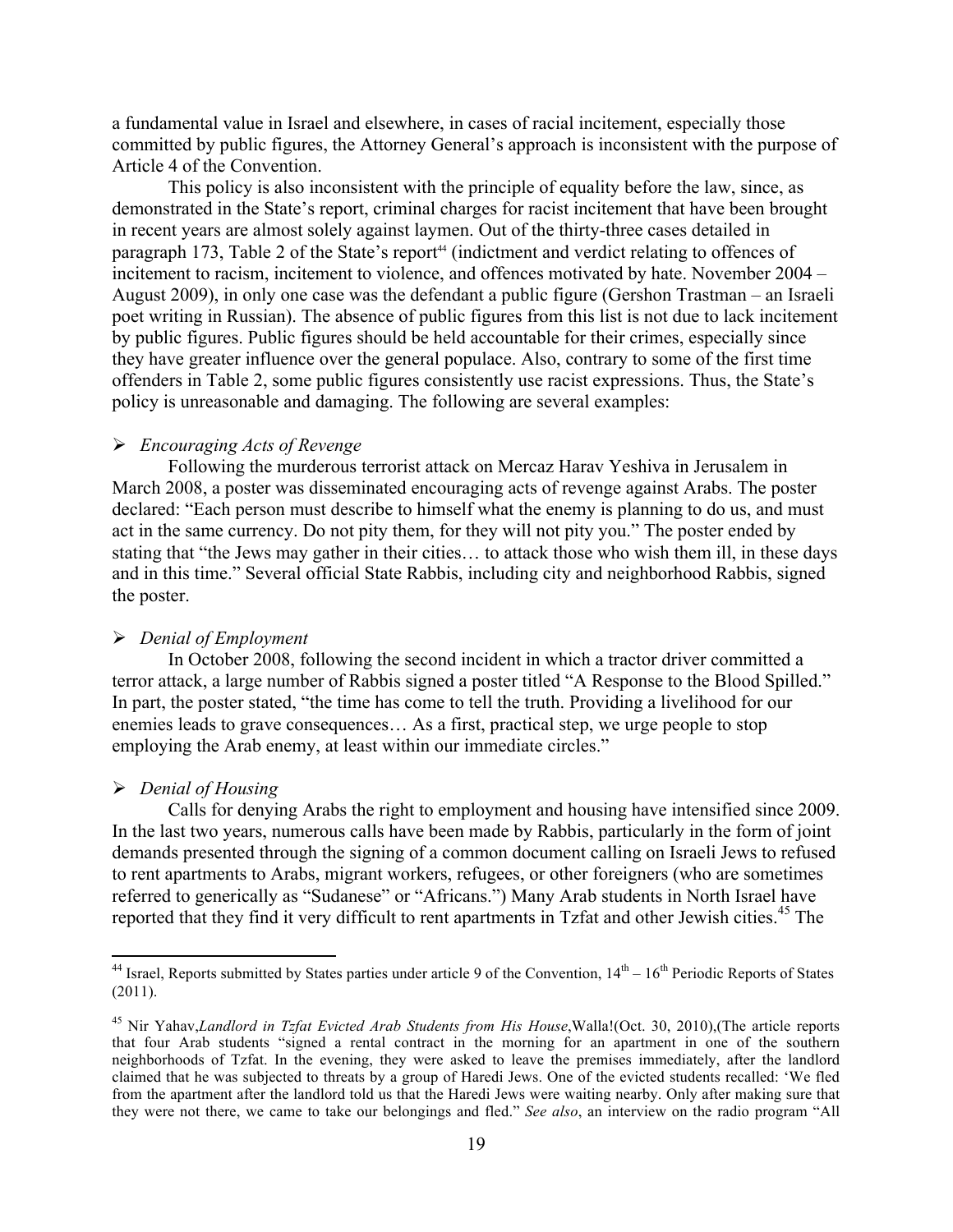impact of these publications is not confined to the subject of housing, but portrays the Arab population, or "strangers," as a threat and a suspicious group that should be excluded from society, and removed from the streets. These encourage racial tension and hatred between different sections of the Israeli population on the basis of national or ethnic origin.

#### ! *The "New Sanhedrin" Poster*

On August 17, 2009, Rabbis from the New Sanhedrin group signed a Halachic ruling imposing severe sanctions on Jews who sell land to Arabs. The ruling describes the "seizure" of land by Arabs and the "displacement" of Jews from their living areas. The ruling then continues: "Any Jew who lets or sells an apartment or land to a Gentile in a place inhabited by Jews… assists by his action in the persecution of his other compatriots. And he is guilty in retrospect of the grave offenses of delivery, persecution and treason."

#### ! *Rabbinical Conference in Pisgat Zeev, Jerusalem*

In August 2009, a rabbinical conference was held in the Pisgat Zeev neighborhood of Jerusalem. The title of the conference was "Neighbors Who Sell Their Homes in the Neighborhood to Gentiles – What Is the Position of the Halacha on Such Actions?" Keynote speakers at the conference included Rabbi Shmuel Eliyahu, the Rabbi of Tzfat and the head of Agudat Israel party, Rabbi Meir Porush, a former Member of Knesset, and MK Michael Ben Ari.

## *Permission to Kill Gentiles in the Book "The King's Torah"<sup>46</sup>*

The 'King's Torah – First Part: Capital Law between Israel and the Nations' was written by Rabbis Yitzhak Shapira and Yosef Elitzur and published by Od Yosef Yeshiva. The book is meant to incite to racial violence against Arabs and other minorities in Israel. It discusses the prohibition against killing Gentiles in peacetime and during wars. It states that a Gentile must not kill a Gentile, and if he does so, he should receive the death penalty. However, a Jew who kills a Gentile will not receive the death penalty. A Jew may kill a Gentile, even if the latter is not encouraging murder, if the Jew does so in order to save himself. Totally innocent persons, including babies, may be killed in order to save Jewish lives. Babies may also be killed if they are being raised to be "as wicked as their parents." These statements are ostensibly based on Jewish religious law and tradition, and receive Halachic support in the form of the haskamot (rabbinical approbations). It is also signed by well-known Rabbis, among them: Yitzhak Ginsburg, head of Od Yosef Chai Yeshiva, Yaacov Yosef, head of a Yeshiva in Jerusalem, and Dov Lior, a Rabbi from the settlement of Kiryat Arba.

As the State mentions in paragraph 75 of its report, a petition was submitted in 2009 to the High Court of Justice for an injunction against the Attorney General which ordered him to justify why no indictments were filed against Rabbis Itzhak Shapira and Yossef Elitzur, the authors of the book, for incitement to racism, violence, and for calls for rebellion. In January 2010 the petition was dismissed because it was submitted prematurely before giving the State authorities an opportunity to investigate. At the same time the court held that the General Attorney should investigate the matter within a reasonable amount of time. Before and after the

<sup>!!!!!!!!!!!!!!!!!!!!!!!!!!!!!!!!!!!!!!!!!!!!!!!!!!!!!!!!!!!!!!!!!!!!!!!!!!!!!!!!!!!!!!!!!!!!!!!!!!!!!!!!!!!!!!!!!!!!!!!!!!!!!!!!!!!!!!!!!!!!!!!!!!!!!!!!!!!!!!!!!!!!!!!!!!!!!!!!!!!!!!!!!!!!!!!!!!!</sup> Talk" with Razi Barkai on October 26, 2011, in which an Arab student described the difficulties she faced when she tried to rent an apartment in Tzfat.)<br><sup>46</sup>Israel, Reports submitted by States parties under article 9 of the Convention,  $14<sup>th</sup> - 16<sup>th</sup>$  Periodic Reports of States

<sup>(2011). (</sup>The State's report mentions the book "The King's Torah" in relation to Article 2 of the Convention, not Article 4).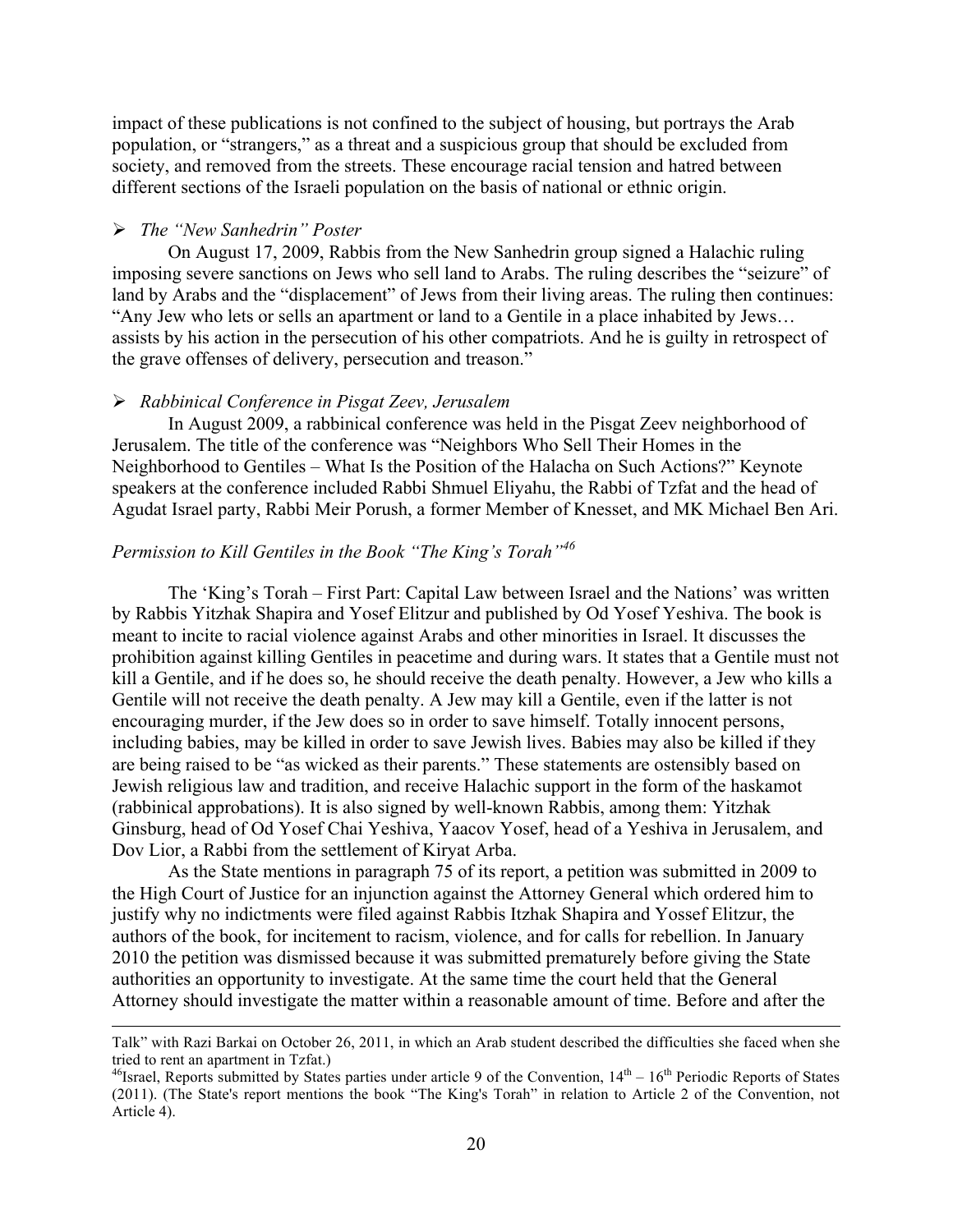petition was dismissed IRAC continued to demand that the General Attorney open an investigation against the authors and the Rabbis that gave their approval to the book. IRAC also demanded a disciplinary process against the Rabbis that have official State positions and gave their approval to the book.

According to reports in the Israeli press the authors of the book were arrested and released on bail in August 2008. Rabbi Ginzburg, one of the Rabbis who gave his consent, was summoned for questioning. According to the media reports Rabbis Yaakov Yosf, an official public neighborhood Rabbi, and Rabbi Dov Lior, an official city Rabbi, were summoned for questioning and refused to report. Six months later, arrest warrants were issued against them because of their refusal to report for questioning. Yet, they were not arrested until 4 months later after a complaint was filed by IRAC.

During a court hearing in July 2011 the police stated that the investigation concerning the book "The King's Torah" had ended. IRAC approached the Attorney General and requested a decision on whether or not those who were investigated in relation to the book were going to be indicted. As of today, more than 28 months after the book was published, no indictment has been filed.

The Israeli government allowing Rabbis with official State titles to incite to racism with no legislative or judicial oversight is a clear violation of Article 4(c) of the Convention.

#### **Racial Discrimination by Public Authorities**

There is a lack of enforcement against Rabbis who are civil servants, fill public positions, and receive their salaries from public funds. Rabbis who are civil servants include two main categories: city Rabbis and neighborhood Rabbis (Rabbis employed by the local religious council). Surprisingly, Rabbis employed by the religious council, including neighborhood Rabbis, are not subject to any disciplinary code. Despite repeated complaints to the Minister of Justice, who is responsible for applying disciplinary codes to city Rabbis, no proceedings have ever been instigated against a Rabbi on account of racist statements, even in the case of repeat offenses.

#### *Absence of Disciplinary Action against Rabbis*

Disciplinary rules that apply to civil servants and employees of local authorities operate alongside criminal law. The purpose of disciplinary rules is to ensure the propriety of those employed by the civil service and to maintain the normative operation of public administration, discipline, and proper governmental arrangements.

In all the cases of civil servant Rabbis suspected of racial incitement, no separate disciplinary investigation was instigated, and no disciplinary complaints were submitted. Ministers of Justice who have been required to examine complaints against Rabbis on account of incitement claim that, in the absence of a criminal proceeding, there is also no justification for a disciplinary proceeding. The Ministry of Justice argues that the criminal proceeding takes priority in each instance. Once it has been decided not to instigate a criminal proceeding – as in the vast majority of cases – the disciplinary complaints are also closed, despite the fact that the two courses are distinct and require, at the very least, the application of different discretion in the framework of a separate administrative procedure.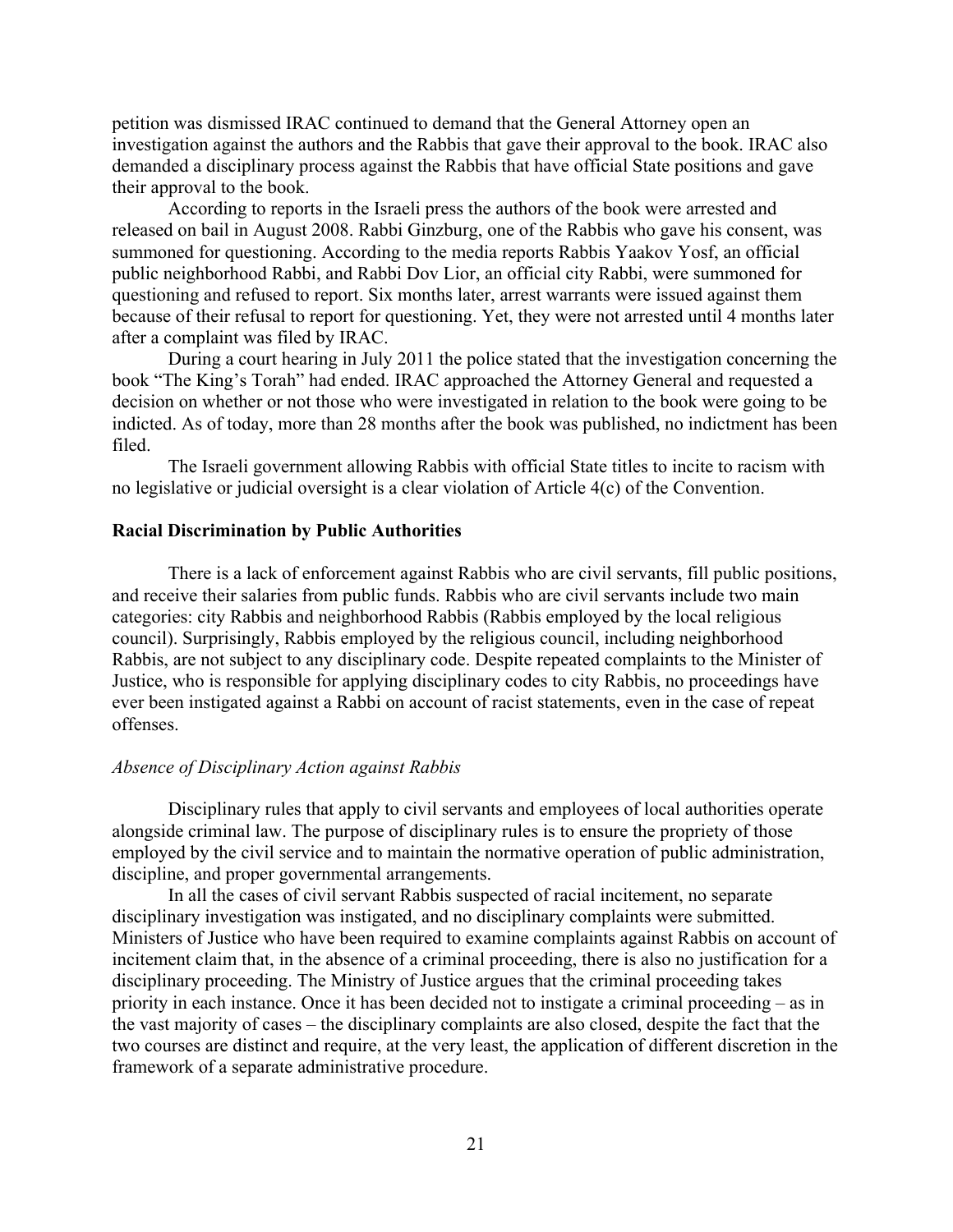While the State's restrained prosecutorial policy can occasionally be justified in light of the importance of the principle of freedom of speech, one should be concerned with the increase of racial incitement emanating from public officials, especially religious public figures. This, coupled with the State's apparent unwillingness to initiate investigations and criminal proceedings when dealing with its own, has become a dangerous state of affairs.

The lack of oversight on State appointed religious leaders who are public employees is an unjustified policy and contrary to Israel's obligations under the Convention. The creation of this atmosphere leads to the eruption of violence. This is the case with various "Price Tag" attacks in Israel and the West Bank by Jewish terrorists. Recent "Price Tag" attacks include the torching of a mosque in Arab village of Tuba Zangria in October 2011. The following are examples of racial incitement by public officials and the State's unwillingness to confront racism practiced by leading public figures:

#### *Rabbi Shmuel Eliyahu*

Rabbi Shmuel Eliyahu holds a State funded position as the Rabbi of Tzfat. Thus, he is a civil servant, serving the Jewish public in his city for their various religious needs and is subject to disciplinary measures. Eliyahu is a prominent Rabbi within the national-religious community and enjoys prominent standing in public opinion and government circles. He is a member of the High Rabbinical Council, an official State religious advisory body. Over the past nine years, Rabbi Eliyahu has been a prevalent voice in the media presenting racist ideology, mainly directed against the Arab community in Tzfat.

- $\triangleright$  During a convention in October 2006 in Acre, Rabbi Eliyahu openly called upon the audience not to rent or sell apartments to Arab residents. Following this statement, a complaint was filed against Eliyahu. He was investigated by the police under the guidance of the Ministry of Justice. Eliyahu denied the allegations against him. The case was closed due to lack of evidence.
- ! In March 2008, following a terrorist attack on Mercaz Harav Yeshiva, Rabbi Eliyahu published a newspaper article calling for the hanging of terrorist's ten sons.
- ! In July 2008, Rabbi Eliyahu, with other Rabbis, signed a leaflet entitled "Answer for the Spilled Blood" which describes the Arab citizens of Israel as a national problem. Five months later the Attorney General announced the opening of a criminal investigation against the Rabbi. The investigation has yet to be concluded.
- ! In October 2010, Rabbi Eliyahu held an "emergency conference" in Tzfat called "The Silent War – Fighting Assimilation in the Holy City of Tzfat." The conference was funded by the Tzfat Religious Council, and was devoted to discourage the integration of the Arab community in the city.
- $\triangleright$  In November 2010 Eliyahu published an article entitled "Judaizing the Galilee This is Zionism." In the article, Rabbi Eliyahu urged Jewish Israelis not to sell or rent apartments to Arab residents. During the days preceding the publication of this article, Eliyahu reiterated this position in the media, and admitted that he personally telephones residents whom he knows are renting apartments to Arab residents and attempts to persuade them from doing so.

In February 2006 Rabbi Eliyahu was indicted for three cases of racist speech. Eliyahu signed a plea bargain whereby the State would close the investigation in exchange for Eliyahu's pledge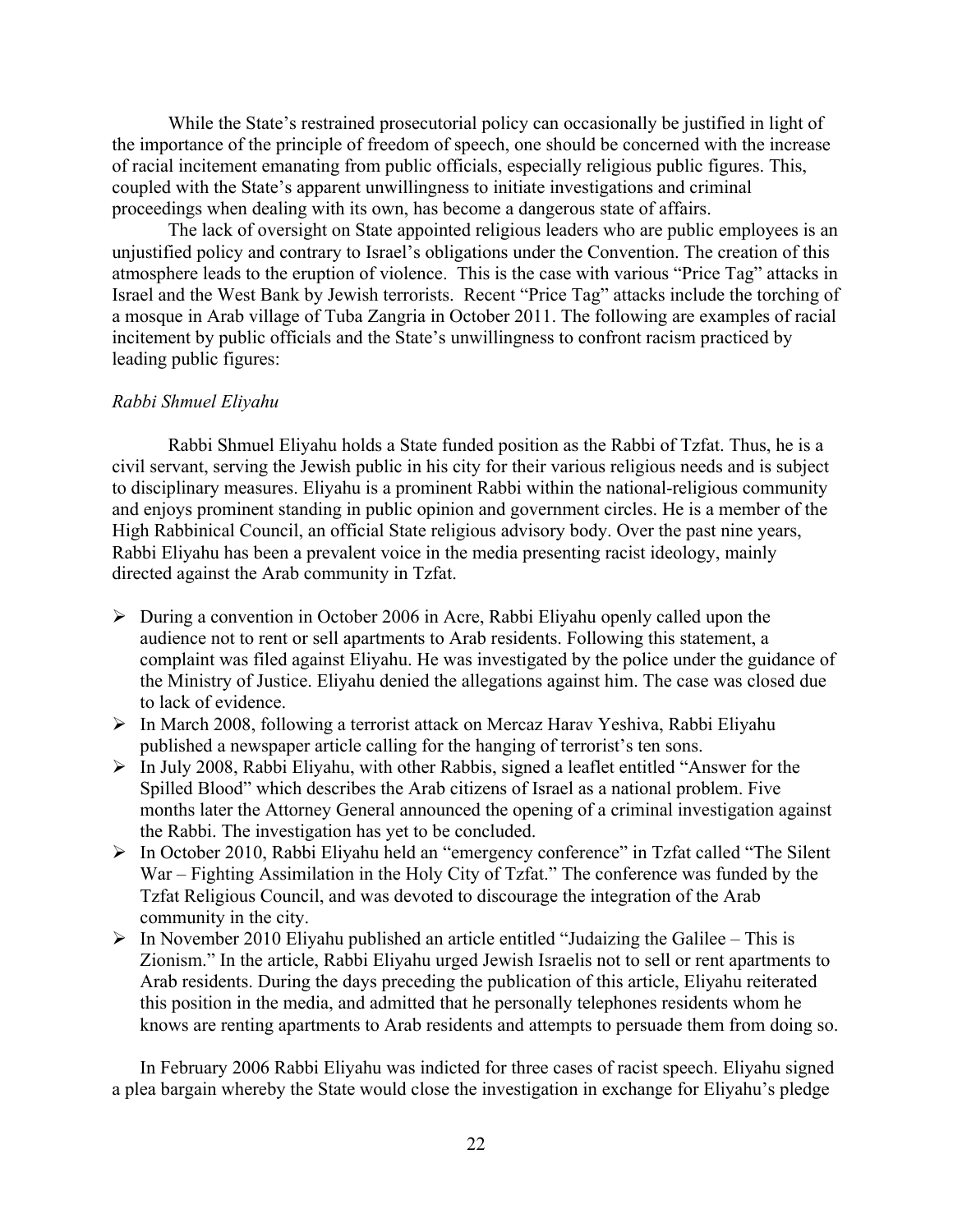to publicize a clear retraction of his previous statement. Additionally, the prosecution, on behalf of the Attorney General, stated that future similar statements by Eliyahu would be sufficient grounds for renewal of the proceedings in this case. Despite the plea bargain, Eliyahu has made many racially-motivated statements. IRAC submitted a contempt of court request against the Attorney General for not fulfilling his commitment to reopen criminal proceedings against Eliyahu. The Attorney General announced the opening of an investigation against Rabbi Eliyahu on account of several racist statements made in 2010 a day before IRAC's hearing. In the hearing the court expressed concern that the Rabbi continued to make hate speech in spite of the plea bargain. The court did not order the commencement of proceedings, but rather, decided to leave the request open and order the State to update the court in three months regarding the results of the investigation.

#### **The Role of the Attorney General**

A unique characteristic of the offense of racial incitement is that the authority to indict rests individually with the Attorney General. This is unlike other criminal offenses that are investigated and indicted by various individuals in the State Prosecutor's Office and the police. Because the Attorney General exclusively handles claims of racial incitement, the time it takes to indict is inevitably longer. Moreover, the decision to open a criminal investigation by the police is also taken by the Attorney General, or with his agreement. The actual processing of offenses of incitement rests with a senior prosecutor in the State Prosecutor's Office. The concentration of authority creates a bottleneck effect and constitutes a burden on the system.

The practical outcome is that cases of racial incitement are processed by the law enforcement system over an extremely protracted period. This is particularly true regarding suspected racial incitement by Rabbis. According to data collected by IRAC between one and sixteen months may pass before a decision is taken to open a police investigation; and between one and several years from this decision to the decision to prosecute or to close the file. It seems improbable that pressure of work alone can explain these long periods of decision making in cases that are far factually complicated. It may be assumed that the fact that the suspects are Rabbis leads to caution and even to reticence when it comes to decision-making.

#### *Duration of Processing in Cases of Rabbinical Incitement*

Processing cases of rabbinical incitement takes an exceptionally long time. The average time from filing a complaint to the decision to open an investigation is six months (in complaints involving rabbinical incitement filed between 2002 and 2011). This includes cases wherein the decision of whether or not to instigate a police investigation was taken after eight, nine, fourteen, and in some cases, sixteen months.

In police investigations between 2002 and 2011 the average period of time between the start of the investigation and the decision to indict or close the investigation was 20 months. When cases were closed, the processing was, on average, more protracted than when an indictment was served. Five cases that were opened in 2008 remain open and investigations are incomplete. In the case of 'The King's Torah,' the investigation opened in August 2010 and is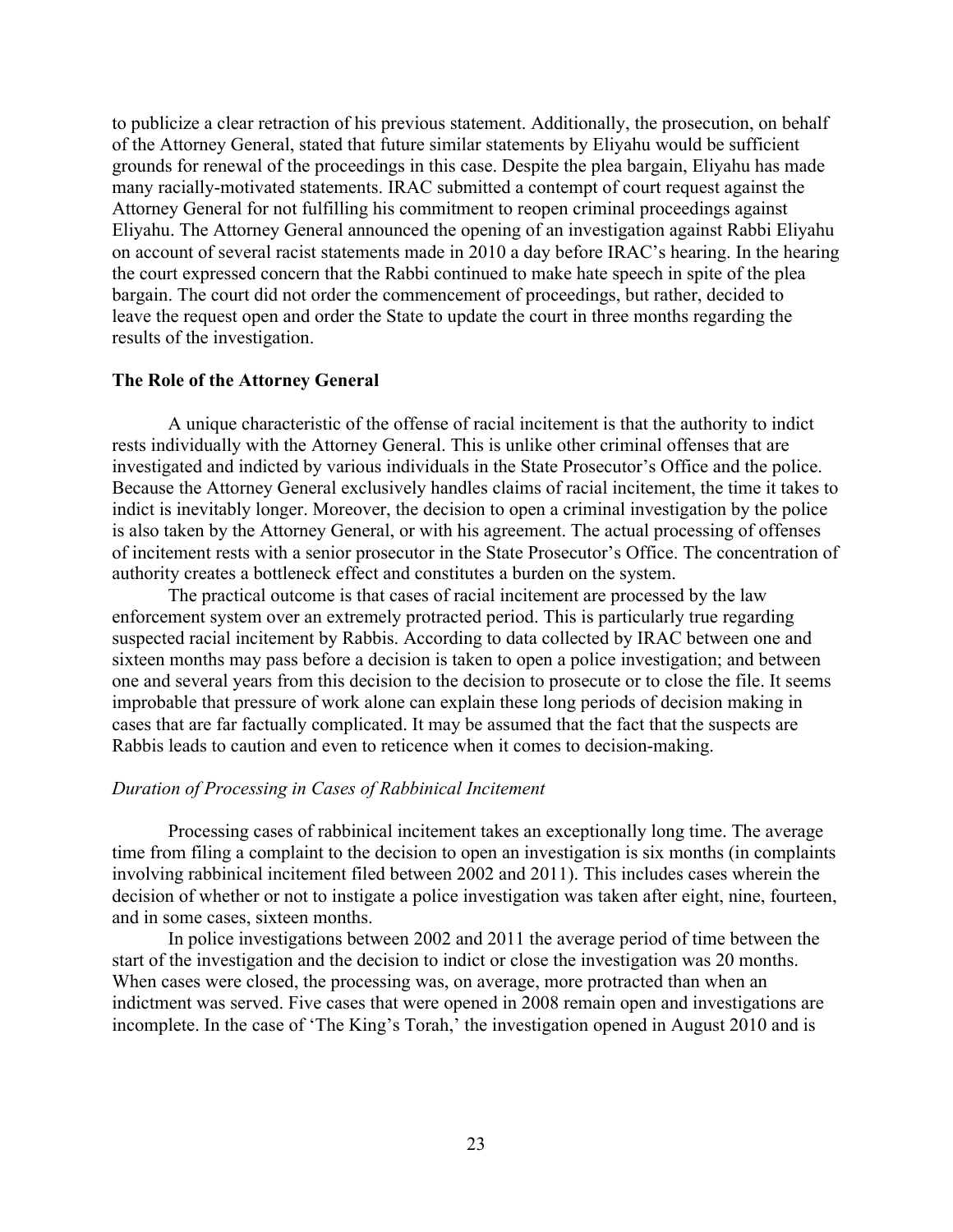still incomplete (15 months as of the date of publication). In comparison, Gabi Gazit, an Israeli broadcaster was indicted for a racist comment in a few days.<sup>47</sup>

#### *Enforcing the Law against Racial Incitement by Rabbis*

Of 48 complaints about racial incitement by Rabbis known to IRAC during the period from 2002 through August 2011, the police instigated a criminal investigation in 18 cases (37.5%). The remainder of the complaints were closed without investigation (15 cases, 31.25%), or it is impossible to know what transpired in the case, since no reply was received to the complaint (15 cases, 31.25%).

Of those cases in which the police instigated an investigation concerning rabbinical incitement, four cases, or 22.22%, were closed after the investigation. In nine cases (50%) a decision has not been made (these are cases that were opened in 2008 and onward). To the best of our knowledge, in six of these cases the investigation is ongoing, while in the remaining three cases it is unclear what has transpired. It can be assumed that the cases have been closed, given that much time has transpired and that the authorities are unable to provide an outcome of the complaints.

In just five cases of rabbinical incitement, constituting 27.77% of the total cases investigated by the police, a person was indicted for a criminal offense.<sup>48</sup> In four of these cases, the indictment was deleted or withdrawn following an "apology" by the Rabbi involved.<sup>49</sup> In a single instance, the case was pursued to its conclusion and the Rabbis involved were convicted of racial incitement.<sup>50</sup>

In conclusion, of 48 complaints relating to racial incitement filed between 2002 and August 2011, an indictment was served against just four Rabbis (relating to five cases), and of these indictments, just one led to conviction. In this single case, one of the Rabbis involved was penalized, while the other admitted the offense and was ruled to have committed the offense without imposition of a penalty due to his advanced age. As shown by Table 2 in paragraph 173 of the State's report, it is clear that criminal law is enforced in a more meaningful manner when the cases do not involve Rabbis.

#### *Grounds for the Closure in Cases of Rabbinical Incitement*

Many cases of racial incitement are closed because the element of specific intent to incite is difficult for prosecutors to prove. In many cases the case is closed on grounds that have nothing to do with incitement. In 10 cases, or 20.8%, when a complaint was filed, the case was closed (either before or after a police investigation) due to the absence of intent to incite to racism. Prominent examples of this category include the publication of calls against joint Jewish-

<sup>&</sup>lt;sup>47</sup>The incident occurred on April 21, 2010, and as early as April 29, 2010 the representative of the attorney general announced that a police investigation would not be instigated. This emerges from the ruling in HCJ 4300/10, *Moshe Shoreq v Attorney General*, Nevo (2011).<br><sup>48</sup>(Although five separate cases are involved, three are combined in a single indictment served against Rabbi Shmuel

Eliyahu. In other words, only three Rabbis have been indicted).<br><sup>49</sup> (Three charges against Rabbi Shmuel Eliahu in CC (Jer. Mag.) 1337/06; one charge against Rabbi Yitzhak

Ginsburg on account of writing the publication *Root Treatment*, CC (Jer. Mag.) 3297/03.)<br><sup>50</sup> (The case involved Rabbis Yitzhak and David Batzri, who admitted publishing racial incitement on account of a

sermon they made against Arabs. They made the sermon during a conference held in the Pat neighborhood of Jerusalem in an effort to prevent the establishment of a bilingual school for Jews and Arabs in the neighborhood.)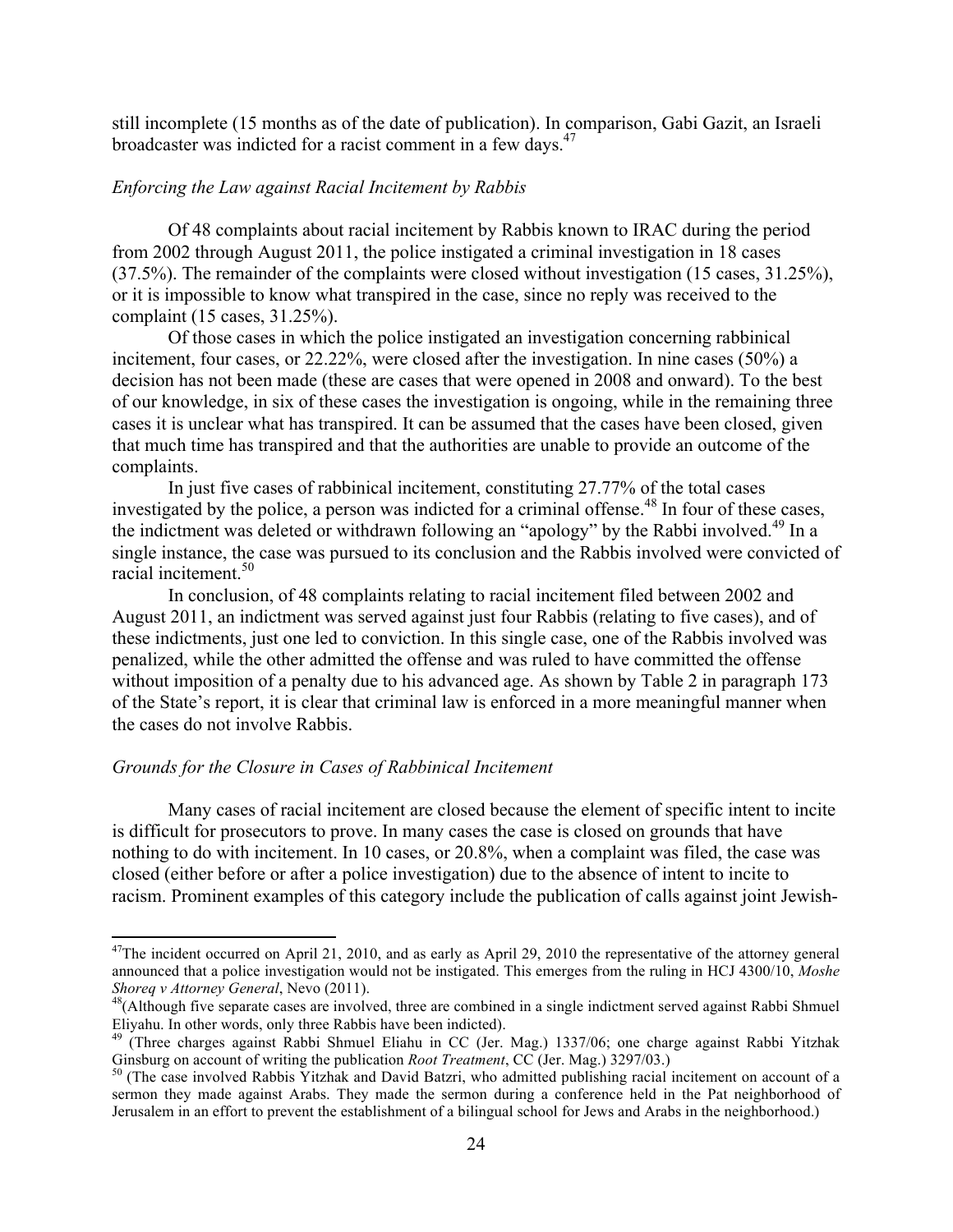Arab events or fraternization between Jews and Arabs. Although the posters or statements were forcefully worded, and warned individuals against commercial or social contact with Arabs, the police closed the case because they claimed that the authors intended to prevent assimilation rather than incite to racism. The Attorney General took the position that the religious motivation of preventing assimilation nullified the motivation to create hostility and hatred between sections of the population (part of the legal definition of racism). This effectively grants immunity to individuals who use religion as a tool for incitement during early stages of investigations.

Cases of rabbinical incitement are closed in the preliminary stages, before the Attorney General has been convinced that an offense has been committed. However, the aspect of the religious motive behind the inciting publication is considered at an even earlier stage in the decision as to whether an offense is present. The small numbers of cases in which the grounds are detailed suggest that the fact that the person publishing the content is a Rabbi leads the enforcement agencies to determine that he had a "legitimate" religious motive, instead of the obvious motive of fomenting hostility against a different population group.

#### **Racial Discrimination against Asylum Seekers by the Ministry of Interior**

Due to Israel's refusal to examine the asylum requests of Sudanese and Eritrean citizens, they are granted conditional release permits, which have to be renewed by Ministry of Interior. At first, in January 2008, the conditional release permits had to be renewed once every six months, but since then, the permits are extended by arbitrary durations between one to four months. The same asylum seeker can have his permit extended by one month in one instance and by four months in another. This policy is intended to keep the asylum seekers uncertain and afraid about their future.

The Ministry of Interior is responsible for extending the conditional release permits of asylum seekers once every few months. The offices of the Ministry of Interior that are reserved for migrants and asylum seekers offer very poor services compared to those offered to Israelis. In offices of the Ministry of Interior Tel Aviv and Jerusalem, asylum seekers are forced to wait outside for hours and sometimes days to receive their permits. In Jerusalem, asylum seekers have to wait outside for a clerk who comes out once a day to collect the requests of asylum seekers, and hands back 50 permits per day many hours later.<sup>51</sup> In Tel Aviv, asylum seekers also have to wait for hours and sometimes days to receive the permits.<sup>52</sup>

In the past, the Infiltrators Identification and Screening Unit of the Ministry of Interior was located in Lod. The policy of granting the permits for such short periods of time resulted in hundreds of asylum seekers waiting outside the offices each day. The asylum seekers were forced to stand outside for hours, and sometimes even days, without shelter of bathrooms, before they were let in and given their conditional release permit.<sup>53</sup>

<sup>51</sup> Moria Rodel, *The Ministry of Interior in Jerusalem: No Entry for Refugees*, Maariv (December 6, 2011), http://www.nrg.co.il/online/54/ART2/313/481.html.

<sup>53</sup> Dov Gil-Har, *Outside the Fence: Why Do Refugees Wait in Line for Days Outside the Ministry of Interior Office?,* Channel 10 (November 27, 2010), http://news.nana10.co.il/Article/?ArticleID=761785.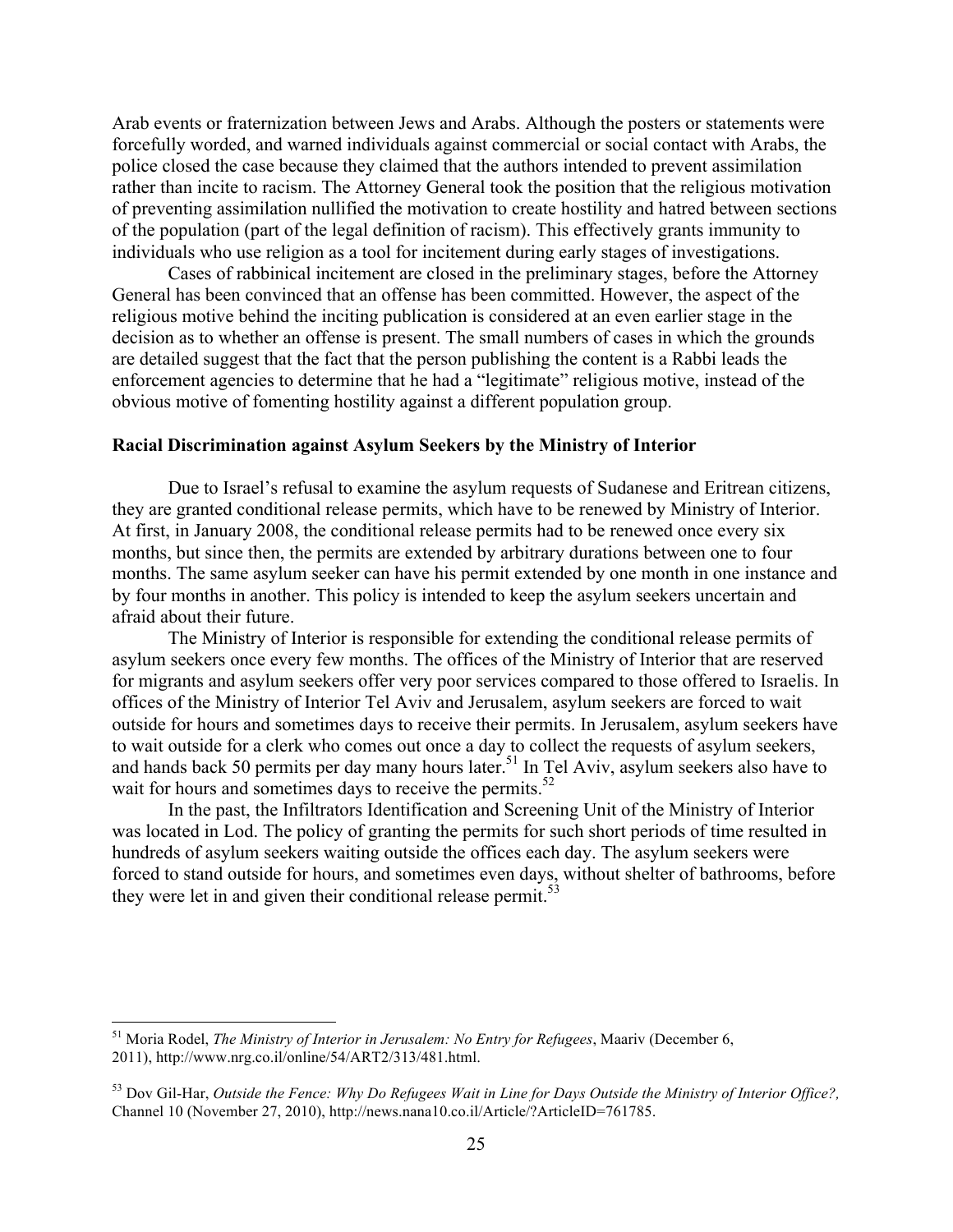#### **Racial Incitement against Asylum Seekers by Israeli Government Officials**

Incitement against asylum seekers by Israeli government officials is rampant and takes place in the highest level of government. The government incitement against asylum seekers focuses on five main themes: presenting asylum seekers as "infiltrators" and illegal migrant workers; the false claim that asylum seekers are prone to criminality; the claim that asylum seekers are diseased; the claim that asylum seekers are terrorists; and the claim that asylum seekers pose a demographic threat.

#### *Asylum Seekers as Illegal Migrant Workers*

Israeli Government officials claim that asylum seekers are "infiltrators" who have entered Israel to work illegally. This claim is designed to dehumanize asylum seekers who have fled genocide, civil war, and forced open-ended army service. Rather than being labeled as asylum seekers, they are labeled as illegal migrant workers, who should therefore be deported. By using the term "infiltrators," officials attempt to portray the African asylum seekers as saboteurs and threats to Israel's safety.

As of January 2012, 46,000 asylum seekers are living in Israel. 25% of the asylum seekers are Sudanese and over 55% of them Eritreans.<sup>54</sup> The worldwide recognition rate of Sudanese citizens as refugees is 45% and the rate of recognition of Eritrean citizens as refugees is 87%.<sup>55</sup> Since Israel's establishment, the State has recognized the refugee status of a mere 149 people.

In mid-June 2009, Yaakov Ganot, then Head of the Population, Immigration and Borders Authority, declared, "In our examinations, I would say that 99.9 percent of them [asylum seekers] are here for work. They're not asylum seekers; they are not at any risk."<sup>56</sup> This claim was made despite the fact that the Refugee Status Determination unit, which began operating in July 2009, had not assessed a single application made by an asylum seeker at the time. What began as a sinister undercurrent of incitement has recently reached epic proportions of a flood. The current Minister of the Interior Yishai (Shas), claimed, "We need to remember that refugees comprise only 0.01% of all the infiltrators.<sup>557</sup> The Minister for Education, Gidon Sa'ar (Likud) announced, "We need to stop the flooding of this country with immigrants from Eritrea. They are not refugees, but rather labor immigrants."<sup>58</sup> In a recent speech, Prime Minister Netanyahu stated, "These are not refugees. We checked how many of them are refugees – and we found that less than one in a thousand is defined as a refugee."<sup>59</sup>

These statements have been echoed by politicians in opposition parties as well. MK Tzipi Livni (Kadima), the head of the parliamentary opposition, stated, "The infiltrators who cross the

 $54$  Data on Foreigners in Israel, December 2011, Population, Immigration and Border Authority, Ministry of Interior (2011), http://www.piba.gov.il/PublicationAndTender/ForeignWorkersStat/Documents/dec2011.pdf. <sup>55</sup> *UNHCR Statistical Yearbook 2010*, Annex. United National High Commissioner for Refugees 95 (2010)

http://www.unhcr.org/4ef9c7269.html.<br><sup>56</sup> Nurit Wugraft, *Closing the Holes and the Loopholes*, Ha'aretz (June 21, 2009), http://www.haaretz.com/print-

edition/features/closing-the-holes-and-the-loopholes-1.278503.<br><sup>57</sup> *Eli Yishai: 'The infiltrators create an existential problem'*, Walla (November 22, 2010) http://news.walla.co.il/?w=/9/1758470.

<sup>&</sup>lt;sup>58</sup> Hezki Ezra, *Sa'ar: 'Stop the flooding of the country with immigrants'*, Arutz 7 (November 27, 2011), http://www.inn.co.il/News/News.aspx/229304

<sup>59</sup> *Prime Minister's address in Attorneys conference in Eilat* (November 19, 2011),

http://www.pmo.gov.il/PMO/Communication/PMSpeaks/speechpraklitim291111.htm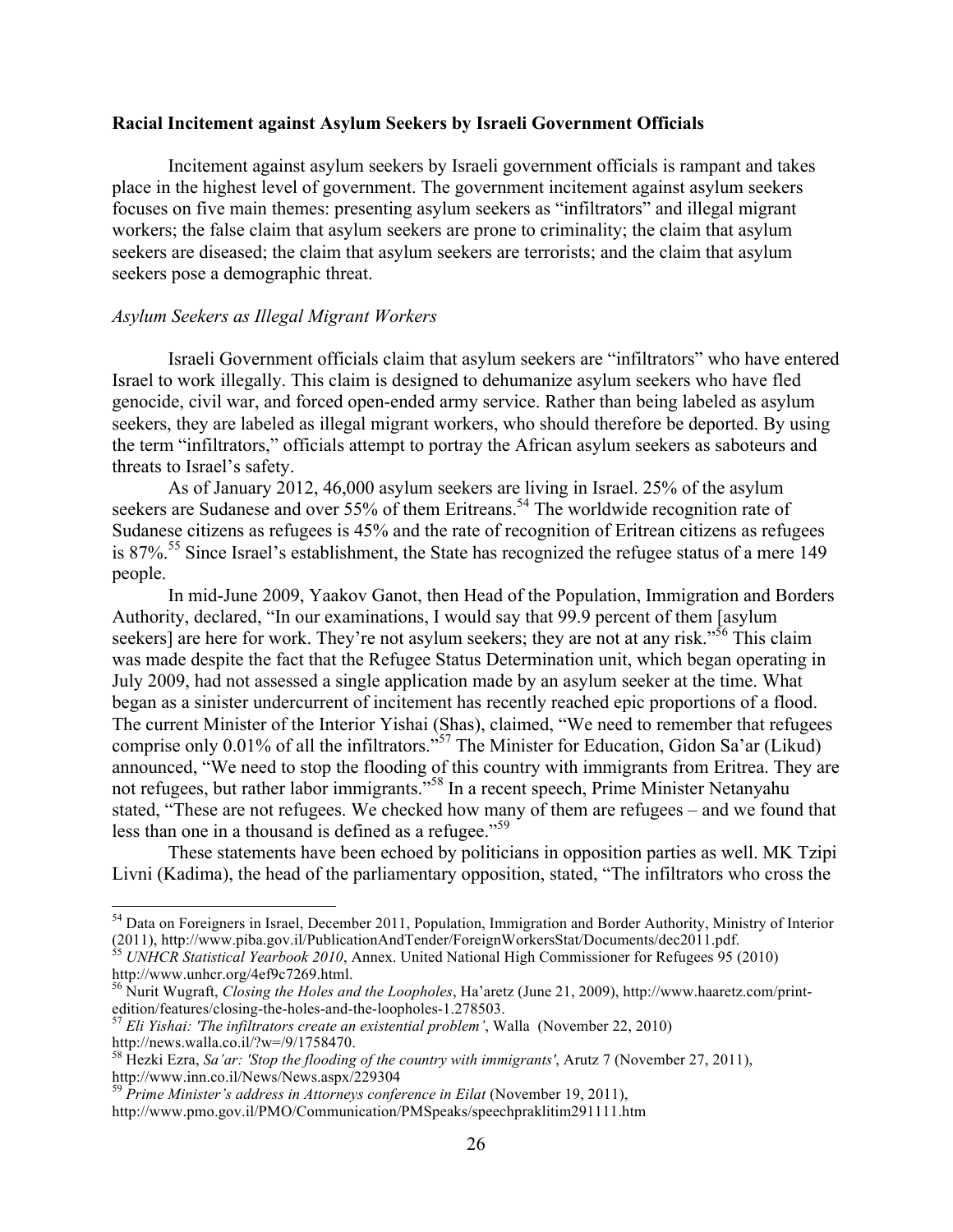Egypt border are a different case [not refugees]. A small number of them are real refugees, but the majority is work infiltrators." <sup>60</sup> MK Shlomo Mula (Kadima) said that Eritrean asylum seekers can be returned to their homeland (thus violating the international law principle of nonrefoulement), and that the Eritrean regime ambassador told him that "the Israeli government never asked us to accept back the infiltrators."<sup>61</sup> Recently, the Tel Aviv Mayor, Ron Huldai, wrote a public letter to the Prime Minister arguing that, "The State of Israel can no longer afford to ignore the growing flow of infiltrators, as it is now clear to all that they come here as migrant workers and are not in any existential danger."<sup>62</sup>

#### *Asylum Seekers as a Demographic Threat*

Another falsity use to incite against asylum seekers is that they pose an existential threat to Israel's Jewish character. These claims are supported by exaggerated estimates of the number of asylum seekers who are already in Israel and the number of asylum seekers who plan to enter Israel in the future. Eli Yishai, the Interior Minister, stated "I estimate that more than one million people have tried, are trying and will try to infiltrate from Third World countries. In order to maintain the Jewish majority, Israel must defend itself." <sup>63</sup> Other Israeli officials have also inflated the number of asylum seekers waiting to enter Israel. MK Yaacov Katz (National Union party), previous chair of the Knesset Committee on Examination of Foreign Worker Problem, claimed that two million refugees are in Egypt, preparing to cross into Israel.<sup>64</sup> The Minister of Internal Security, Yizhak Aharonovich (Yisrael Beytenu), went so far as to say 2.5 million "infiltrators" are waiting for the opportunity to enter Israel.<sup>65</sup> Yishai has also claimed that the "infiltrators" are "an existential demographic danger because they might lead to the loss of the Jewish majority [in Israel]."<sup>66</sup>

In April 2010, Knesset Member Yaakov Katz issued a letter to Tel Aviv residents, calling for the immediate declaration of a state of emergency due to the high number of Africans infiltrating the country through the Egyptian border. In the open letter, Katz wrote: "Through 100 years of hard work, the Nation of Israel built a Jewish State here. In ten years the infiltrators could ruin it all. We are killing our country." Katz claimed that "the refugees arriving in Israel are not running away from murderous regimes, but are in fact sent to Israel by these regimes,

<sup>&</sup>lt;sup>60</sup> Yair Altman, *Yishai: We'll fight for Jewish majority*, Ynet News (October 31, 2010),

http://www.ynetnews.com/articles/0,7340,L-3977592,00.html. <sup>61</sup> Yishai Karov, '*The Ministry of Foreign Affairs is Negligent in Handing Infiltrators'*, Arutz 7

<sup>(</sup>November 18, 2011), http://www.inn.co.il/News/News.aspx/228903.<br><sup>62</sup> Gilad Morag, *Huldai urges PM action on infiltrator issue*, Ynet News (December 4, 2011)<br>http://www.ynetnews.com/articles/0,7340,L-4156766,00.html.

<sup>&</sup>lt;sup>63</sup> Yair Altman, *Yishai: We'll fight for Jewish majority*, Ynet News (October 31, 2010),

http://www.ynetnews.com/articles/0,7340,L-3977592,00.html.<br><sup>64</sup> Open Letter by MK Katz, Chairman of the Knesset Committee on Examination of Foreign Worker Problem, to residents of Tel Aviv. (December 23, 2010) (It should be noted that in a public appearance merely five days after issuing this letter, MK Katz claimed that the number of "infiltrators" who "are on their way to Israel" is merely 1.5 million) *See also*, Roni Sofer, *MK Katz: Shoot infiltration facilitators*, Ynet News (December 28, 2010), http://www.ynetnews.com/articles/0,7340,L-4005842,00.html.

<sup>&</sup>lt;sup>65</sup> Shlomo Puterkovsky, *Two and a Half Million Africans Are on Their Way to Israel*, Arutz 7 (July 18, 2010), http://www.inn.co.il/News/News.aspx/206989. <sup>66</sup> *Eli Yishai: 'The Infiltrators are Creating an Existential Danger*, Walla (November 22, 2010),

http://news.walla.co.il/?w=/9/1758470.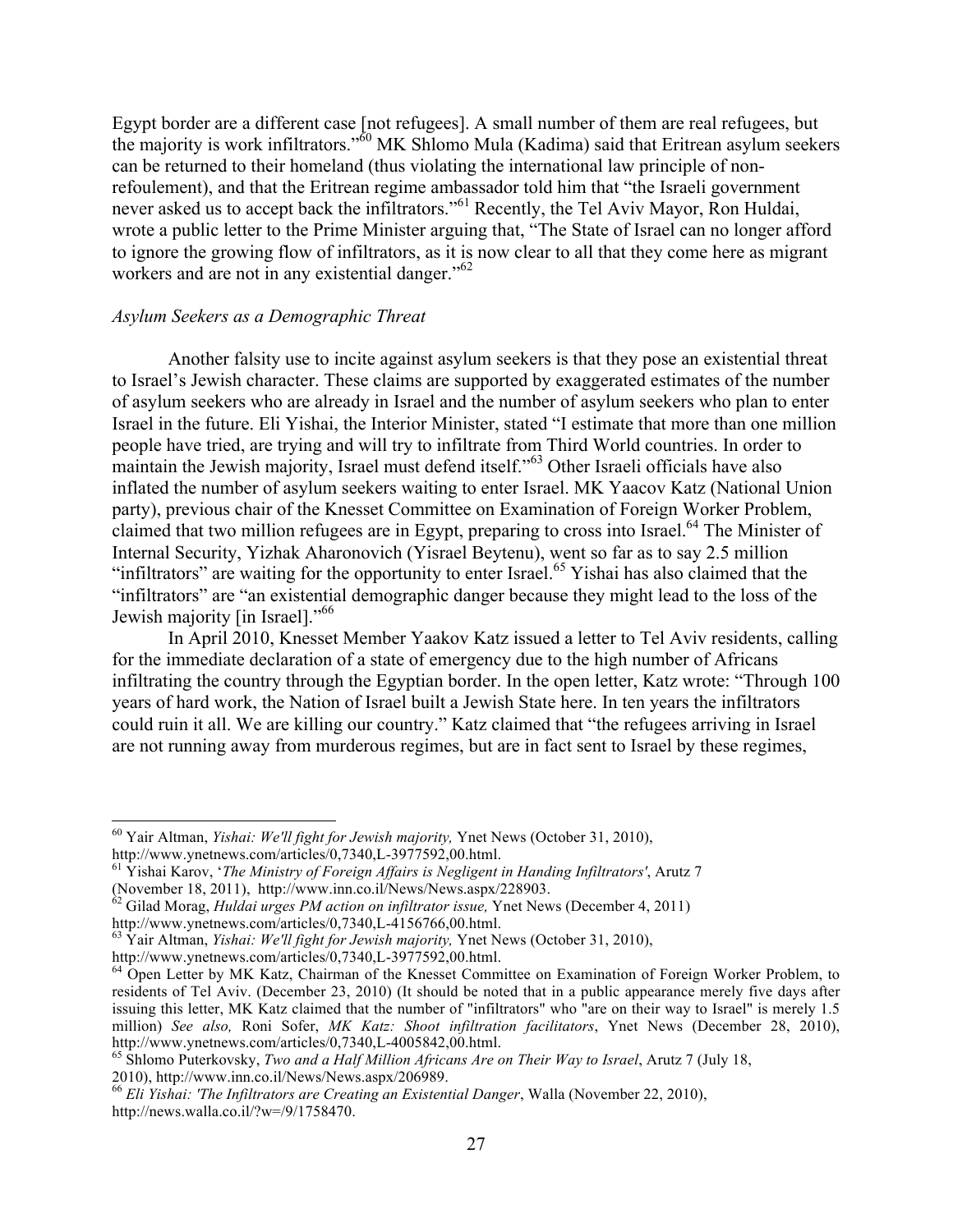claiming. "67 In an interview later that year, MK Katz went as far as saying that the entry of "infiltrators" is "demographic terrorism."<sup>68</sup>

In an op-ed, Likud MK Miri Regev recently wrote that "only when we stop the tsunami of infiltrators and return back to their countries the migrant workers who are flooding us, can we guarantee that the state of Israel... will not become the world's  $49<sup>th</sup>$  Muslim country.<sup>569</sup>

#### *Asylum Seekers as Criminals*

Political leaders have also relied on racial stereotypes that asylum seekers are prone to criminality. Eilat Mayor, Meir Yizhak Halevy, stated that the asylum seekers "have brought here many problematic patterns of behavior, which lead to an intolerable rise in crime."70 Shlomo Maslawi, a member of the Tel Aviv Municipality Council, launched a campaign in April of 2010 under the motto: "infiltration = lawlessness = violence." Maslawi claimed that "40% of crimes" are a result of foreign workers" and added that the police are unable to handle this crime surge because "these are people without an identity, they are inhumane, there is no one to stop, no control."<sup>71</sup> Binyamin Babayof, another Tel Aviv Municipality Council member from the ultra-Orthodox party Shas, urged Tel Aviv residents in a letter to refuse to rent to asylum seekers because crime rates have gone up in areas where asylum seekers reside in Tel Aviv.<sup>72</sup>

#### *Asylum Seekers Presented as Diseased*

In 2009, Interior Minister Yishai claimed that "hundreds of thousands of foreign workers with diseases [such as] hepatitis, tuberculosis, measles, AIDS, drug [addictions] will come here now, according to what the Minister of Internal Security stated in the last discussion."<sup>73</sup> A day later, Yishai clarified that he had merely repeated claims made by the Minister of Internal Security that "the infiltrators from the Southern border, throughout their journey from their homelands to Israel, bring illnesses and diseases that there is a fear that they will spread in the country."74

Following an outbreak of tinea capitis in the Biyalik Rogozin School in Tel Aviv, which children of migrant workers and asylum seekers attend, Tel Aviv Council member Babay of stated:

We need to urgently remove all the illegals, the foreign workers and refugees from the country…they are not vaccinated. Minister Eli Yishai was right when he said that they bring diseases. The case of Biyalik Rogozin confirms that they

 $^{67}$  Wake up, Tel Aviv Residents! Immediate State of Emergency!, MK Yaakov Katz. March 12, 2010.<br><sup>68</sup> Reshet Bet radio interview with MK Yaakov Katz (December 26, 2010), *available at* 

http://www.ketzaleh.co.il/BRPortal/br/P102.jsp?arc=115060.<br><sup>69</sup> Regev, Miri, *Refugees – In, Infiltraotrs – Out*, Maariv (December 14, 2011) http://www.nrg.co.il/online/1/ART2/316/212.html.

<sup>&</sup>lt;sup>70</sup> Eilat Mayor: The Infiltrators Are Taking Over the City, Mynet (April 13, 2010)

http://www.mynet.co.il/articles/0,7340,L-3875154,00.html. <sup>71</sup> *New Campaign: Return the Infiltrators to Africa*, Arutz 7 (April 26, 2010),

http://www.inn.co.il/News/News.aspx/203540. <sup>72</sup> *Binyamin Babayof: 'Don't Rent Apartments to Migrant Workers and Asylum Seekers'*, Reshet Bet (June 24, 2010), http://www.iba.org.il/bet/bet.aspx?type=1&entity=654552&topic=916. <sup>73</sup> *Minister of Interior Yishai: Hundreds of Thousands of Foreigners Will Bring AIDS and Drugs*,Ynet,

<sup>(</sup>October31, 2009) http://www.ynet.co.il/articles/0,7340,L-3798115,00.html. <sup>74</sup> Shimon Cohen, *Aharonovich: I Did Not Warn Against Illnesses of Refugees*, Arutz 7 (November 1,

<sup>2009),</sup> http://www.inn.co.il/News/News.aspx/195989.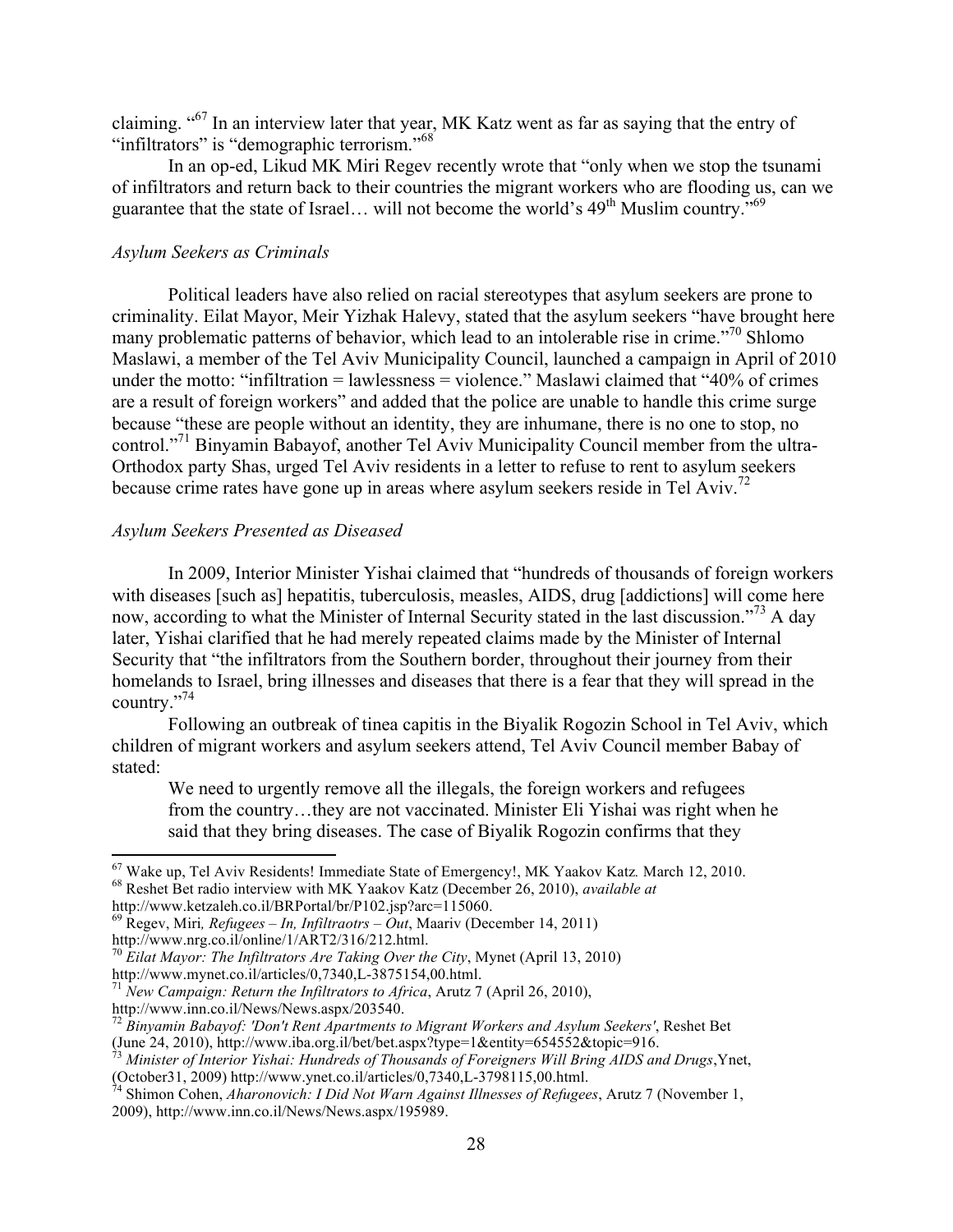spread diseases and I demand that thorough checks be made in all educational establishments. The main concern today is about the spread of these infectious diseases in public parks, taxi cabs, neighborhood corner stores and other public places where they hang around. They might infect many others.<sup>75</sup>

Following a government decision to establish a holding facility for thousands of asylum seekers in the Negev, which they might be able to leave, Shmulik Rifman, the head of the Ramat HaNegev Local Council, called to instead establish a closed prison for this purpose. Rifman stated that an open facility would allow the "migrant workers" to continue working in Israel and that "in the afternoon they will go to restaurants and walk around on our streets, in all sorts of places where they should not be." He falsely claimed that asylum seekers receive free health care, and that "the cost of their medical treatment ranges from 100-110 million NIS. People with diseases like tuberculosis, malaria, and AIDS are walking among us.<sup>776</sup>

#### *Asylum Seekers as Terrorists*

Israeli officials also claim that asylum seekers coming to Israel from Africa are terrorists or potential terrorists. In a letter to the Defense Minister, the Mayor of Eilat stated that "no one can guarantee that in the future a terrorist network won't infiltrate here and its results will be much direr."<sup>77</sup> He added "Today we are talking about infiltrators who stay here illegally, and tomorrow they will be terrorists sent here by Islamic movements."78 In a conference held at the Knesset, Halevy discussed the entry of refugees into Israel, claiming "no one is promising me that this is not a terrorist scheme." At the same conference, Knesset Member Nissim Zeev (Shas) stated that Muslims are threatening to conquer the world and added "that is the Islamic policy, and we must stop this epidemic with all force." <sup>79</sup> MK Michael Ben Ari (National Union party) claimed that "there is a danger of entry of infiltrators from Sudan as it is the biggest al-Qaeda base in the Middle East... I will not let such bases be established in Israel."<sup>80</sup>

#### **Racial Incitement against Asylum Seekers by Police**

Incitement by Israeli police against asylum seekers also focuses on the false claim that they are prone to criminality. Despite official statistics of crimes rates showing that asylum seekers are more than twice less likely to commit a crime compared to the general population of Israel, Israeli police have been reifying and perpetuating the myths that there are many criminals

<sup>&</sup>lt;sup>75</sup> Merav Shlomo-Melamed, *Babayof: The Minister Yishai Was Right, Foreign Workers Bring*<br>Diseases, Mynet (March 10, 2011), http://www.mynet.co.il/articles/0,7340,L-4040124,00.html.

<sup>&</sup>lt;sup>76</sup> Beni Toker, *Rifman: Don't Allow the Infiltrators to Work*, Arutz 7 (November 25, 2010), http://www.inn.co.il/News/News.aspx/212020. <sup>77</sup> Beni Toker, *Eilat Mayor: Let the Minister of Defense Protect Our Safety*, Arutz 7 (May 19, 2011),

http://www.inn.co.il/News/News.aspx/220010. <sup>78</sup> Ahuva Mamos, *'Today Infiltrators Crossed the Border, Tomorrow Terrorists'*, Mynet, (May 26,

<sup>2011),</sup> http://www.mynet.co.il/articles/0,7340,L-4074212,00.html. <sup>79</sup> Roni Sofer, *MK Katz: Shoot infiltration facilitators*, Ynet News (December 28, 2010),

http://www.ynetnews.com/articles/0,7340,L-4005842,00.html.<br><sup>80</sup> Hezky Ezra, *Ben Ari: I Won't Let Terror Bases to Be Established in Israel*, Arutz 7 (August 10, 2011), http://www.inn.co.il/News/News.aspx/224261.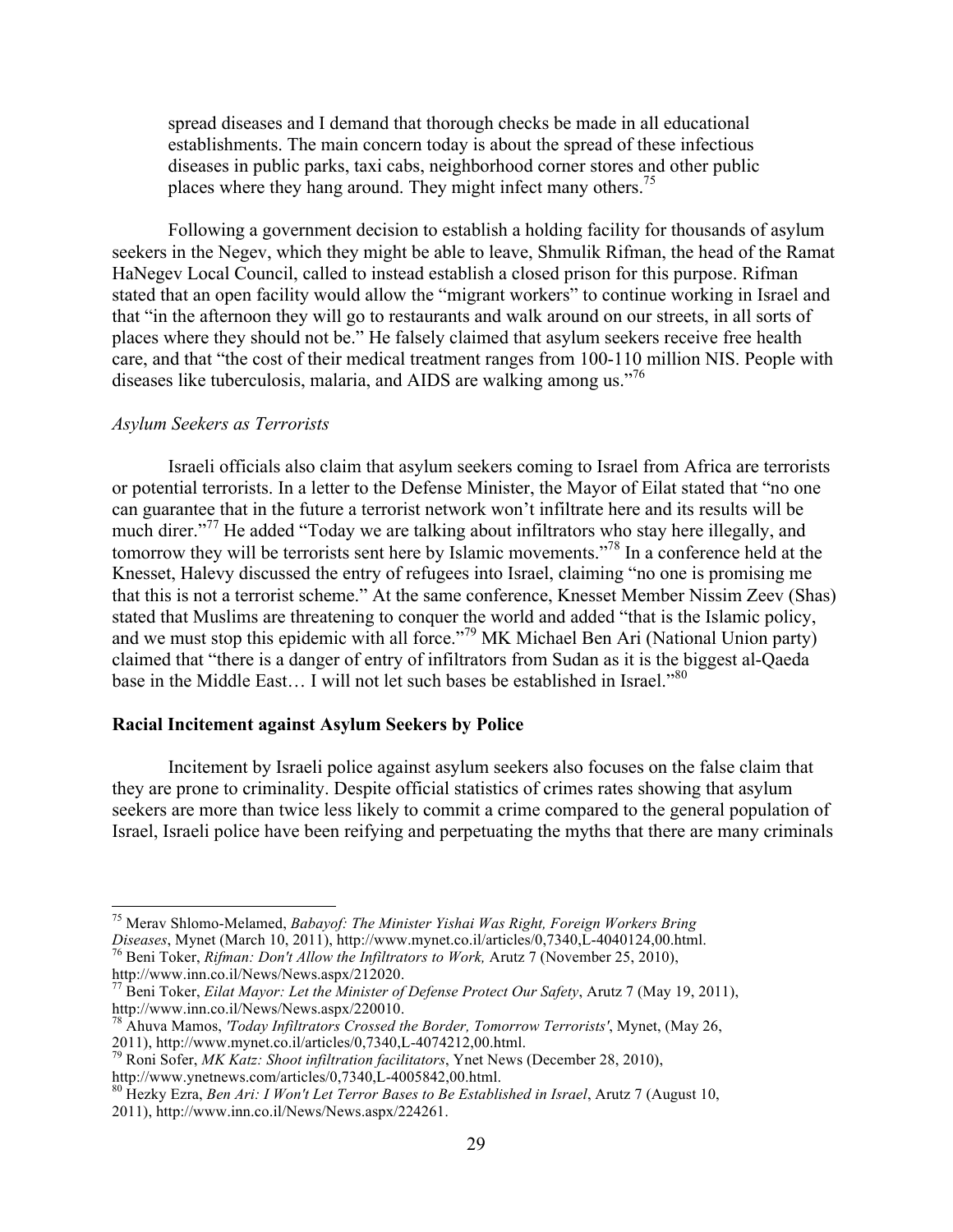among African asylum seekers.<sup>81</sup> For example, in 2010 the police claimed that there is a sharp rise in the rate of crimes committed by African refugees, despite a drop in the already-low criminality rate within the community.<sup>82</sup>

Inspector General Dudi Cohen, Israeli Police Commissioner in 2010, predicted that the growth of the African community in Israel would translate into greater rates of crimes being committed against Israelis (on top of the intra-communal crimes), and would result in the "development of a fertile breeding ground for exploitation, human trafficking, acts of violence, murder, extortion, as well as property crimes, and sexual and moral crimes."<sup>83</sup> Cohen also stated that the "infiltration is a national problem. 10% of murders in the first half of the year occurred among infiltrators. There is a rise in violence among them."<sup>84</sup> In fact, in 2010, according to statements and data distributed of the police, only 4.1% of murder cases were opened against asylum seekers.<sup>85</sup>

According to an Eilat police report released in May 2010, Sudanese community members' involvement in crime began in April 2008. The report states that, "There are instances of domestic violence, drunken violence, attacks on police officers, and recently drugs." The report goes on to note that, "a high percentage of them are unemployed, do nothing, and drink alcohol. Their appearance is threatening and harms the public's sense of security. In the mornings and evenings they convene in the industrial area and get drunk." The report concludes that the Sudanese and Eritreans believe that they are protected, that State authorities will not deport them to their countries of origin, and there is a greater chance that they will get legal status in Israel. The report goes on to claim that, "due to these reasons, they encourage their friends and families in Egypt to reach Israel quickly."<sup>86</sup>

The police chief of the Eilat district, Commander Moshe Cohen, announced that due to the "worrisome" rise in criminality of refugees, who supposedly commit "grave and serious crimes," he has ordered the establishment of a special unit to patrol areas in Eilat where asylum seekers reside.<sup>87</sup> The Eilat police department told media outlets that the number of new cases opened against asylum seekers in Eilat has risen by 300% in 2010 compared to 2009. This contradicts the official statistics released by the same department, which show that asylum

 $\frac{181}{11}$  (In 2010, 703 cases were opened against asylum seekers out of a population of 34,335 people, a crime rate of

<sup>2.04%)</sup> *See, Criminality of Infiltrators and Asylum Seekers and against Infiltrators and Asylum Seekers*, Knesset

Research Center (May 2011) *available at* www.knesset.gov.il/mmm/data/pdf/m02844.pdf. (On the other hand, 49.9 cases were opened for every 1,000 residents of Israel, a general crime rate of almost 5%.) *See*, *The Statistics Yearly of the Israeli Police*, Israeli Police (February 2011), *available at*

<sup>&</sup>lt;sup>82</sup> Criminality of Infiltrators and Asylum Seekers and against Infiltrators and Asylum Seekers, *supra* note 47.

<sup>83</sup> Avi Ashkenazi, *Sharp Rise in the Number of Crimes Committed by Infiltrators*, Maariv (December

<sup>28, 2010),</sup> http://www.nrg.co.il/online/1/ART2/194/242.html. <sup>84</sup> Ayala Hanan'el, *The Police Commissioner: Infiltrators are Involved in 10% of the Murders,* Walla (July 28, 2010), http://news.walla.co.il/?w=/1/1715646. <sup>85</sup> (145 murder cases were opened in 2010, six of them against asylum seekers.) *See,* Avi Ashkenazi,

*Sharp Rise in the Number of Crimes Committed by Infiltrators*, Maariv (December 28, 2010),

http://www.nrg.co.il/online/1/ART2/194/242.html. *See also, The Statistics Yearly of the Israeli Police*, Israeli Police (February 2011), http://www.police.gov.il/mehozot/agafTichnon/Documents/pshia.pdf.<br><sup>86</sup> Merav Batito and Zadok Yechezkeli, *South Africa*, Yedioth Ahronoth (July 2, 2010).<br><sup>87</sup> Shimon Ifargan, *A Special For* 

<sup>2010),</sup> http://www.nrg.co.il/online/1/ART2/150/440.html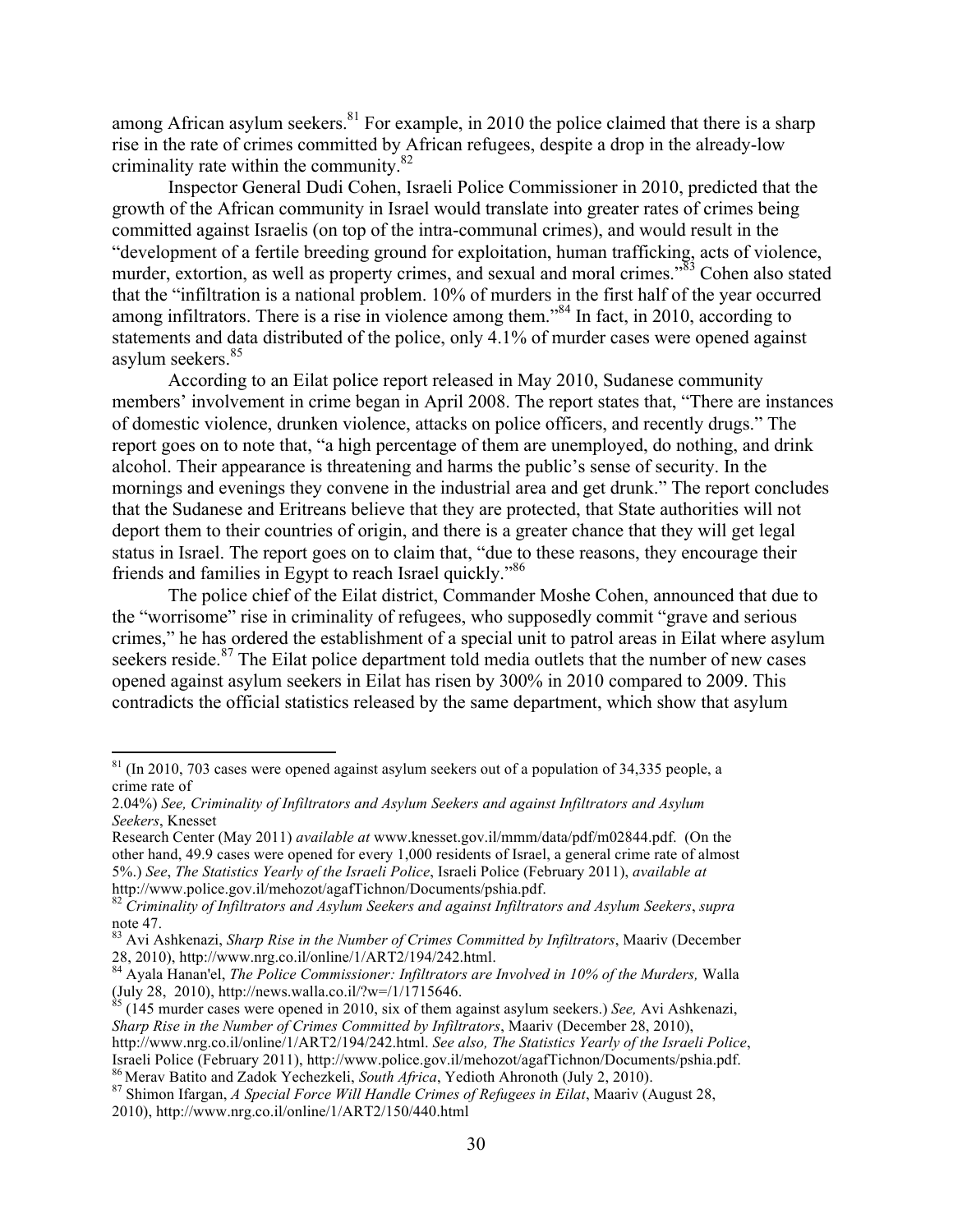seekers in Eilat are ten times less likely to have a case opened against them compared to the general population of the city.<sup>88</sup>

In a Knesset hearing in January 2011, Commander Yoram Ohayon, the chief of police for Southern Tel Aviv also repeated false claims that refugees are prone to criminality, stating that "there is a negative trend of an increase in crime… [T]his is without a doubt the number one problem facing the nation, a great strategic threat on the State of Israel."<sup>89</sup>

### **Racial Profiling in Airports**

The Mossawa Center has been recently dealing with cases of international visitors, including American and European citizens, being racially profiled at Ben Gurion Airport and the Ministry of Interior based on Arabic sounding names and religion. Non-Jewish visitors, regardless of their citizenship, typically face lengthy interrogations and extensive luggage searches, and are regularly subjected to body and strip searches, have items including computers and electronic equipment confiscated, are kept in holding areas, and are escorted directly on to the plane. Additionally, foreign countries that allow Israel to carry out its own security checks at their airports, particularly for Israeli airlines, failed to supervise them and rather, prefer to ignore the discriminatory nature of the searches at their own airports.

## **Violations of CERD: Article 5**

#### **Segregated Education System for Children of Asylum Seekers and Migrant Children**

Since 2010, Eritrean families have attempted to register their children in kindergartens and primary schools in Bnei Brak. Despite orders from the Ministry of Education, the municipality has continued to erect obstacles for families of asylum seekers, insisting that families need to provide certain documents (such as a lease contract, proof of payment of municipal taxes and birth certificates of the children), despite the prohibition of conditioning the education of children on provisions of any document.

In the 2011 academic year, following appeals by refugee rights NGOs and media scrutiny, the municipality opened a separate kindergarten for children of migrants and asylum seekers. The municipality claimed there were no open spaces in secular kindergartens in the city, and thus, a need to open a new kindergarten for non-Jewish children. In the kindergarten for foreign children, there is one general group, consisting of children ages 3-5, as opposed to kindergartens for Israeli children, which are divided to three age groups. The municipality does not merely separate the students based on their race but also does not provide the children with the equal support that is given to Israeli students. Only after considerable pressure by ASSAF (Aid Organization for Refugees and Asylum Seekers), were children of asylum seekers admitted into primary schools in Bnei Brak in the 2011-2012 academic year.

<sup>&</sup>lt;sup>88</sup> (In August 2010, the police claimed that 40 cases were opened against refugees in Eilat in 2009 and 120 were opened against them in 2010. In fact, 76 cases were opened against refugees in Eilat in 2009 and 42 cases were opened against refugees in the first seven months of 2010. One out of 166 asylum seekers had a criminal case opened against them, as opposed to the general population of Eilat, among which one out of 16.3 people had a police case opened against them.) *See, Data on Criminality of Infiltrators and Asylum Seekers and against Infiltrators and Asylum Seekers*, Knesset Research Center (2010). <sup>89</sup> Hezky Ezra, *In Southern Tel Aviv: 50,000 foreigners*, Arutz 7 (January 5, 2011)

http://www.inn.co.il/News/News.aspx/213722.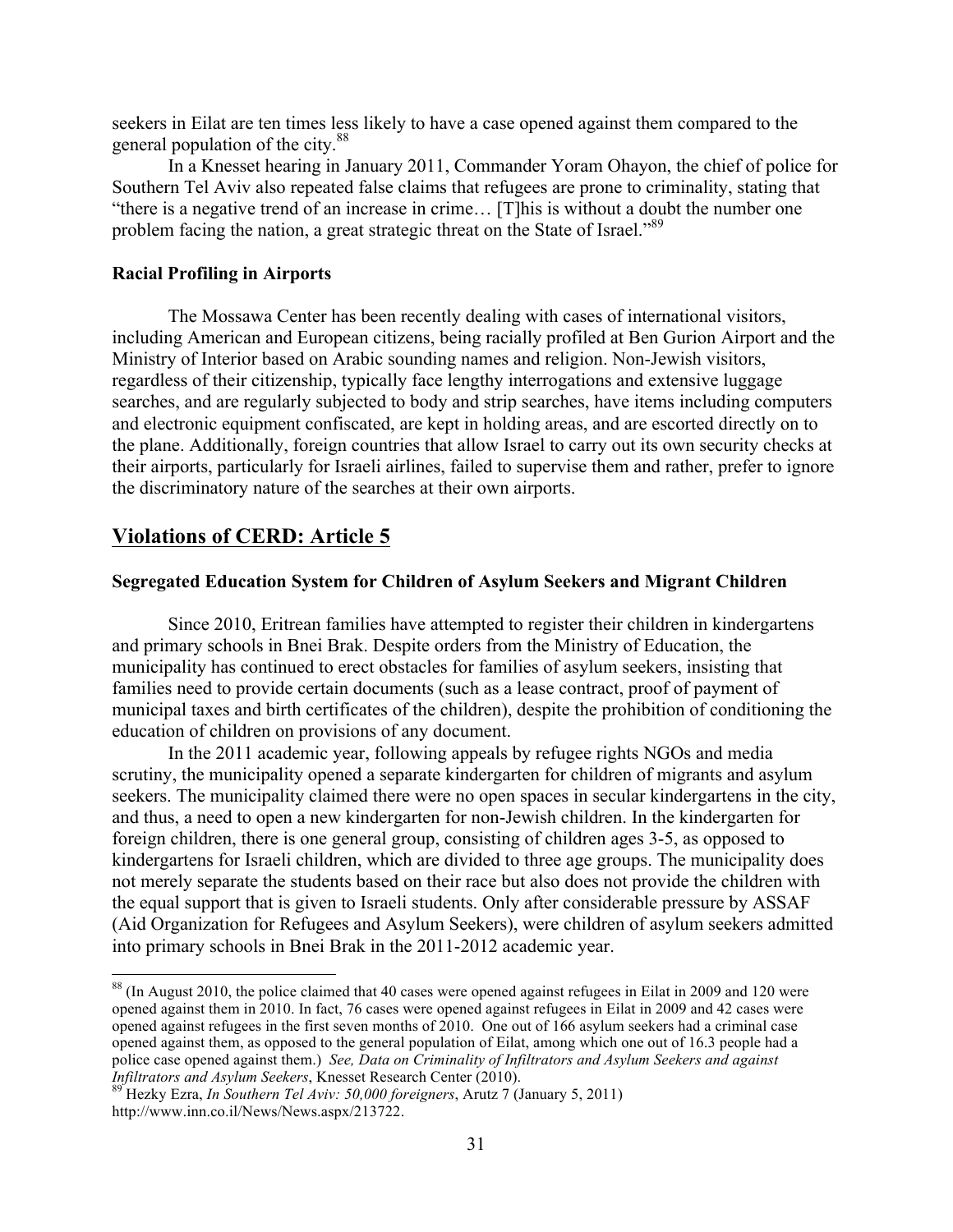## **Military and National Civil Service as a Tool for Discrimination against Palestinian Citizens of Israel**

By law, all Israeli citizens are subject to perform military service or national civil service. However, Palestinian citizens of Israel, with the exception of the men from the Druze and Circassia communities<sup>90</sup>, are exempt from compulsory military service because of historical and political reasons. Only a small percentage of Arab Palestinian citizens of Israel perform military service.<sup>91</sup> Consequently, some benefits and privileges are awarded according to the performance of military service or national civil service, with the original aim to compensate those citizens that have contributed to the public in the areas of security or social needs. However, in recent years, the performance - or lack thereof - of military service has become a pretext for discrimination against Palestinian-Arab citizens of the State. The end result is society-wide discrimination, wherein discharged soldiers or those that performed national civil service are awarded a wide range of government services and economic benefits in very wide areas of social needs, such as housing, finance, education, and employment. Many of these policies violate the principle of equality because there is no connection between the benefit and the military or civil service: the benefit is not aimed at compensating for the "loss" of 3 years of one's life for the benefit of the State, but rather it is a pure pretext to give benefits that will not be distributed to Arab or others that do not serve in the military or civil service. Below are outlined attempts by the State of Israel to use military service or national civil service as a justification for discrimination:

- $\triangleright$  It is important to note from the outset that military service grants access to financial benefits, amongst other advantages. In 2011-2012, the Israeli Ministry of Defense allocated 1,766,000,000 NIS to compensate soldiers who have completed military service.<sup>92</sup>
- ! The Absorption of Discharged Soldiers Law 5754-1994 (the "Discharged Soldiers Law (1994)"), confers substantial social and economic privileges to discharged soldiers. According to its most recent amendment,<sup>93</sup> any registered university or college student who has completed his or her military service and is a resident of a designated "National Priority Area" such as the Naqab (Negev) in the south, the Galilee in the north, or the Jewish settlements in the West Bank, will be granted a "compensation package" including: full tuition for the first year of academic education; a year of free preparatory academic education, and additional benefits in areas like student housing.<sup>94</sup> There are several other

<sup>&</sup>lt;sup>90</sup> Liat Yitzkhak, *The Druze in Israel* (1998) *available at* http://www.e-mago.co.il/e-magazine/druze.html (By agreement with the relevant communities, since 1957 Druze and Circassian men are required to perform service in the Israel Defence Forces (IDF)).

 $91$  Page 21 of its report to the Committee, Israel indicates that there are currently there are approximately 900 soldiers of the Arab population serving in the Israel's Defense Force (IDF), of which, 73 per cent are the Bedouins, 17 per cent are Muslim Arabs and 10 per cent are Christian-Arabs.<br><sup>92</sup>http://www.mof.gov.il/BudgetSite/StateBudget/Budget2011\_2012/MinisteriesBudget/Safety/Lists/List/Attachment

s/1/misradHabitachon.pdf (in Hebrew)<br><sup>93</sup> Absorption of Discharged Soldiers Law (1994) (Amendment No. 12) (2010).<br><sup>94</sup> Adalah, *Widening Use of Military Service as a Condition for University and Employment Benefits Discrim* 

*against Arab Citizens of Israel* (Sept. 19 2010) *available at* 

http://www.adalah.org/eng/pressreleases/pr.php?file=20\_09\_10\_1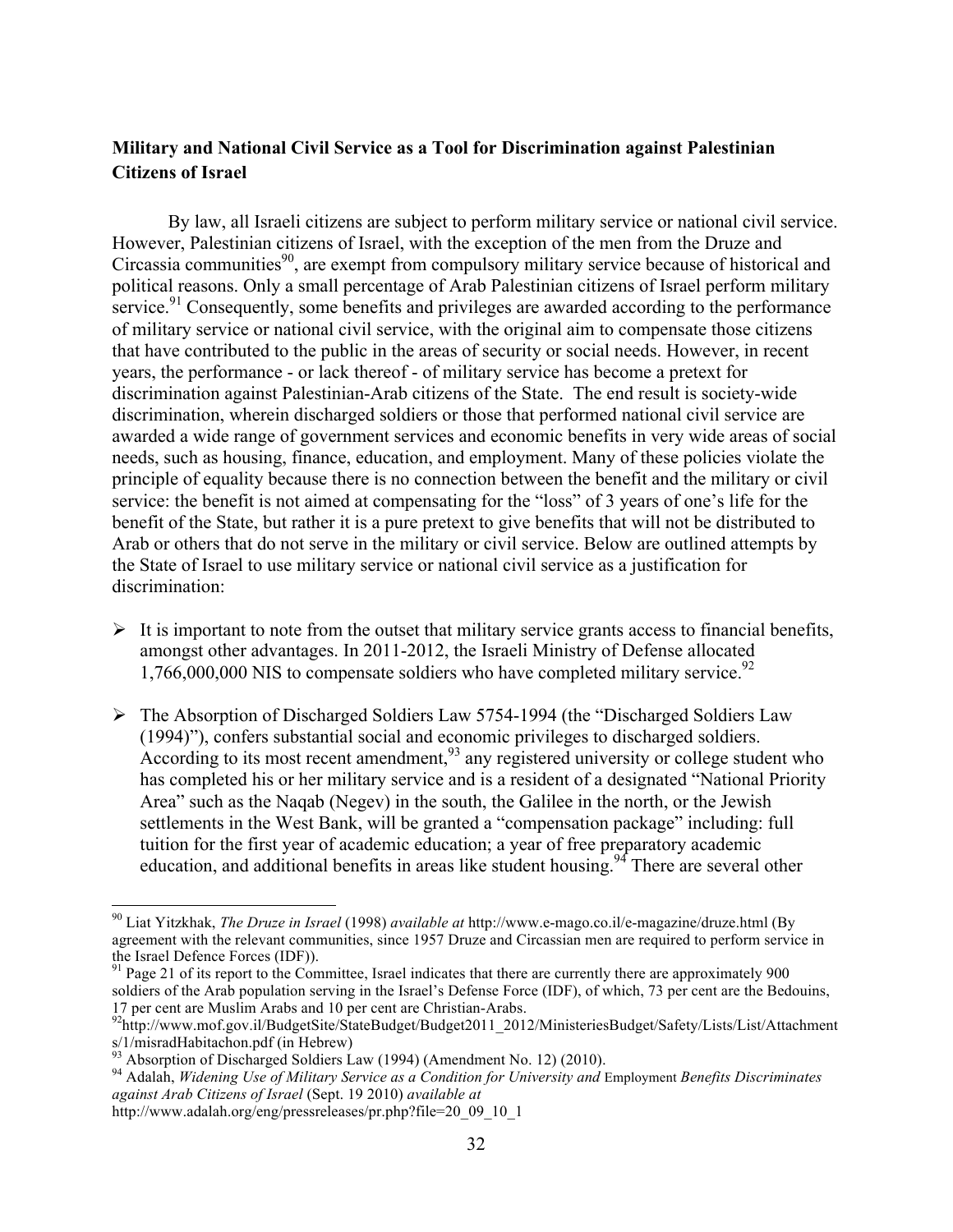legislative initiatives pending in the Knesset, which confer benefits upon completion of military and national civil service. $95$ 

- $\triangleright$  Military or national civil service is frequently linked with civil employment. There is often a preference to hire applicants for civil jobs who have performed military service, even where there is no connection between the applicant's military service experience and the skills and knowledge needed for the position. The Civil Service Law (Appointments) -2002, (Proposed Amendment – Affirmative Action) grants discharged soldiers priority in employment in the public sector, thereby allowing for discrimination against, and exclusion of the Arab minority, which already suffers from under-representation in the public service. Moreover, in the private sector, a significant number of Israeli employers, particularly in the tourism and computer industries, place recruitment advertisements including the criterion "after military service" even when the position is in not security-related.<sup>96</sup> While this criterion is illegal under Israeli law, it is still being used frequently, without any sanction.
- $\triangleright$  Since the establishment of the 18th Knesset in 2009, Yisrael Beiteinu, whose party chairman is Foreign Minister and Deputy Prime Minister Avigdor Lieberman, has raised numerous proposals that harm the rights of Arab minority through the criterion of military service, which sometimes has no bearing whatsoever on the proposed right or benefit. On August 24, 2009 Avigdor Lieberman put forth yet another discriminatory proposal that would in effect prevent Palestinian Arab citizens of Israel from pursuing a career in Israel's diplomatic service. In line with his "no citizenship without loyalty" campaign, Lieberman asserted that he plans to limit entry to the Foreign Ministry's cadet program to those who either served in the IDF or did national civil service. $97$

In point 549 of Israel's report to the Committee, Israel claims that rights and benefits are provided to every IDF regardless of his/her religion and that special provision is made for veterans from minority populations. However, as the Committee recognized in 2007, the very fact that military service provides highly advantageous access to public services, such as education and housing, is not compatible with the Convention. This is because the majority of Palestinian citizens of Israel do not serve and thus are unable to access these special benefits regardless of their socio-economic situation. Privileging discharged soldiers harms the rights of the Palestinian citizens of Israel, including the right to basic equality in distribution of services, an adequate standard of living, employment, education, health, and development. Druze communities, who are required to serve in the military, face many of the same problems that other Arab communities in Israel face, including a lack of support for their municipalities from the government, an insufficient and ineffective educational system, house demolitions, and an extremely high rate of unemployment. Given the continued discrimination and lower status of the Palestinians citizens of Israel, including the Druze community, any attempt to make rights and benefits contingent upon military or national civil service is in violation of Articles 1,2,3,5 and 6 of the Convention.

<sup>&</sup>lt;sup>95</sup> See The Rights of those who Performed Military or National Civil Service Bill – 2010.<br><sup>96</sup> Shula Kopf, *Jerusalem Post Report, Jewish Jobs, Jerusalem Post, (April 25 2011) available at* http://www.jpost.com/JerusalemReport/Israel/Article.aspx?id=217772. <sup>97</sup> The Mossawa Center, *One Year for Israel's New Government and the Arab Minority* (April 2010)

*available at* http://www.mossawa.org/files/files/File/Reports/2010/Netanyahu%20Final.pdf.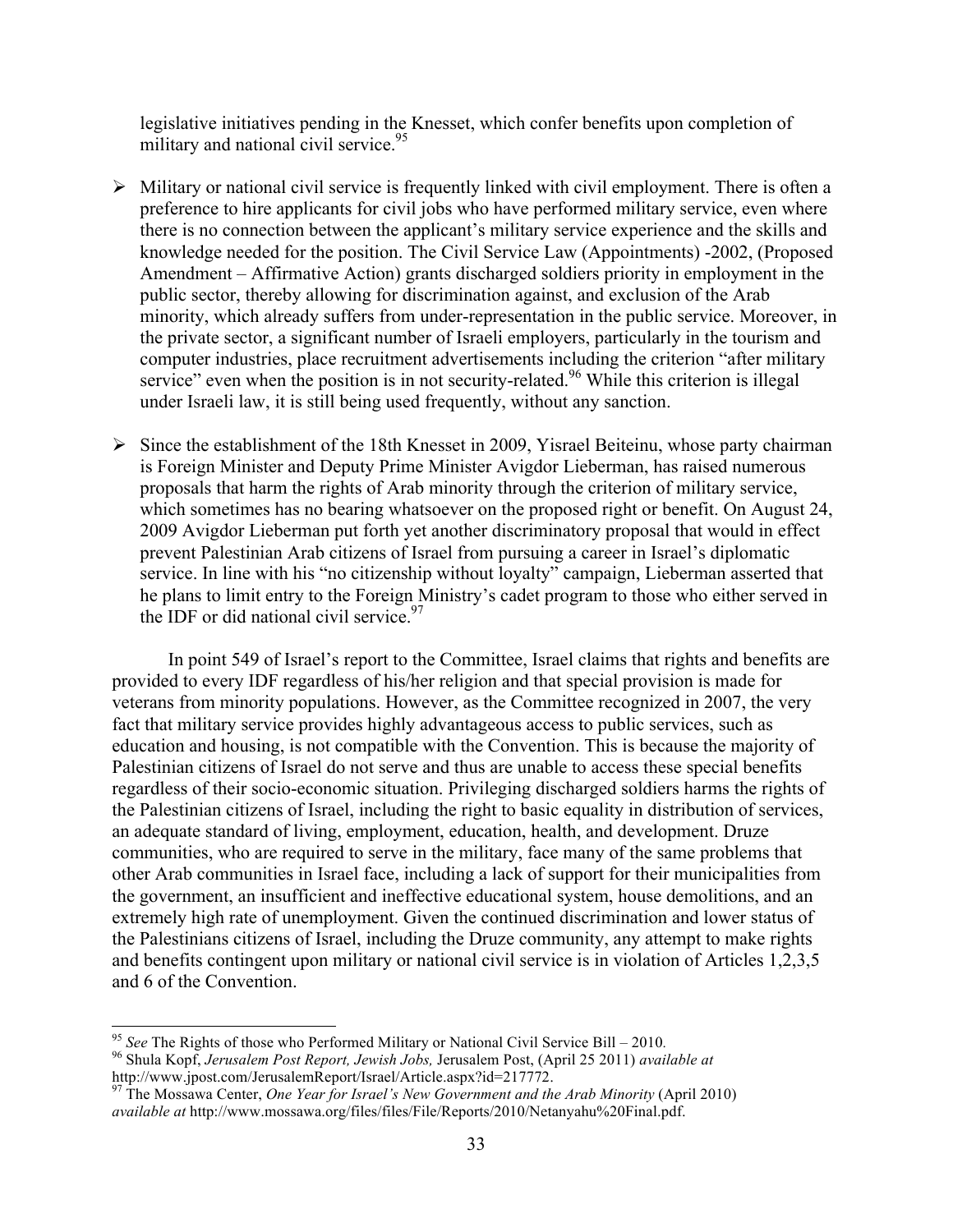#### **The Naqab as a Case Study in Extreme Racial Discrimination**

#### **Land and Planning**

Many groups in Israel suffer "compound" discrimination on the basis of their national identity as well as their membership in part of a subgroup. The Bedouins in the Naqab (Negev) desert are an example of a group that faces multiple levels of institutional and social racial discrimination. In spite of the government's stated aim of "improving and modernizing" the lives of the Bedouins in the Naqab through a resettlement program, the community has the lowest socio-economic status of any group of Israeli citizens.<sup>98</sup> This section examines the plight of the Bedouins as a case study as an example of an extreme case of racial discrimination in Israel by looking at land issues, civil and political rights, education, access to healthcare, and access to water.

Land is a valuable economic asset in the State of Israel, and also one of the most obvious indicators and sources of inequality. Jewish and Palestinian citizens of Israel have unequal access to land resources, land rights, and the ability to use the resource of land to develop their communities. The most indigent citizens are the Bedouin community in the Naqab. The community is compromised of approximately 170,000 people, or 14% of the total population of the Naqab, projected to rise to  $320,000$  by  $2020^{99}$  Almost half live in government-created townships, and the remaining live in dozens of unrecognized villages, as well as a few villages recently recognized by the government. The Bedouin community has jurisdiction over 2.5% of the land in the Naqab including recognized and unrecognized villages.<sup>100</sup> The vast majority of Arab Bedouin citizens of Israel have been forcibly ejected from their ancestral homes, some repeatedly.

There are seven government-created permanent Bedouin townships in the Naqab that were created in the 1960s and 1970s: Hura, Lakiya, Rahat, Segev Shalom, Tel Sheva, Ararab'Negev and Kseife, all of which rank in the nine poorest towns in Israel.<sup>101</sup> Although the State of Israel has encouraged the Bedouin community to move to these townships since the 1970s, many are reluctant to renounce their ancestral land claims, a precondition for residency in the townships. The majority of those who do move are not legal property-owners. The State pressures the Bedouin residents to move to the townships by denying basic services to the unrecognized villages, demolishing homes, and rejecting claims to land ownership.

Currently, the Jewish National Fund (JNF) is in the process of planting forests on some of the land that Bedouin populations were forced to leave. The JNF, a quasi-governmental body whose charter excludes non-Jews from benefiting from its land or services, aims to acquire land "for the purpose of settling Jews."<sup>102</sup>

<sup>98</sup> Ismael Abu-Saad, *Bedouin Arabs in Israel Between the Hammer and Anvil Education as a Foundation for Survival and Development*,

<sup>&</sup>lt;sup>99</sup>ADALAH, INEQUALITY REPORT: THE PALESTINIAN ARAB MINORITY IN ISRAEL 27 (2011) (citing M. MUSTAFA & M. SUBHI, UNLICENSED: THE POLICY OF DEMOLISHING ARAB HOMES IN ISRAEL 48 (2005)), *available at* http://www.adalah.org/upfiles/Christian%20Aid%20Report%20December%202010%20FINAL(1).pdf. <sup>100</sup> Id. 101 Israel, Central Bureau of Statistics, Table 1: Local Councils and Municipalities, *available* 

*at*http://www.cbs.gov.il/www/publications/local\_authorities06/pdf/t01.pdf <sup>102</sup> Walter, Lehn, THE JEWISH NATIONAL FUND, 30 (1988).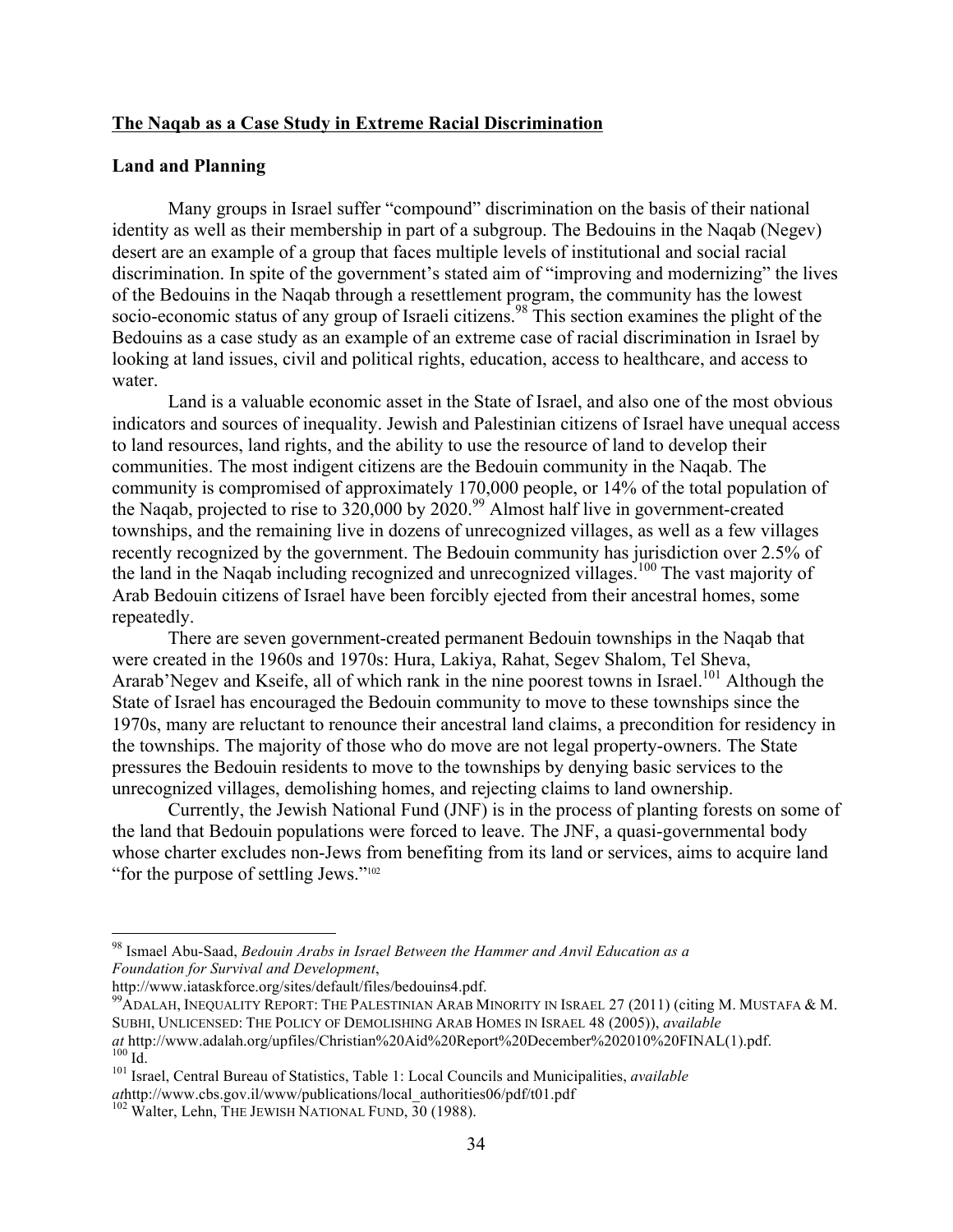Bedouin residents in the overcrowded townships are allotted only small residential plots, and therefore are unable to carry out their traditional agricultural livelihood. Despite the overcapacity, only a fraction of the recent State budget was allotted for additional development in these towns, resulting in few jobs and high levels of crime, unemployment and poverty. The education system in these towns is the least-funded in Israel: classrooms are in disrepair and schools lack laboratories, playgrounds, and other equipment. In some areas, water supply is limited, regular electricity is not provided, and proper sewage systems and roads are lacking. Moreover, the towns were established on land that is still claimed by the original residents. Therefore, many Bedouin are reluctant to settle on land that originally belonged to other tribes. The result is large unsettled sections of the towns.<sup>103</sup>

#### *Unrecognized Villages*

Between 75,000 and 90,000 Bedouin citizens in the Naqab live in around 36 unrecognized Arab villages throughout the Naqab, referred to by the State as "illegal clusters."<sup>104</sup> The villages have no official status, and are excluded from State planning and government maps. They have no local councils and receive almost no basic services, including electricity, water, telephone lines, education, or health facilities. The residents of these villages are Israeli citizens, as are all Bedouin in the Naqab, yet they are consistently denied basic rights. Hundreds of homes and other structures are demolished each year, including over 400 in 2008 alone, which left 2,700 people homeless.<sup>105</sup> The villages are denied services such as electricity and running water<sup>106</sup>, and the government does not pave roads leading to the villages or provide any public transportation in their vicinity. Infant mortality rates are at least four times that of the Jewish population in the Naqab, access to education is difficult given lack of adequate facilities and transportation, and the drop-out rates are the highest in the country. The Israeli government views the inhabitants of these villages as "trespassers on State land,"107 although many have been living on the lands prior to the establishment of the State of Israel in 1948. More than 85,000 Bedouins citizens have faced multiple evictions from their homes in the unrecognized villages and all are at risk of further displacement.<sup>108</sup> As stone and concrete construction in the villages is considered illegal by the government, residents often erect tents and shacks made of wood and metal. State attempts to assert ownership claims on the land are vehemently disputed by local residents and international activists.

#### *Bedouin Land Claims*

Bedouin citizens have submitted over 3,200 legal claims for disputed land, covering 990,000 dunams. To date, only 18% of the claims made by 12% of the claimants have been settled.<sup>109</sup> Since 2004, the Israel Land Authority (ILA) has been filing counter land claims against those made by Bedouins citizens. However, since the Bedouin lack official ownership

<sup>&</sup>lt;sup>103</sup>*Id.* at 11-12.<br><sup>104</sup> Adalah, *supra* note 105, at 5.<br><sup>105</sup> Coon, *supra* note 111, at 36.<br><sup>105</sup> *Id.* at iii.<br><sup>107</sup> Adalah, *supra* note 105, at 28. (citing Attorney General of Israel, Response to Adalah's petition HCJ 2887/04, Salem Abu Medeghem, et al. v. The Israel Land Administration, et al).

<sup>108</sup> Coon, *supra* note 111, at 26. <sup>109</sup>*Id*. at 5.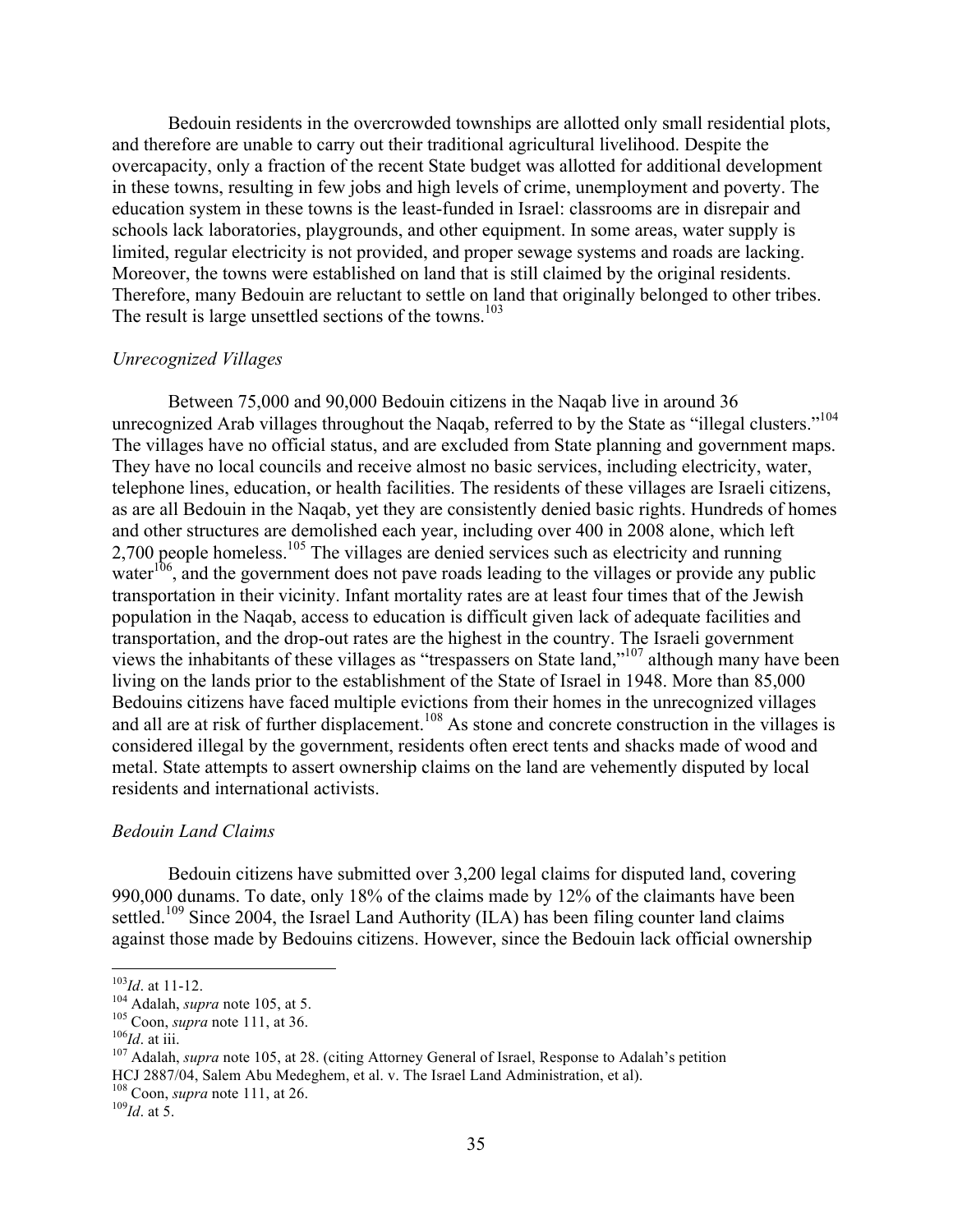deeds, the State prevailed in every court case, and thus the land was registered in the State's name $110$ 

The Bedouin citizens of Israel have been placed in an impossible situation. They are unable to procure building permits, and the homes they have lived in their whole lives are considered illegal by the State. Their homes are continuously under the threat of demolition and incurring fines. Any construction in the unrecognized villages is not done to defy the law, but rather out of necessity. At the same time, the State continues to establish new rural Jewish settlements in the Naqab. More than one hundred Jewish settlements exist in Be'er Sheva district, with average populations of 300 residents.<sup>111</sup>

There are around 60 individual Jewish farms in the Naqab, accounting for 80,000 dunams. Most were established unlawfully without permits, but they were all retroactively legalized by an amendment to the Negev Development Authority Law, passed by the Knesset in July of 2010. This law also gives the Development Authority the power to allocate land for individual settlements in the future.<sup>112</sup>

As of 2010, nearly 75% of the Jewish settlements (approximately 100 out of 136) in the Beer Sheva sub-district in the northern Naqab are agricultural. This stands in direct contrast to the Bedouin community's situation, where a plot of land in a township is suitable for a single house. Jewish residents of the Naqab may choose where they wish to live: on a farm, a *moshav* (cooperative settlement consisting of separate farms), or in a town.<sup>113</sup>

#### *The Goldberg Commission and Prawer Plan*

In late 2007, the Israeli government created a commission to make recommendations to "solve the problem of the Bedouin in the Negev."<sup>114</sup> Retired Supreme Court Justice Eliezer Goldberg presided over the commission, which consisted of 8 people - 6 Jews and 2 Arabs none of whom were residents of the unrecognized villages. The commission recommended that the State recognize villages that have a "critical mass"<sup>115</sup> of permanent residents and that do not interfere with other State plans. In practice this would be limited to the recognition of only a few of the unrecognized villages. The Commission also called for the establishment of several claims committees to deal with Bedouin ownership claims and provide financial compensation for expropriated land. In May 2009, the government established the Prawer Committee to outline a plan to implement the Goldberg Commission's recommendations.<sup>116</sup>

<sup>110</sup> Human Rights Watch, *Off the Map Land and Housing Rights Violations in Israel's Unrecognized Bedouin Villages*, Volume 20 No. 5 (E) 18 (2008), *available at* 

http://www.hrw.org/sites/default/files/reports/iopt0308webwcover.pdf 111Association for Civil Rights in Israel, *Principles for Arranging Recognition of Bedouin Villages in the Negev,* 1 (2011), *available at*

<sup>&</sup>lt;sup>112</sup> Adalah, the Legal Center for Arab Minority Rights in Israel, *New Discriminatory Laws and Bills in Israel* 2 (2010), *available at http://www.old-adalah.org/eng/Discriminatory\_Laws.php*<br><sup>113</sup>Negev Coexistence Forum for Civil Equality, *supra* note 108, at 20.<br><sup>114</sup>Association for Civil Rights in Israel, *supra* note 18, at 2.<br><sup>1</sup>

*available at http://www.hrw.org/news/2010/08/01/israel-halt-demolitions-bedouin-homes-negev*  $^{116}$ Negev Coexistence Forum for Civil Equality, *supra* note 108, at 21.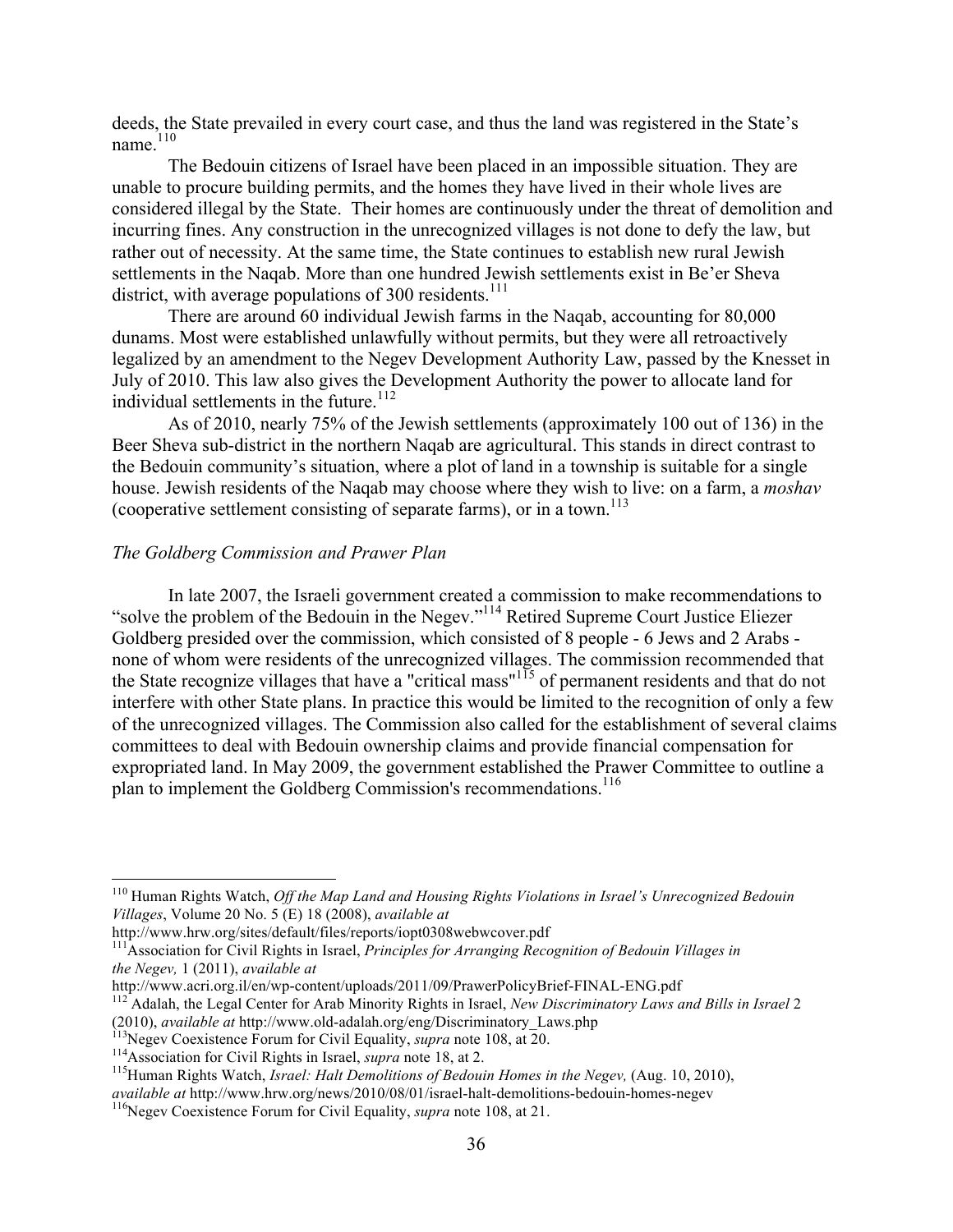#### *The Prawer Report*

!!!!!!!!!!!!!!!!!!!!!!!!!!!!!!!!!!!!!!!!!!!!!!!!!!!!!!!!!!!!

The Prawer Plan is intended to put to an end, within five years, to "all of the activity surrounding the issue of the lands and to most of the efforts involved in the planning of settlement solutions, and even to a significant part of their implementation.<sup> $5117$ </sup> The proposals and tone of the report reject government decision no. 4411, which reads: "The government regards the outline proposed by the Goldberg Committee as a basis for regulating Bedouin settlement in the Negev."<sup>118</sup> While the Goldberg Committee's solutions were arguably well intentioned, but ultimately inadequate, the regressive nature of the Prawer Report represents a clear policy of continued marginalization for some of the most vulnerable citizens in Israel. There are a number of specific problems with the Prawer plan:

- $\triangleright$  No Bedouin residents were consulting in the planning process
- $\triangleright$  The plan is vague and complex, and does not include maps, names of villages, or actual amounts or locations of land.
- $\triangleright$  The enacted plan would result in the demolition of most of the unrecognized villages and the expulsion of 40,000 citizens.
- $\triangleright$  The plan only applies to approximately 40% of the Bedouin population in the Naqab.
- $\triangleright$  The Prawer Committee adopted the Goldberg Committee's criteria for the establishment of Arab Bedouin towns (continuity, population density, size, and economic capacity), but this criteria do not apply to Jewish towns in the Naqab.
- $\triangleright$  The plan makes no effort to address historical land claims, does not grant land outside the *siyag*, and does not offer land for agriculture, which results in forced urbanization of these citizens.
- $\triangleright$  The Committee grants sweeping, unprecedented power to the Prime Minister to arbitrarily declare lands off-limits for residential development.
- $\triangleright$  The plan does not take population growth into account and suggests restrictive planning.
- $\triangleright$  The report makes the unreasonable stipulation that everyone in the village must rescind their claims to land in order for compensation to be granted. According to the plan, the amount of compensation offered will be reduced over time. After a five-year period, land which has not been the subject of the claims process, or which is the subject of an unresolved claims process, will be registered as belonging to the State.

The State knows that it is dealing with a small community with very limited resources. The Bedouin population currently occupies less than 3% of the land of the Naqab, though they make up 30% of the population. The unrecognized villages are less than 2% of the land. As a clear example of the discriminatory nature of the report, it simultaneously legalizes single-family Jewish settlements while leaving unclear the minimum size that a Bedouin community must attain in order to gain recognition.

<sup>&</sup>lt;sup>117</sup>Government Decision, Confirming the Recommendations for Regulation of the Bedouin Settlement in the Negev, Government Decision 1, 30 §3.1 (11 September 2011) *available at*  http://www.adalah.org/upfiles/2011/Overview%20and%20Analysis%20of%20the%20Prawer%20Co

mmittee%20Report%20Recommendations%20Final.pdf.<br><sup>118</sup> Dr. Thabet Abu Ras, *The Arab Bedouin in the Unrecognized Villages in the Naqab (Negev): Between the Hammer of Prawer and the Anvil of Goldberg*, Adalah Newsletter, Vol. 81 (April 2011) *available at* http://www.adalah.org/upfiles/2011/Thabet\_English\_2.pdf.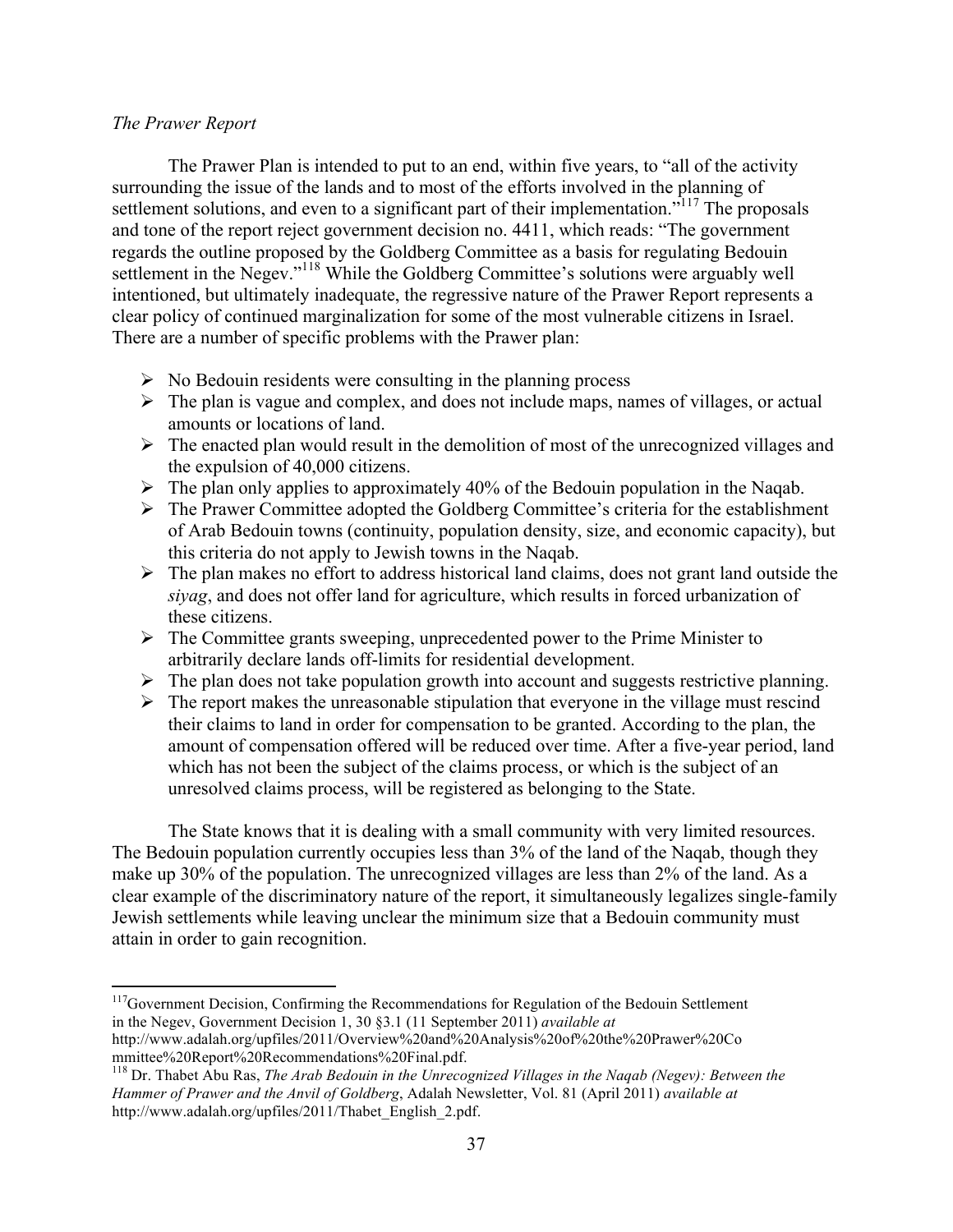The Prawer plan reverses many of the significant admissions of the Goldberg Commission. Goldberg stated that the Bedouin residents are not "squatters" but rather citizens entitled to equal rights, and that the unrecognized villages should be recognized "to the extent possible." Instead of recognizing the Bedouin community's historic connection to the land and legalizing existing unrecognized villages, it asserts that the government should "establish new communities."<sup>119</sup> If the Prawer plan's recommendations come into effect, the Bedouin community will be forced to face the imminent prospect mass displacement.

#### **Civil and Political Rights**

Many Arab communities in Israel lack genuine and effective participation in local governance. Out of the forty-seven regional councils that operate in Israel, there are only three Arab regional councils.<sup>120</sup> The Jewish Israel regional councils control vast areas and land, land resources, and have the power to develop the land for the needs of the population.

In the Naqab, civil and political rights are often overlooked and denied to Bedouin communities. In 2003, the Abu Basma Regional Council was established by the Sharon government after a struggled for recognition by Bedouin communities. The government's goal was to encourage inhabitants of other unrecognized villages to move into its jurisdiction. Ten villages, with a total population of 30,000 people, live within the jurisdiction of the Abu Basma. The Council also provides education, social welfare and environmental services to approximately 40,000 additional residents who live in unrecognized villages. Unlike the Jewish regional councils, the Abu Basma Regional Council has no territorial continuity. The Jewish regional councils generally extend their jurisdiction over thousands of acres that may contain industrial areas that yield property-tax income. However, the Abu Basma Regional Council's area of jurisdiction is restricted to each village's territory only. So, while the 10 other regional councils in Israel's south, which is home to 45,000 Jewish Israelis, has 1.2 million hectares, Abu Basma extends only  $3,400$  hectares.<sup>121</sup> This makes it the most densely populated regional council in the State. The result is that there is a shortage of sources of income for the Council. Due to the fact that income from property tax is extremely low in these areas, as well as the extreme density of the areas, the villages endure extreme poverty, economic hardships, and underdevelopment.

Under the law that established the regional council, the Ministry of Interior was allowed to appoint a panel of officials to oversee local services for four years while the Bedouin community prepared to run the Council themselves. Soon after, under extraordinary powers, the Ministry of Interior sought for multiple two-year extensions. In 2009, when the Bedouin community was expected to start electing and replacing the government appointed council members, the Knesset passed the Regional Councils' Law (Date for General Elections) 2009.<sup>122</sup> The law allows the Ministry of Interior to indefinitely postpone the first elections in the Abu Basma Regional Council. After a case brought by Adalah and ACRI, the Supreme Court of Israel

<sup>119</sup>*Id*. at 6. 120 Adalah, *NGO Report to the UN Committee on Economic, Social and Cultural Rights*,(Oct. 19, 2011) *available at*http://adalah.org/upfiles/Adalah's%20responses%20to%20UN%20CESCR%20List%20of%20Issues%20for%20Is rael%2018\_10\_11%20FINAL.pdf

<sup>121</sup> Jonathon Cook, *Bedouins in Israel Denied Elections,* THE NATIONAL (Dec. 7, 2009) *available at*  http://www.jkcook.net/Articles3/0439.htm 122 Adalah, *Israeli Supreme Court: Local Elections must be Held in Abu Basmah Regional Council*

*in the Naqab* (Feb. 22, 2011) *available at* 

http://www.adalah.org/eng/pressreleases/pr.php?file=22\_02\_11.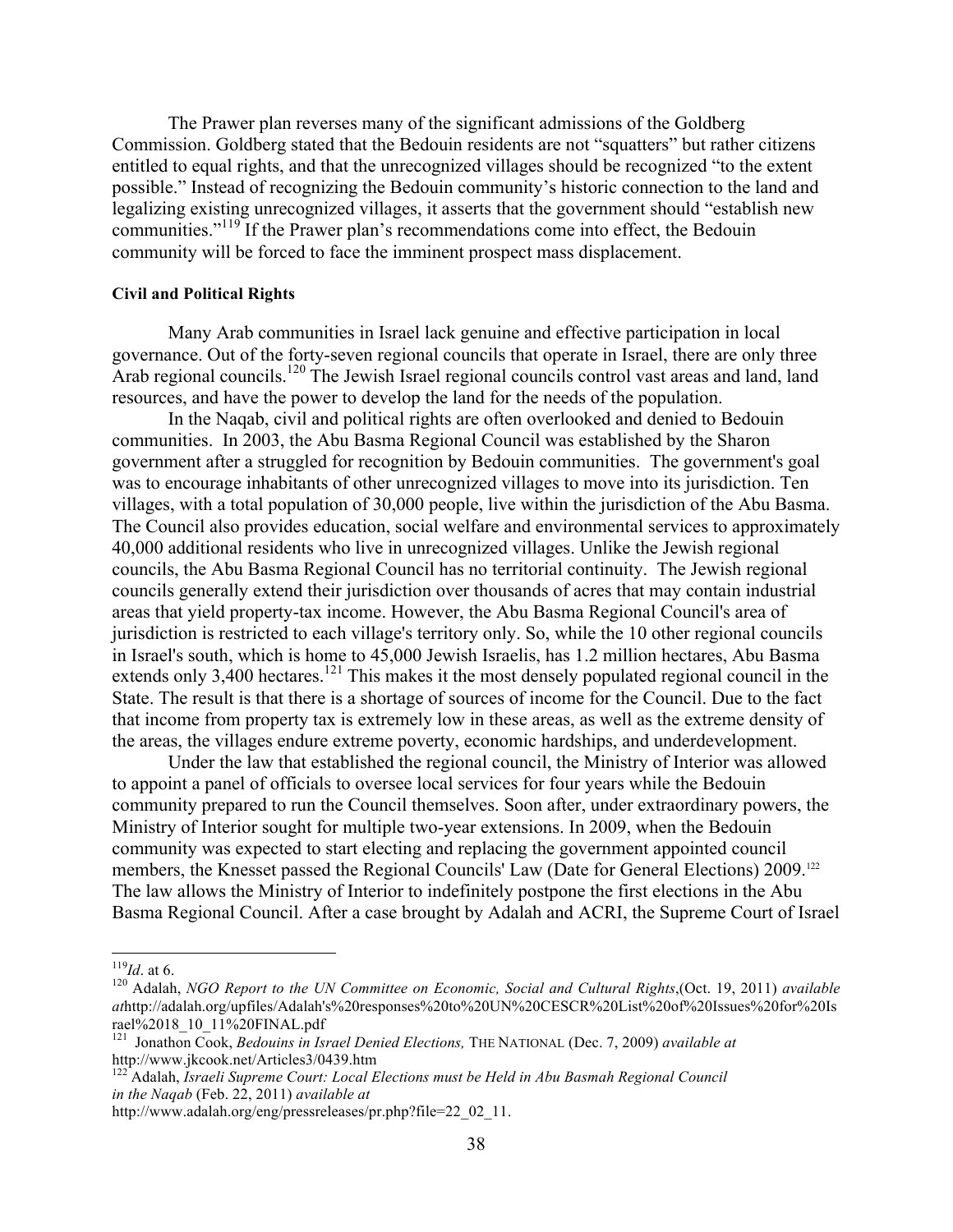ordered that elections for the Abu Basma Regional Council should be held no later than December 4, 2012, however, to date, there have been no preparations made for a transfer of authority including registration of voters.<sup>123</sup> The government's attempts to block the rights of the Bedouin community in Naqab from voting is in direct violation of Article 5(c) of the Convention, which affords citizens political rights, in particular the right to participate in elections - to vote and to stand for election - on the basis of universal and equal suffrage, to take part in the Government as well as in the conduct of public affairs at any level and to have equal access to public service.

#### **Right to Education**

Institutionally, the Israeli State educational system is divided into a Jewish system, which includes secular schools and religious schools, and an Arab system with secular schools and religious schools.<sup>124</sup> Palestinian Arab school children in Israel make up approximately 25% of the country's school students, at around  $480,000$  pupils.<sup>125</sup> Although the system may be advanced as one of educational pluralism, in actuality, each system had different students, teachers, and educational contents. In the Israeli educational hierarchy, middle class neighborhoods or settlements. The Arab system is at the bottom, with schools in the Naqab for Bedouin students ranking the lowest. This consequentially limits students' future socioeconomic opportunities and maintains the inequalities already in place. State funding to Arab schools in Israel falls far behind that provided to Jewish schools. Statistics published in 2004 reveal that for the academic year 2000-2001, public investment in Arab schools equaled an average of NIS 534 per Arab student, compared to NIS 1,779 per Jewish student, or three times more.<sup>126</sup> This underfunding is reflected in many areas, including large class sizes in Arab schools, as well as poor infrastructure and facilities.<sup>127</sup>

While State schools that are established for religious Jewish students maintain autonomous control over their curricula, curricula at Arab State schools are entirely determined by the State. The overall aims of the education system require Arab students to learn about mostly Ashkenazi Jewish values, culture, and Hebrew. While the stated goals are to integrate Arab students into the mainstream Israeli society, the lack of budget allocations and strict control over the schools which prevents growth and free thinking, creates schools that blur their identities and sympathize with Zionist national narrative, while not proving the children with the skills to succeed in modern society.

#### *Current status of Education for Bedouin Arab students*

A critical look at the current education statistics with regards to Arab students in Israel shows that the authorities have failed to satisfy pressing needs. There are few elementary schools in the unrecognized Arab Bedouin villages in the Naqab.128 Despite a settlement reached by the

 $123$  Adalah, *supra* note 105, at 9.

<sup>&</sup>lt;sup>124</sup> Abu-Saad, *supra* note 104, at 109.<br><sup>125</sup> Central Bureau of Statistics, Statistical Abstract of Israel 2008, No. 59.<br><sup>126</sup> Central Bureau of Statistics, New Survey Investment in Education 2000/1, 3 August 2004.<br><sup>127</sup>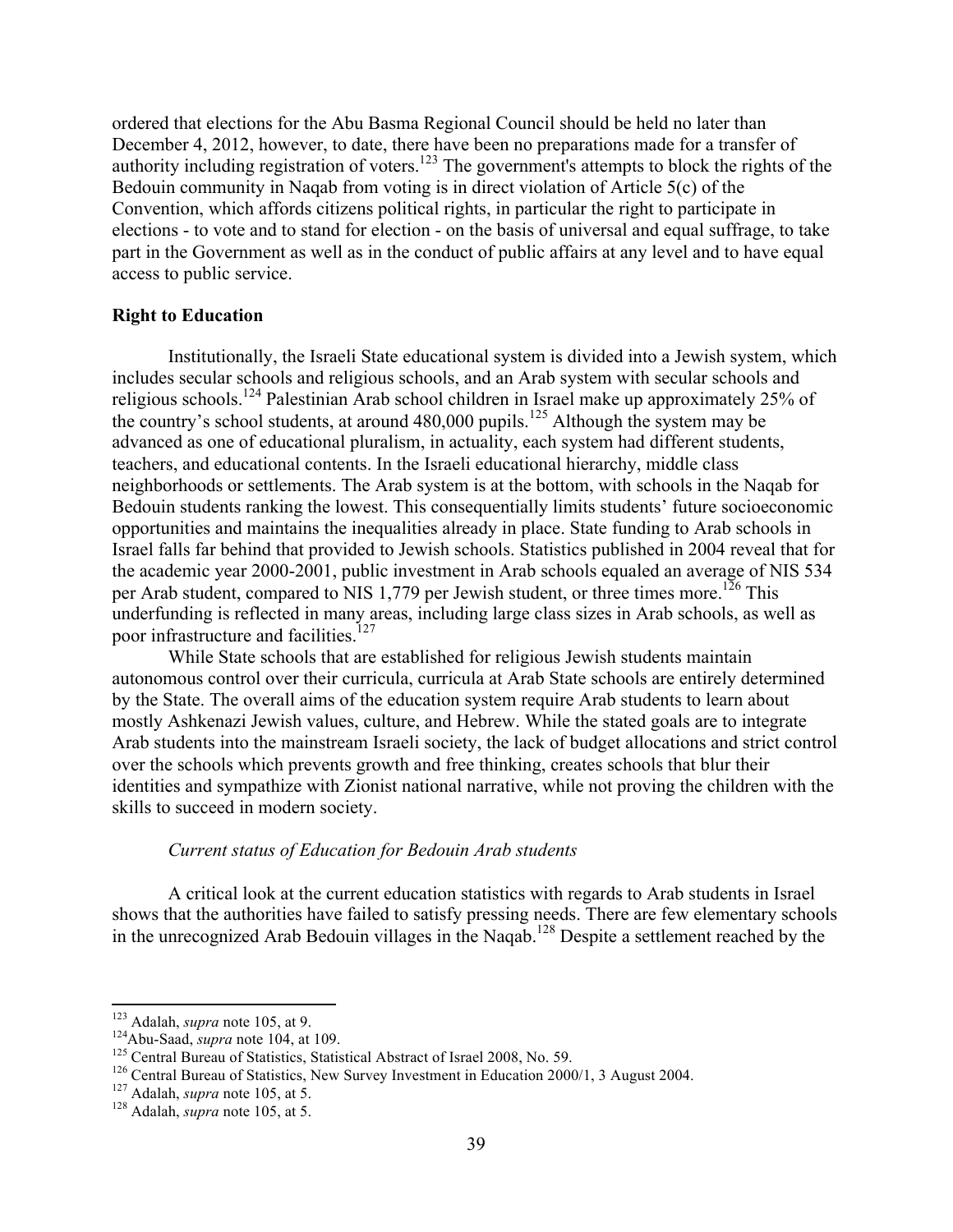State to establish the first high school in the unrecognized village of Abu Tulul by September 1, 2009, no school has yet been opened. $129$ 

Education has become a State tool to use to encourage the urbanization of the Bedouin community in the Naqab. There is a discernable distinction made between schools described as temporary and those designated as permanent. Evidence of this is the superior physical conditions of schools in permanent localities. Most of these schools are situated in modern buildings that have running water and electricity.<sup>130</sup> Any school that is located in an unplanned or unrecognized settlement is classified as temporary. These schools are especially poorly equipped, have low budgets, inadequate facilities, poor buildings and furnishing, and a lack of a teaching materials.<sup>131</sup> The schools often suffer from a lack of facilities, including libraries, maps, audio/visual, and laboratory and sports equipment. The schools are often not supplied with running water and electricity, although some are built next to water pipes or electricity lines.<sup>132</sup> The disarray of Bedouin schools in the Naqab is part of an official government policy to induce the Bedouin community to settle in planned settlements. Although the government is bound by domestic law and Article  $5(d)(v)$  of the CERD to provide equal education to all citizens, it is using the educational system to pursue its goal of concentrating the Bedouin communities from their original villages into designated settlements.

#### **Right to Healthcare**

Health care is a serious problem for Palestinian citizens of Israel, and especially for the Bedouin community in the Naqab. Palestinian citizens of Israel can expect to live lives that are four years shorter than their Jewish counterparts. They also face higher mortality rates, particularly after the age of sixty. According to official data, in 2008, infant mortality rates among Jewish Israelis were at 2.9 per 1,000 live births. While infant mortality rates are falling as a whole over time, in the same year the average infant mortality rate among Palestinian citizens of Israel was more than double of Jewish Israelis, at 6.5 per 1000 live births.<sup>133</sup> For Bedouin communities in the Naqab, the rate is higher, at 15.0 per 1,000 live births in 2005.<sup>134</sup> The population of Bedouin citizens in the Naqab has suffered as a result of the policy of the Israeli government to deny recognition to their community. This policy is especially evident in the health conditions of Bedouin Arabs in the Naqab.

The Israeli government passed the National Health Insurance Law in 1994. It introduced principles of equality in terms of access to and availability of services, and created a situation where all the residents of Israel enjoyed health insurance. Despite this law, Bedouin residents of unrecognized villages in the Naqab do not get adequate health care due to the absence of basic infrastructure and services such as: connection to electricity, water and sewage grids, waste disposal, and proper access to roads. In addition, there is a shortage in medical services. The combination of these factors impedes the rights of Bedouin residents in the Naqab to the equal

<sup>129</sup>*Id.* <sup>130</sup> Salim Abu-Rubiyya & Fawzan al-Athauna, et al., *Survey of Bedouin Schools in the Negev* (March 1996), *available at* 

http://www.adva.org/uploaded/SURVEY%20OF%20BEDOUIN%20SCHOOLS%20IN%20THE%20

NEGEV.pdf.<br><sup>131</sup> Ismael Abu-Saad, *Bedouin Arab Education in the Negev*, http://www.snunit.k12.il/beduin/arti/2104e.html.<br><sup>132</sup>Id.<br><sup>132</sup> Central Bureau of Statistics, Israel in Figures 2009, 11 (2009).<br><sup>134</sup> Israel's Third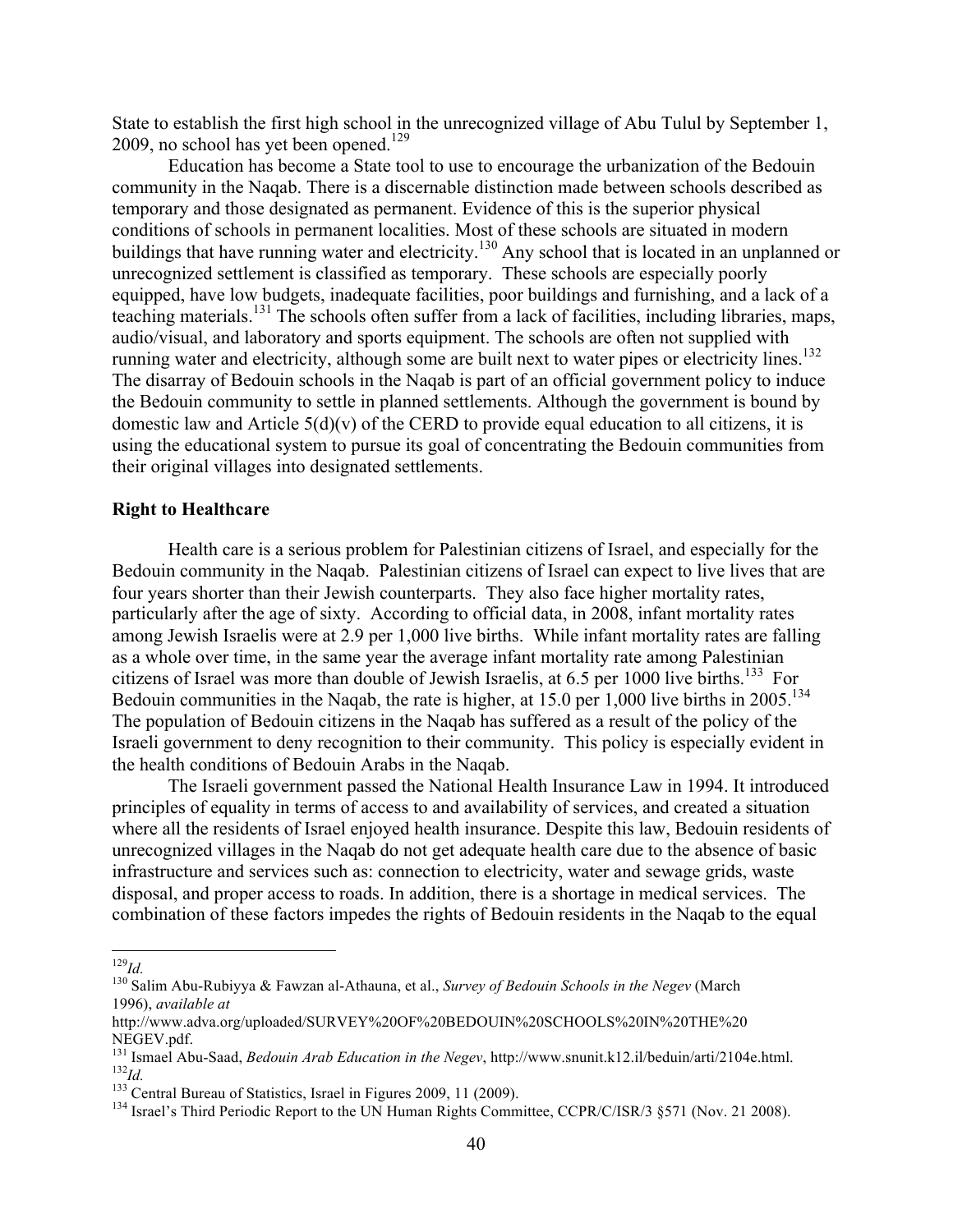health care established by law. Services to the Bedouin citizens are provided at "minority clinics" in cities such as Yeruham, Dimona, and Arad

Prior to the National Health Insurance Law, there were no clinics in the unrecognized villages. Residents who could afford health insurance (approximately 60%) were forced to travel to clinics in Bedouin and Jewish communities in their immediate or more distant vicinity. Prior to the passing of the law in 1994, the clinics of Clalit HMO in the kibbutzim, moshavim, and community villages close to the Bedouin villages did not accept patients from the unrecognized villages.<sup>135</sup> Services were provided at "minority clinics" in cities such as Yeruham, Dimona, and Arad. This situation continues presently. After the enactment of the law, the vast majority of the uninsured population registered with Clalit HMO. Although clinics were opened in the unrecognized villages, they were done only after petitions were submitted to the Supreme Court.<sup>136</sup> Most of the clinics operate in temporary trailers near schools. Though they are connected to the national water grid, generators provide electricity, which makes it difficult to keep medications that need refrigeration on site.

There is a sizeable discrepancy between the health care offered to Jewish and Bedouin communities in the Naqab. Currently, thirty-four villages do not have any medical services. These include Al-Fur'a, which has a population of 3885; Al-Za'arura, which has a population of 2894; and Tel Al-Maleh, which has a population of  $1250$ .<sup>137</sup> On the other hand, Jewish communities in the Naqab with fewer residents have a primary clinic, for example: Kibbutz Sde Boker, which has a population of 360; Sde Boker College, which has a population of 650; and Kibbutz Revivim, which has a population of 900.<sup>138</sup> Lehavim, which had a population of 5569 in 2006, has three clinics staffed by a family physician and pediatrician, as well as regular visits by specialists.<sup>139</sup> Lehavim also has a pharmacy, whereas there is not a single pharmacy in all the unrecognized villages. By contrast to Lehavim, Wadi Al-Na'am, has a population of over 6000, and a single clinic with a family physician and a nurse.<sup>140</sup>

There is inconsistency in the numbers of physicians and specialists in Bedouin communities and Jewish communities in the Naqab. In the unrecognized villages, the physician to population ratio is  $1:3117<sup>141</sup>$  In Jewish communities, the ratio is 1:892. The average number of weekly reception hours by physicians per 1000 residents in the clinics in the villages is also lower than in Jewish communities: 13 reception hours a week per 1000 residents in the Bedouin villages, compared to 21 hours in the Jewish communities.<sup>142</sup> The shortage of physicians, nurses, and hours of operation puts a heavy burden on the staff in the clinics. Physicians are forced to devote less time to patients. Waiting times are unreasonably long. The obvious differences in the rights of Bedouin communities to their Jewish counterparts in the Naqab are an obvious violation of Article  $5(d)(iv)$ , the right to public health, medical care, social security, and social services.

<sup>135</sup> Physicians for Human Rights, *The Bare Minimum Health Services in the Unrecognized Villages in the Negev* 3(April 2009) *available at* http://www.phr.org.il/uploaded/PHR%20-

<sup>%20</sup>Bare%20Minimum%20%20Health%20Services%20in%20the%20Unrecognized%20Villages%2 0(3).pdf. 136*Id.* at 4. 137*Id.* at 6. 138*Id.* 139*Id.* 140*Id.* 141*Id.* 142*Id.*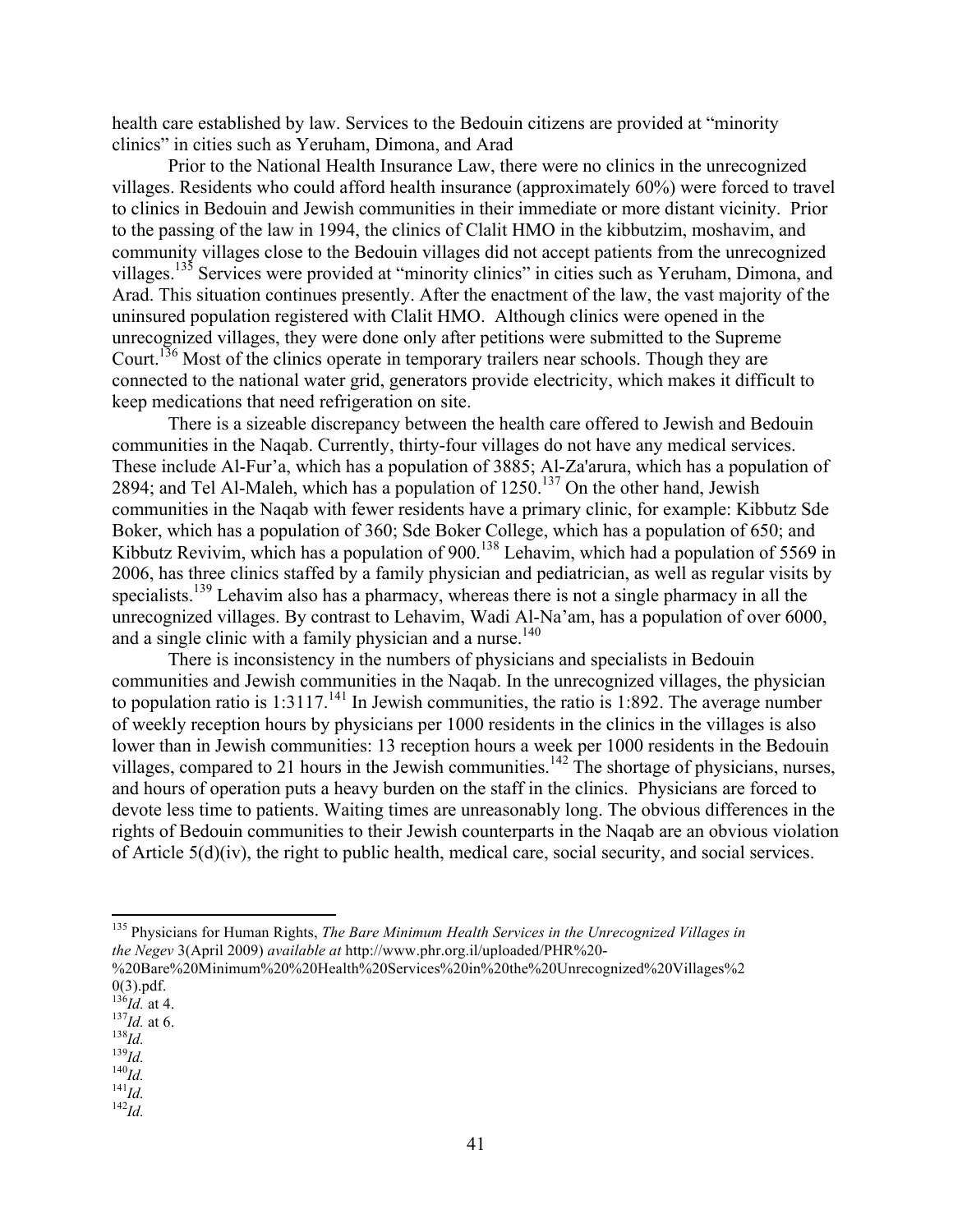#### **Rights to Water**

Unrecognized villages are not connected to the national water grid, although water is a basic right in Israel and all other Israeli citizens have running water in their homes.<sup>143</sup> Bedouin residents in unrecognized villages are forced to obtain their drinking water from access points located several kilometers from their villages. They do this through an improvised plastic hose system or by transporting the water in unhygienic metal containers by vehicle or donkey. In many instances, due to the heavy use of the source, the water is intermittent or frequently stops. Moreover, inhabitants are also exposed to the health risks due to drinking poor quality water. Paragraph 617 of the State's report to the Committee acknowledges its duty to provide unrecognized villages with water, stating, "While the Government does not question its duty to supply its inhabitants with services such as water, it is practically impossible to supply such services to sporadic places which disregard the national construction and planning programs." Though the State recognizes its responsibilities to the Bedouin community, it uses the next statement to disregard this responsibility with a transparent excuse by claiming that many of the unrecognized villages have existed before the creation of the State, and thus should not be considered "sporadic places." Conversely, although entire unrecognized Arab villages are deprived of adequate access to water, individual Jewish Israeli families, living on vast, expansive ranches in the Naqab, are promptly provided with water access and other services.

In a letter dated October 19, 2004 regarding the request of residents from the unrecognized village of Um al-Hiran to obtain water access to their village, the Bedouin Authority acknowledged the current arrangements for obtaining drinking water were inadequate. It went on to state that the dwellings in Um al-Hiran were illegal, and that access to drinking water and other utilities would be made available only if the villages relocated to the recognized town of Hura.144 It is obvious that the Bedouin Authority and the State are using the right for water as a tool to put pressure on the residents of the unrecognized villages to leave their lands and move to the State's planned towns. This behavior by the State is a direct violation of the Convention's Article 5(d)(iv), the right to public health, medical care, social security, and social services.

## **List of Recommendations (Article 2 and Article 4)**

- 1. The State of Israel should adopt an equal and effective enforcement policy to deal with cases of criminal racial incitement. The policy should enforce the criminal offence even-handedly on all factions of society and on all people regardless of their standing, including religious leaders and public officials.
- 2. The State should formulate a coherent policy regarding disciplinary action in cases of racial incitement and racism in general practiced by public officials. The policy should specifically address disciplinary measures against religious leaders holding public religious offices. A disciplinary code should be adopted for rabbis who are employed by the religious councils, such as neighborhood rabbis.
- 3. Criminal enforcement of incitement to racism should be intensified, including the definition of fixed and mandatory timeframes for processing cases of incitement.

<sup>&</sup>lt;sup>143</sup> The Water Law 1959, section 3 (in Hebrew)

http://www.snunit.k12.il/www\_teva/law/israel/h2.html.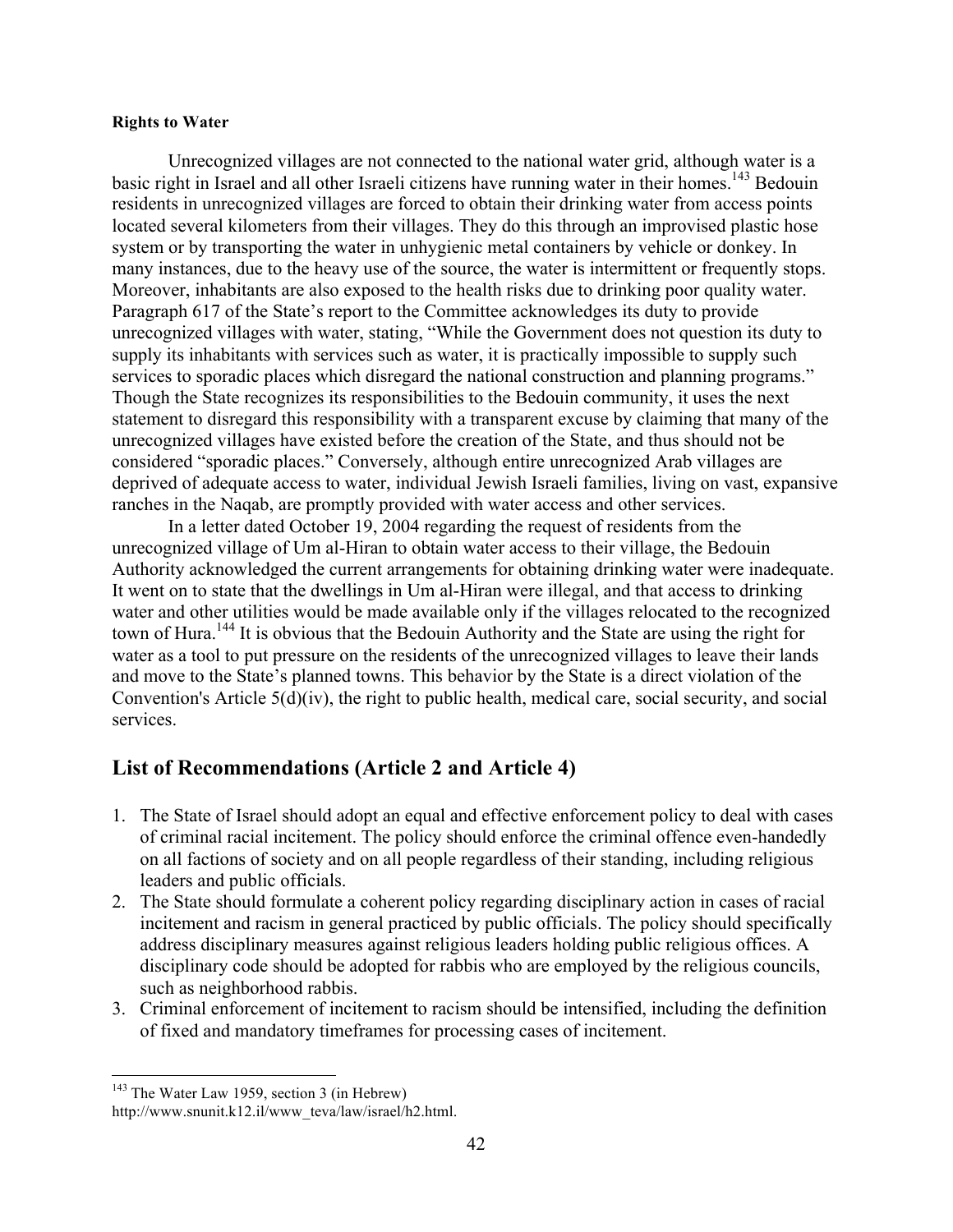- 4. A special team should be established to investigate and process cases of incitement in order to accelerate the response to complaints.
- 5. The Anti-Infiltration Law, which creates a discriminatory legal system for asylum seekers by sending them to years in detention without due process, should be abrogated.
- 6. Legislative amendment the definition of racism should be extended to include incitement against other groups of the Israeli society such as Ethiopian, migrant workers, and refugees.
- 7. Legislative amendment the definition of incitement to racism should be amended in order to require a regular psychological foundation of awareness of the action. The exemption from criminal liability on account of "quotes from religious writings" should be abolished, and this point should instead be defined as a defense claim requiring proof.
- 8. Legislative amendment civil grounds for claim on account of racial incitement should be established in order to permit civil enforcement following racial incitement, given the paucity of criminal proceedings.
- 9. It is recommended that the State abolish the provision to the Citizenship Law, denying Arab citizens the right to family unification with their spouses from the territories occupied by Israel since 1967.
- 10. The State should collect data systematically on the number of cases of attacks of individuals based on religion/nationality/ethnic origin and the number of cases of racial or religiousbased incitement.
- 11. It is recommended that the State initiate educational activities in the spirit of CERD obligations, among its law enforcement agencies, including religious entities.
- 12. Israeli government officials and police who incite hatred against asylum seekers should be held accountable.
- 13. People responsible for carrying out hate crimes against asylum seekers, should be persecuted.
- 14. All asylum seekers who reach Israel should enjoy access to a fair procedure for examining their asylum request, regardless of their country of origin. All persons who are determined to be eligible for refugee status must be granted this status in accordance with the UN Refugees Convention.
- 15. The Anti-Infiltration Law, which creates a discriminatory legal system for asylum seekers by sending them to years in detention without due process, should be abrogated.
- 16. The Israeli government must reverse its planned policy of fining employers of asylum seekers once the holding facility for asylum seekers is constructed. If the policy is enforced, is also bound to create a humanitarian crisis and a rise in criminality among asylum seekers, since it prohibits the employment of asylum seekers while creating a holding facility with only 11,000 beds, not enough to subsist the entire population of asylum seekers currently living in Israel.

## **List of Recommendations (Article 5)**

- 1. To refrain from promoting legislation that requires military or national civil service as the criterion for receiving socio-economic benefits, thereby increasing the socio-economic gap between Jewish and Arab Palestinian citizens of Israel.
- 2. To act to ensure that socio-economic benefits are granted on the basis of an individual's socio-economic status and not the completion of military/national civil service.

!!!!!!!!!!!!!!!!!!!!!!!!!!!!!!!!!!!!!!!!!!!!!!!!!!!!!!!!!!!!!!!!!!!!!!!!!!!!!!!!!!!!!!!!!!!!!!!!!!!!!!!!!!!!!!!!!!!!!!!!!!!!!!!!!!!!!!!!!!!!!!!!!!!!!!!!!!!!!!!!!!!!!!!!!!!!!!!!!!!!!!!!!!!!!!!!!!!